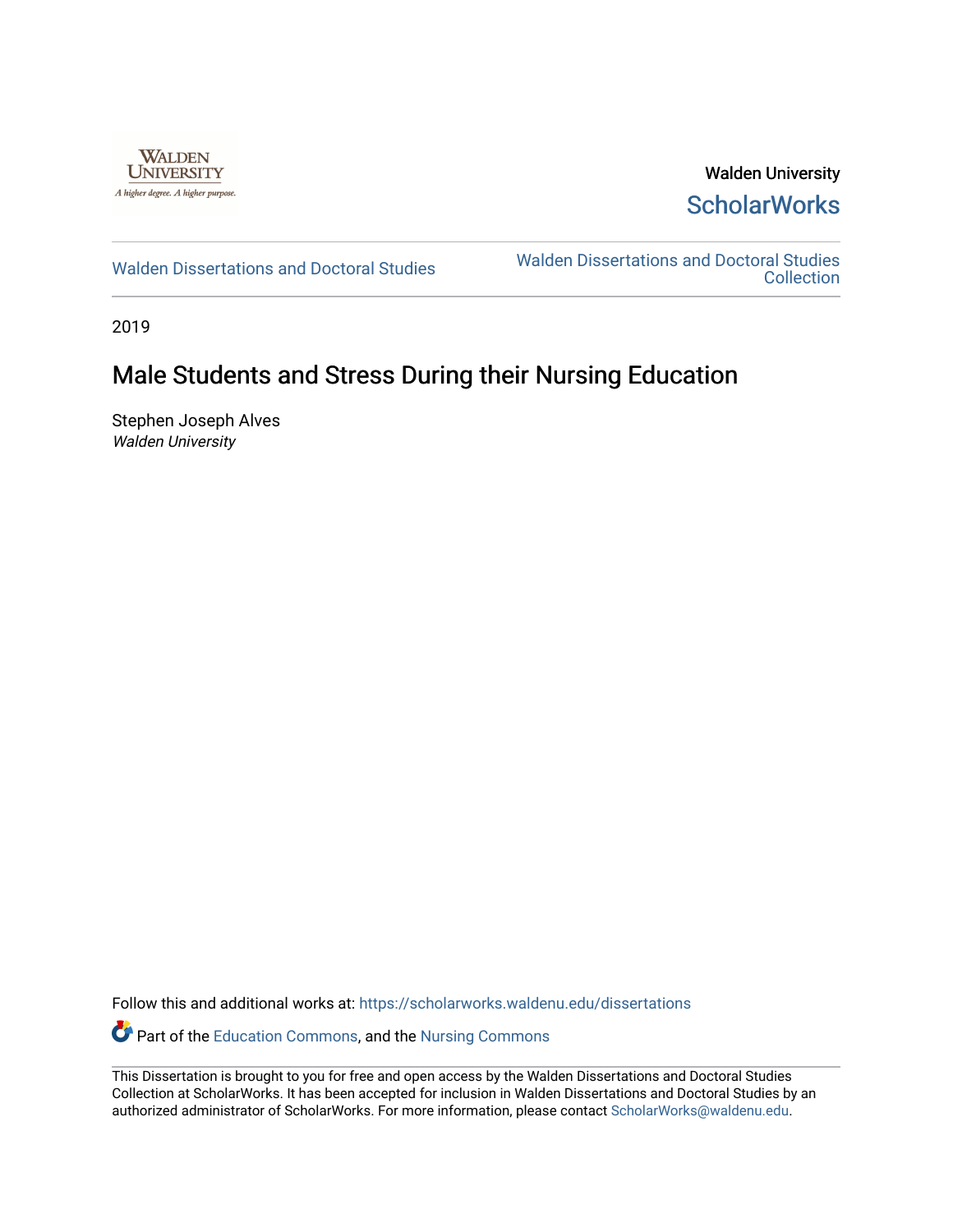# **Walden University**

College of Health Sciences

This is to certify that the doctoral dissertation by

Stephen Alves

has been found to be complete and satisfactory in all respects, and that any and all revisions required by the review committee have been made.

Review Committee Dr. Donna Bailey, Committee Chairperson, Nursing Faculty Dr. Kathleen Brewer, Committee Member, Nursing Faculty Dr. Patricia Dittman, University Reviewer, Nursing Faculty

The Office of the Provost

Walden University 2019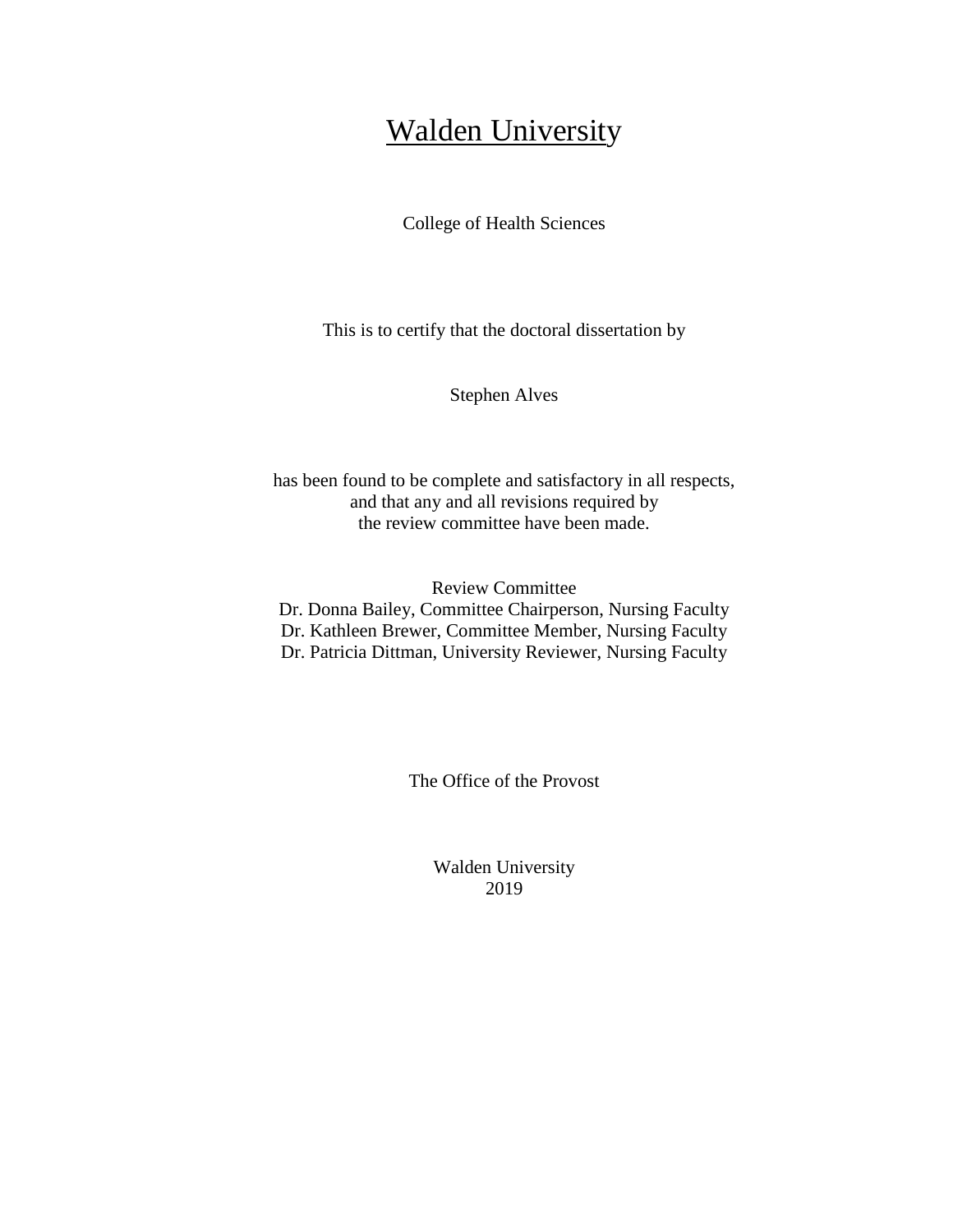Abstract

Male Students and Stress During their Nursing Education

by

Stephen Alves

MSN, University of Massachusetts Dartmouth, 2006

BSN, University of Massachusetts Dartmouth, 1989

Dissertation Submitted in Partial Fulfillment

of the Requirements for the Degree of

Doctor of Philosophy

Nursing

Walden University

November 2019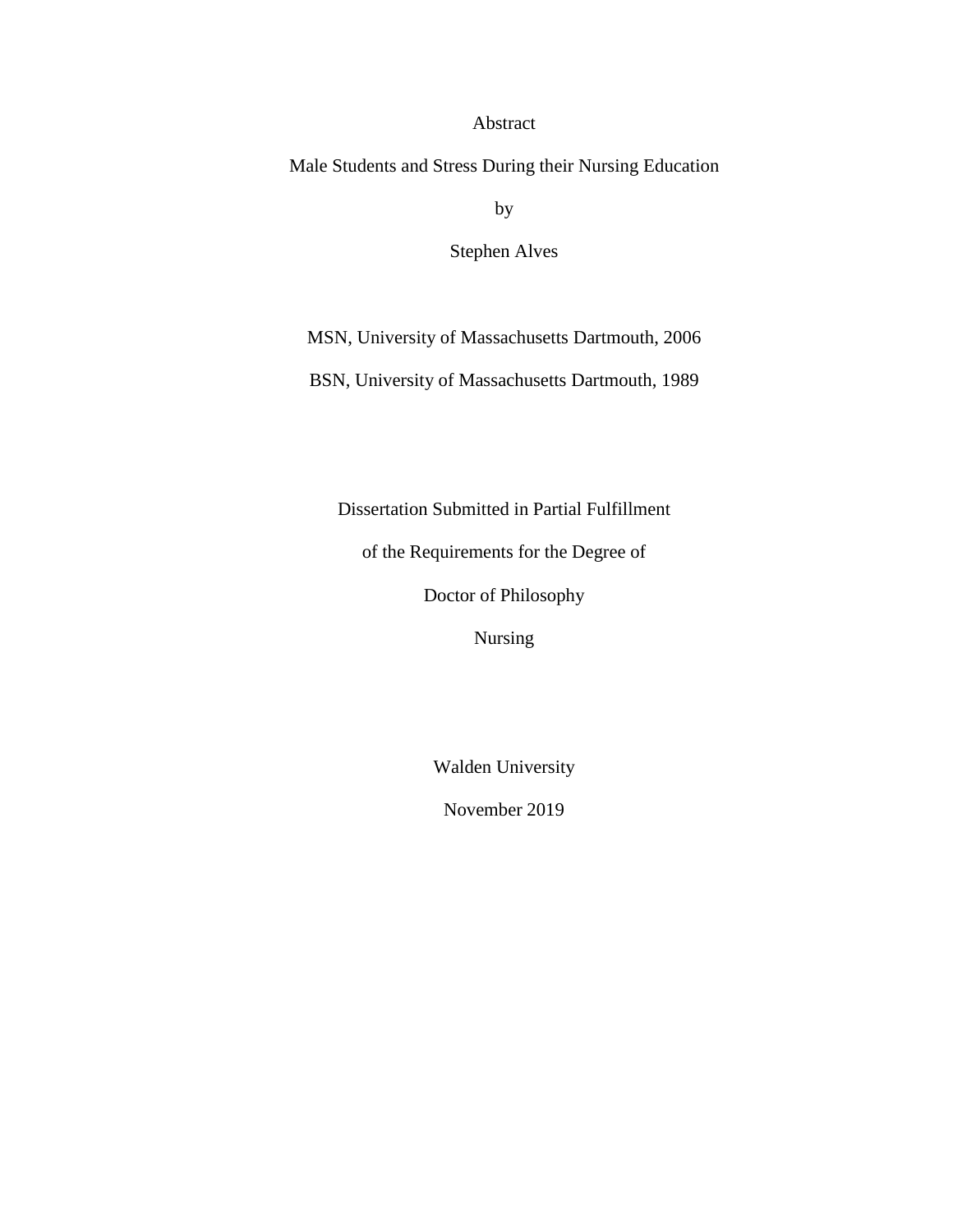#### Abstract

Stress is a common phenomenon experienced by nursing students; however, there is a gap regarding the perception of stress by male nursing students. It is important for nurse educators to be aware of the stressors that are unique to male students to provide appropriate resources and ensure their success in nursing school. The purpose of this qualitative study was to identify the lived experiences male nursing students' stress. Lazarus and Folkman's transactional model of stress was the theoretical framework for this study. Semistructured interviews were conducted with 8 participants, who were male students enrolled in associate degree nursing programs, to answer the research question exploring the lived experiences and perceptions of stress of male nursing students related to nursing school. The data were manually coded and analyzed using Colaizzi's method of data analysis. Five common themes emerged: stress, time commitment, loss, self-care, and positive experiences. Recommendations for future research include exploring the perception of stress, and perceived role strain related to stereotypes of male nurses with students in higher levels of education. The findings promote positive social change, as they can be used to encourage the assistance of students completing their programs, which can improve the health of their patients, the community, and the nursing profession by increasing the representation of males entering the discipline of nursing and providing high quality care.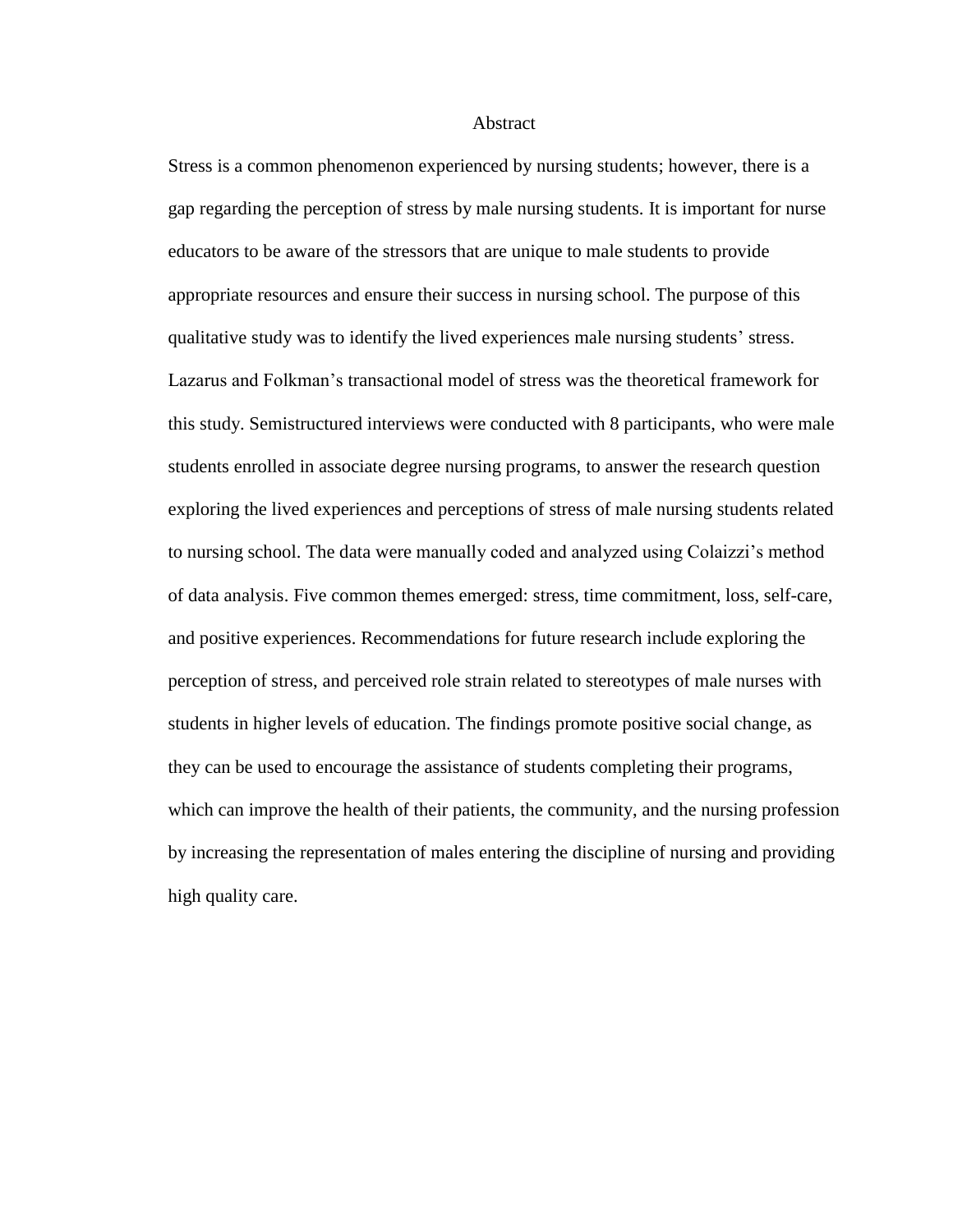Male Students and Stress During their Nursing Education

by

Stephen Alves

MSN, University of Massachusetts, 2006

BSN, University of Massachusetts, 1989

Dissertation Submitted in Partial Fulfillment

of the Requirements for the Degree of

Doctor of Philosophy

Nursing

Walden University

November 2019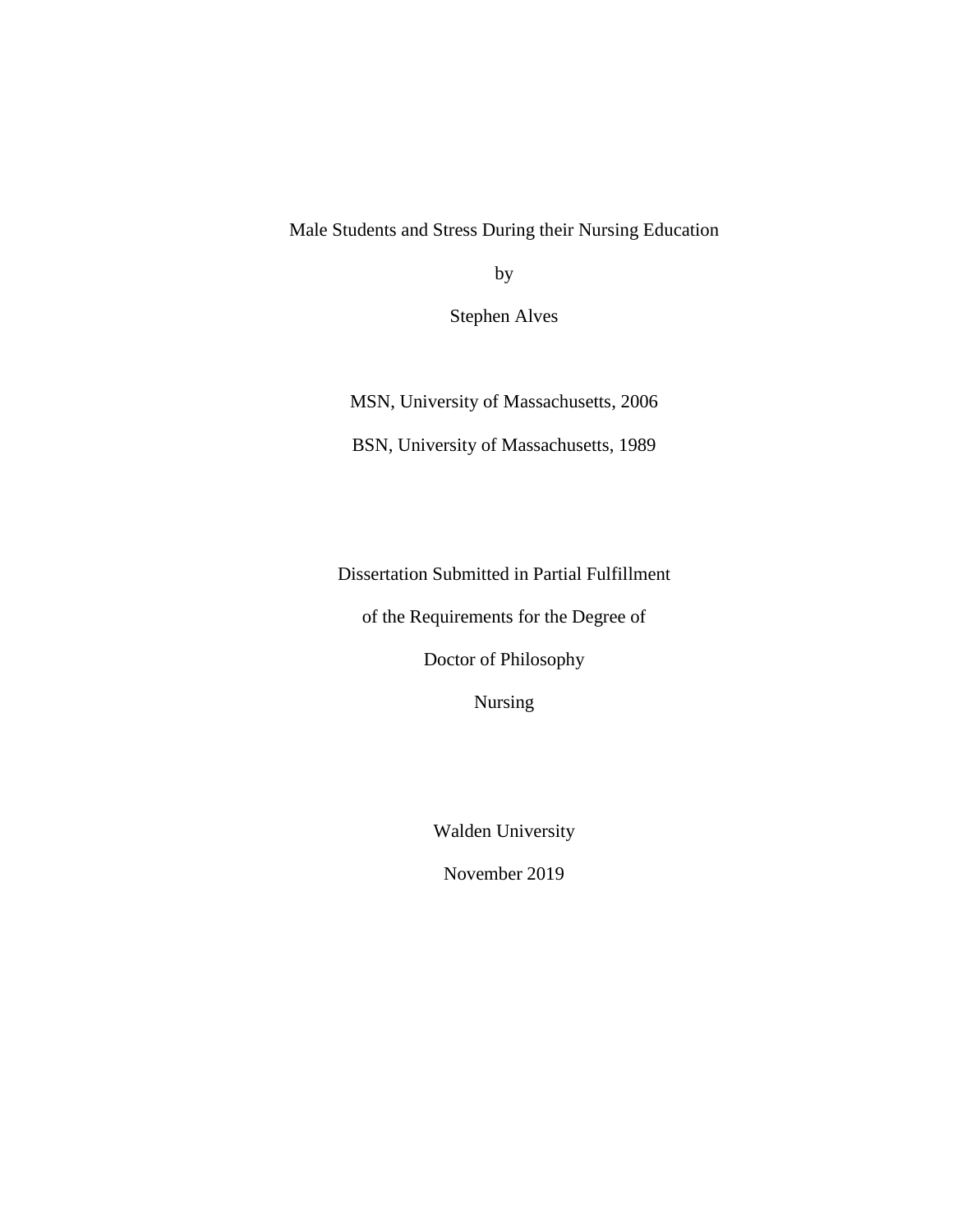#### Dedication

I would like to dedicate this dissertation to three important people in my life. First, to my wonderful parents. You were the most wonderful parents that anyone could have asked for. While you are no longer here with us, I know you are here with me in spirit. I have felt your love and support during this long doctoral journey. I love and miss you both every day. I would also like to dedicate this dissertation to a nursing professor I had during my early days as a nursing student. Thank you, Professor Toby Shea. If it were not for your support and guidance when I was a beginning nursing student, I would not be where I am today. Thank you so much. I will never forget all you did to help be become the nurse I am today.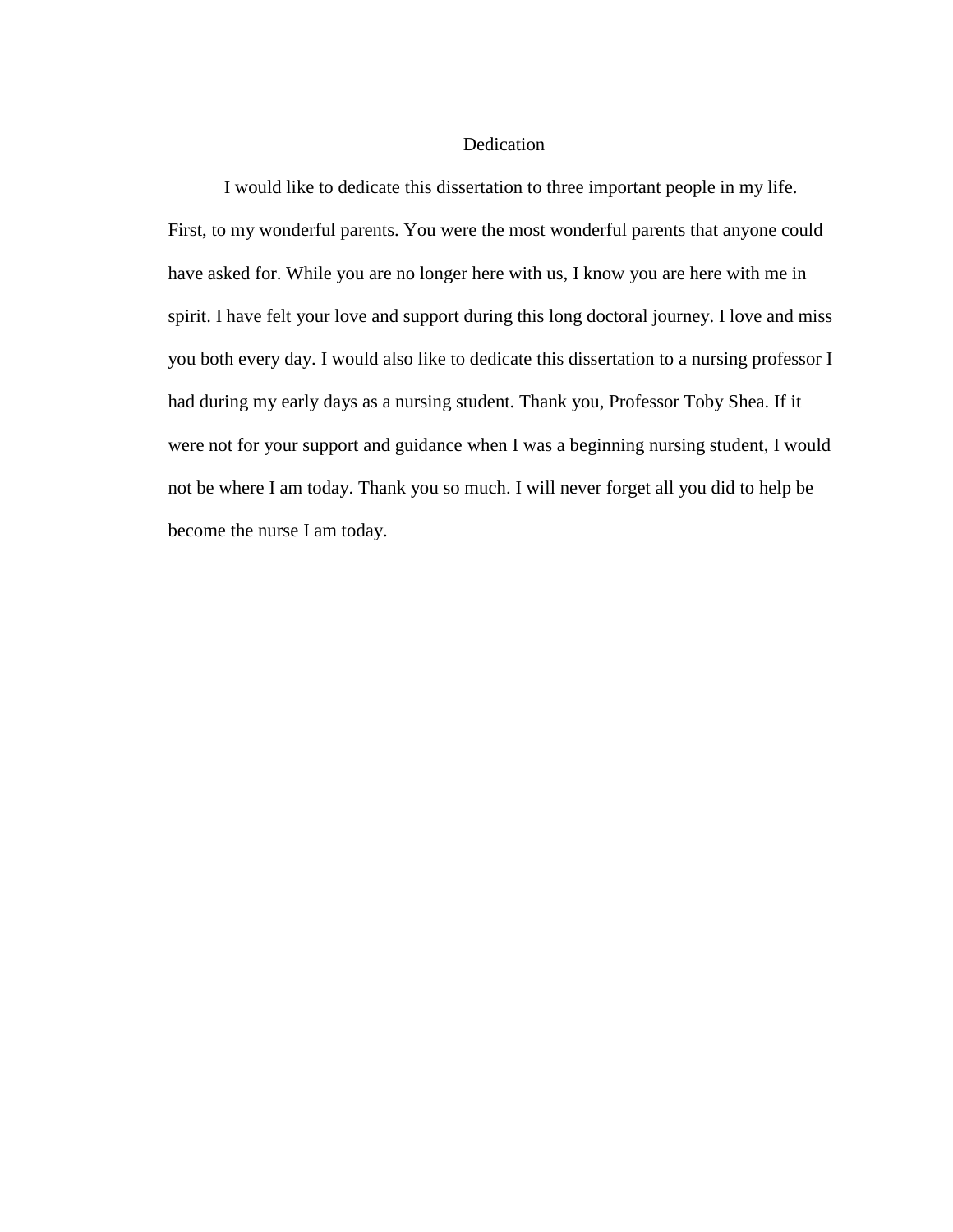#### Acknowledgments

I would like to thank my dissertation committee, Dr. Donna Bailey, Committee Chair, Dr. Kathleen Brewer, Committee Member, and Dr. Patricia Dittman, URR, for all your guidance and support throughout this dissertation process. I appreciate your guidance more than you will ever know.

I would also like to acknowledge my wonderful friends and colleagues, Debbie Quenga, Jennifer Strollo, and Kelli Hiller. You all have been my rock and support during this long doctoral journey. You encouraged me and kept me going whenever I felt like giving up. To the participants of my study, thank you for taking time out of your busy schedules to work with me on this project.

Finally, to my wonderful family, my wife Linda, and my two sons, Peter and Brian. Your love and support helped me to reach my dream. I love you all so much!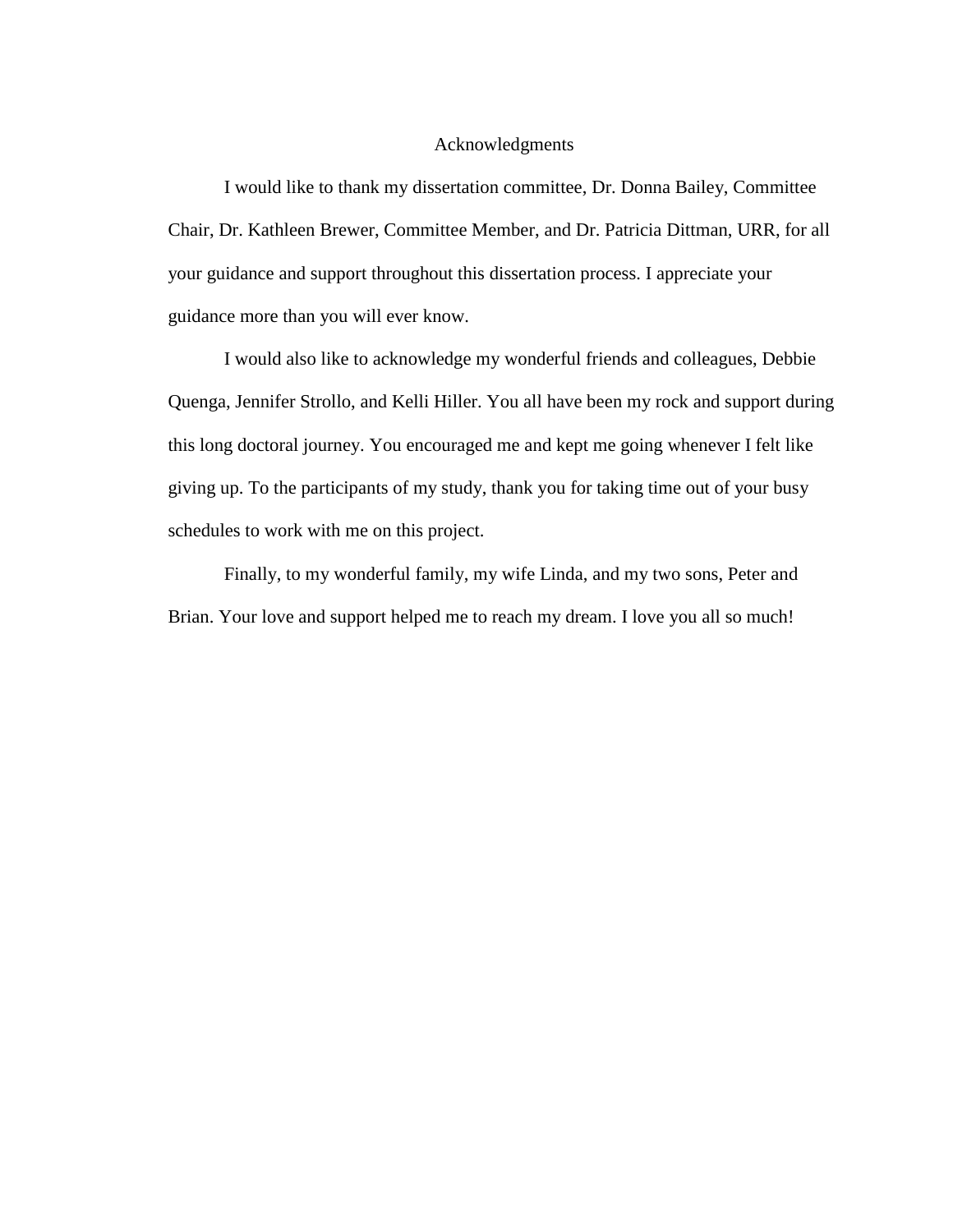## Table of Contents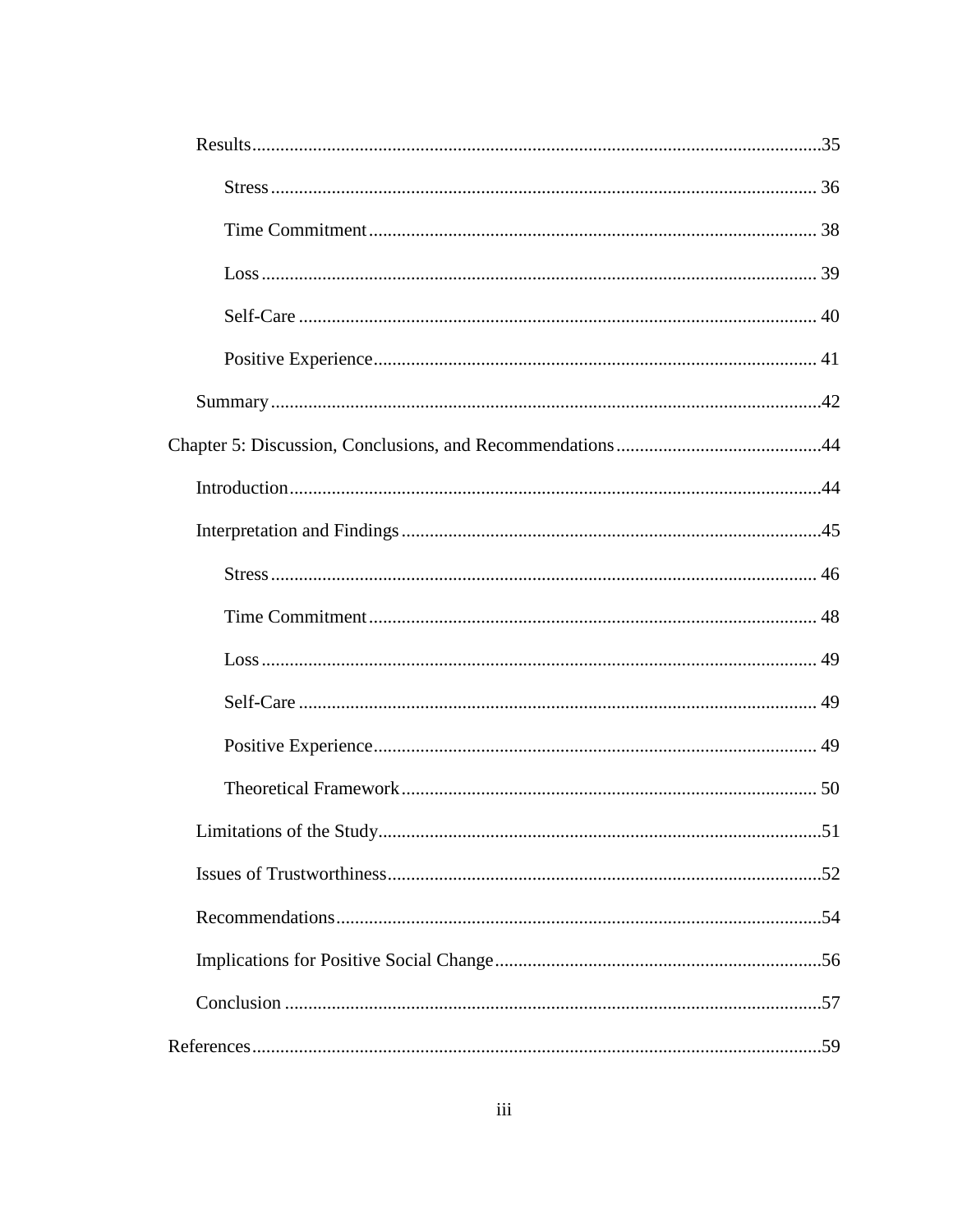|--|--|--|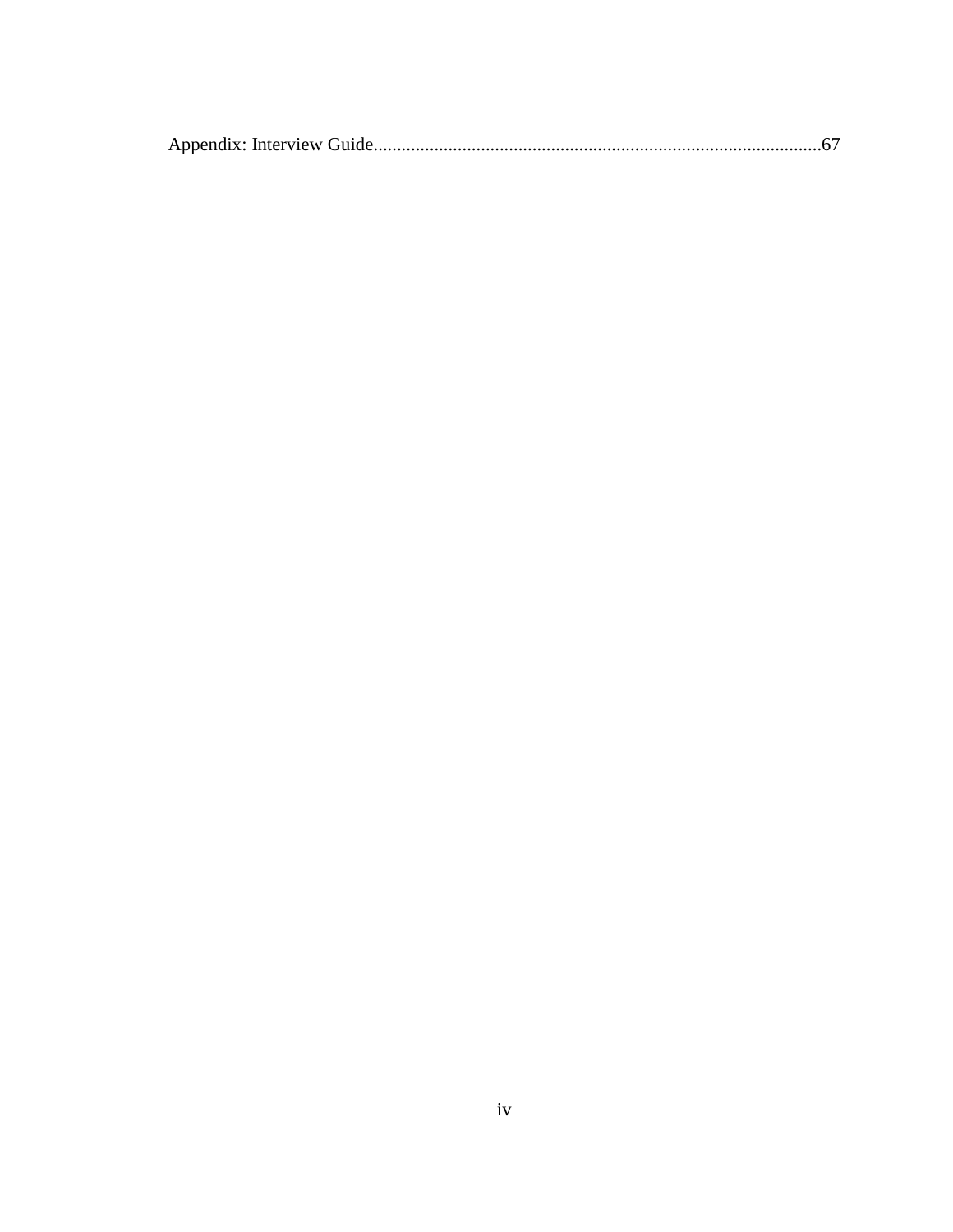| <b>List of Tables</b> |  |
|-----------------------|--|
|-----------------------|--|

<span id="page-11-0"></span>

|--|--|--|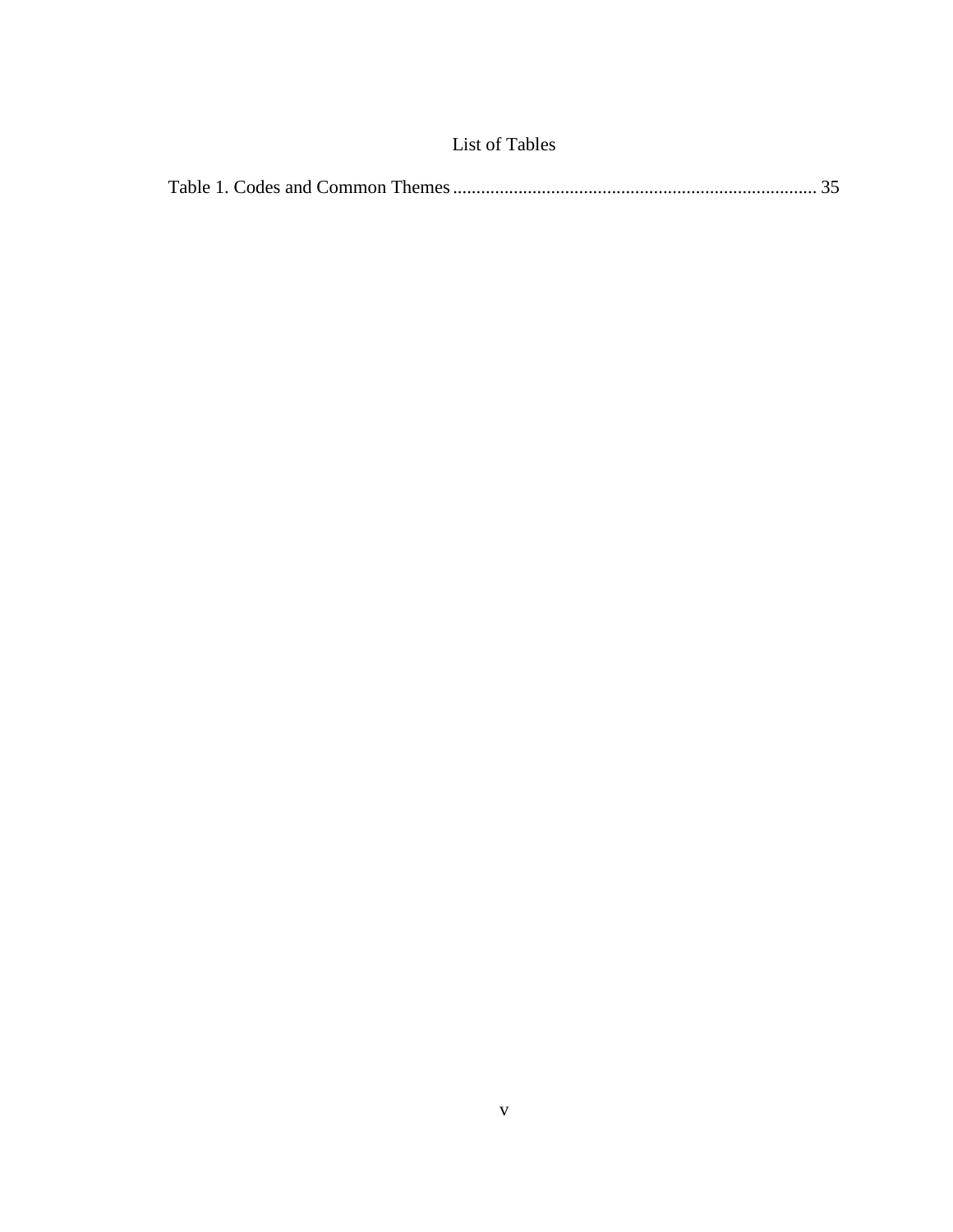## List of Figures

<span id="page-12-0"></span>

|--|--|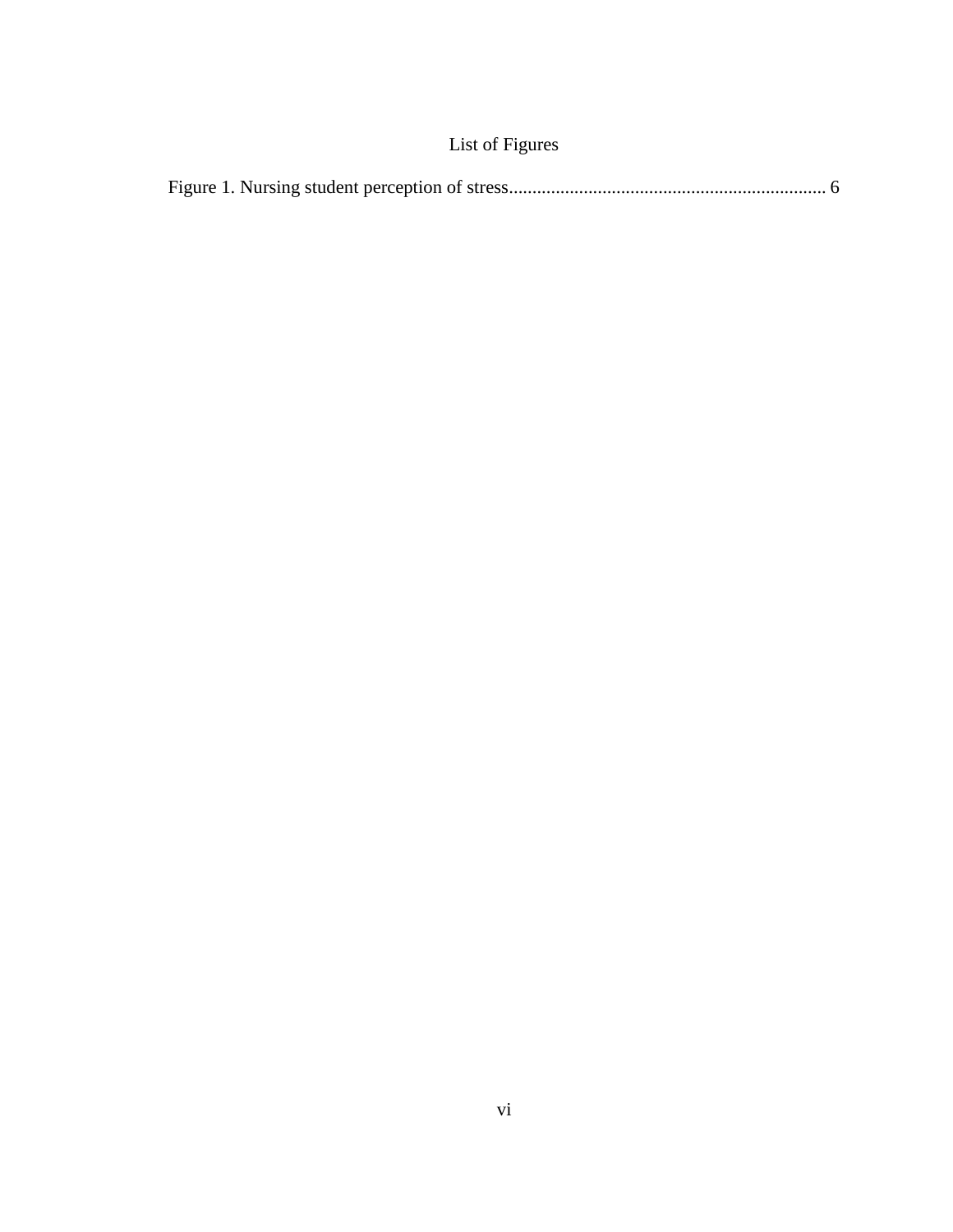Chapter 1: Introduction to the Study

#### **Introduction**

<span id="page-13-1"></span><span id="page-13-0"></span>Professional education can be a stressful experience, which often affects the physical and mental health (Singh & Kohli, 2015). Nursing students often experience stress related to several aspects of their academic and clinical coursework such as course assignments, projects, clinical experiences, fear of doing harm to patients, and balancing their academic work with family responsibility (Alzayyat & Al-Gamal, 2014). Clinical related aspects of stress involve feelings of having unmet clinical learning needs (Suresh, Matthews, & Coyne, 2012); interactions with nurses, physicians, and patients (Burnard, Bindi, Rahim, Hayes, & Edwards, 2007); and being afraid of harming a patient (Wallace, Bourke, Tormoehlen, & Poe-Greskamp, 2015). For students who have made mistakes in the clinical area, the event was described as a traumatic experience for them (Zieber & Williams, 2015). Further, many students feel stress from being observed by faculty and attitudes of nursing staff (Wallace et al, 2015) as well as exams (Gibbons, Dempster,  $\&$ Moutray, 2009).

Stress can have a negative impact on students' success in a program (Moscaritolo 2009). Therefore, it is important for nurse educators to have a clear understanding of what students perceive as stressful and how this phenomenon can affect student outcomes such as academic performance and student retention. For instance, the attrition rate for those enrolled in associate degree nursing programs is approximately 47% (Harris, Rosenberg, & Grace O-Rourke, 2014). Further, it is important for the nursing profession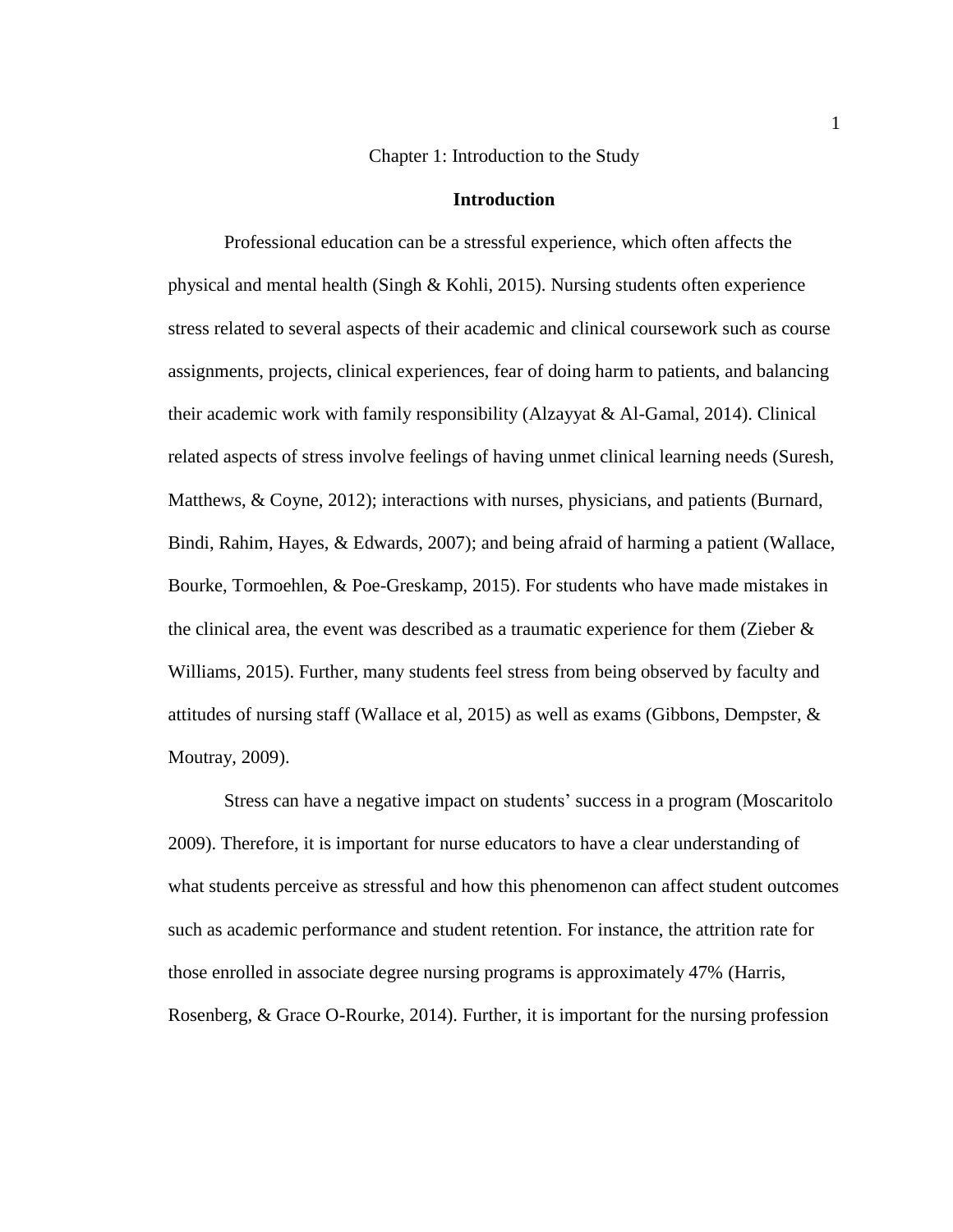to represent the population it serves, which involves recognizing the unique stressors male students' exhibit to provide appropriate resources to ensure their success.

Chapter 1 will include a background of the problem and the purpose of this study. The theoretical framework selected for this study as well as the limitations, scope and delimitations of the study and the significance for this research will be included.

#### **Background**

<span id="page-14-0"></span>The focus of this research was the perception of stress experienced by male nursing students. The nursing profession has historically been a female oriented profession. Although the numbers of males entering nursing has increased over the years, men going into the profession is still underrepresented and a minority. According to Ierardi, Fitzgerald, and Holland (2010), men in nursing represent a small percentage of the nursing workforce. For example, in 2006, only 8% of the nursing workforce were males (Ierardi et al., 2010). However, according to the U.S. Census Bureau (2013), males entering the nursing profession increased to 9.6% by 2011. But males still represent a small percentage of those in the nursing. It is important for the nursing profession to have a workforce that represents the population it serves. Therefore, it is important to recruit and graduate more men from nursing programs.

To better serve and increase the number of male students in the nursing profession, it is important to address their unique challenges. Some of the challenges faced by male nursing students entering school are social isolation, gender stereotypes, and inequities related to clinical learning (Ierardi et al., 2010). Some of the clinical learning inequities include limited opportunities to care for patients in obstetrics or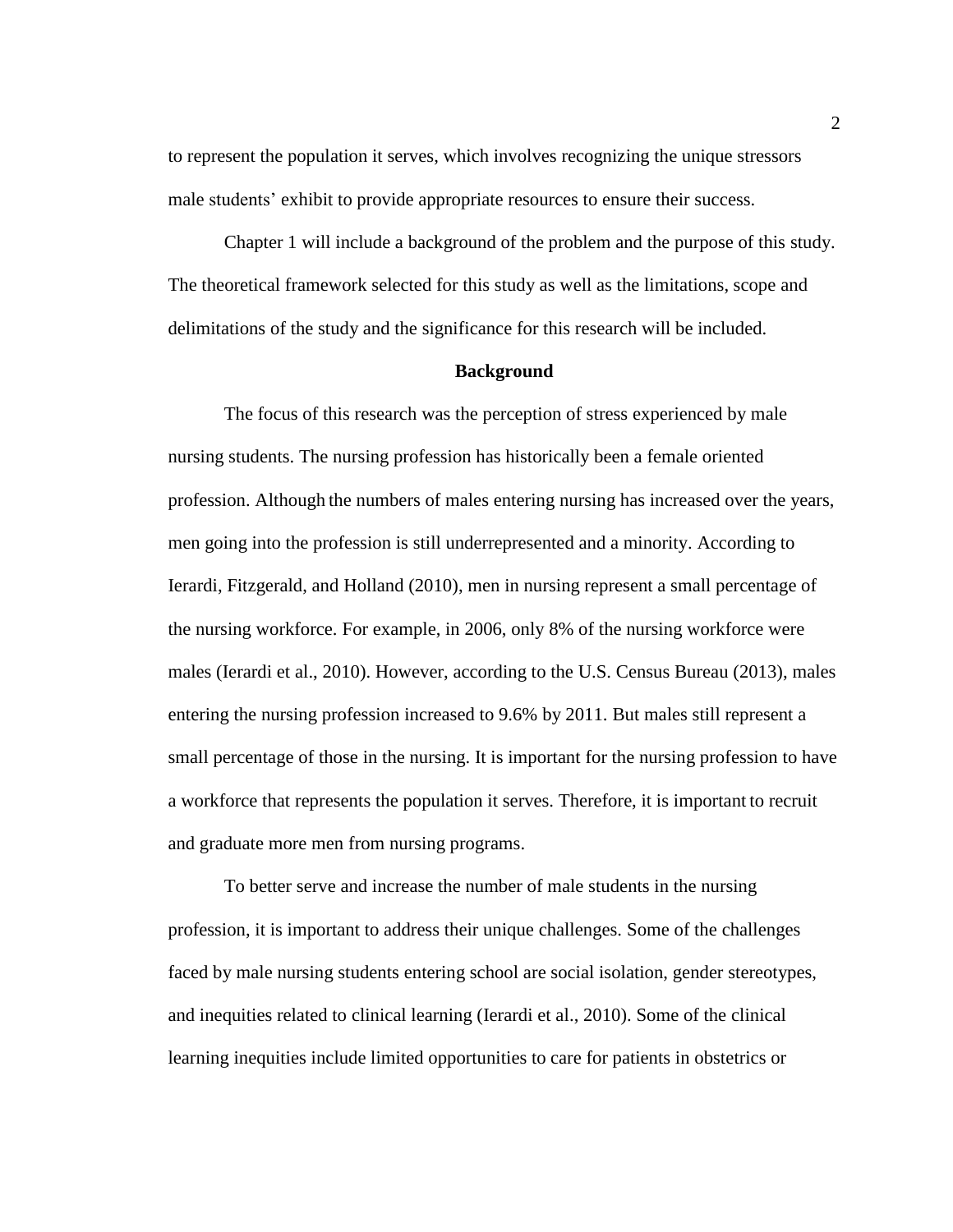frequently being asked to assist in moving heavy patients (Hodges et al., 2017). Further, once male students enter nursing school, they are often faced with several barriers to education such as role strain, lack of male role models, isolation, and gender discrimination (Hodges et al, 2017). Male students may feel that their masculinity is questioned by others due to being in a predominately female oriented profession (Hodges et al, 2017). Male students may often be mistaken for medical students or physicians or be asked by patients why are they not in medical school, which could lead to stress and doubting their choice of a profession. These challenges could result in perceived levels of stress among male nursing students. Therefore, I conducted this study to examine how male students perceive stress and how they cope.

#### **Problem Statement**

<span id="page-15-0"></span>It is important for healthcare to have a workforce that represents a culturally diverse community, which requires recruiting and retaining individuals who identify in various ways such as nationality, ethnicity, gender, sexuality, and age. Nursing education programs also have a responsibility to serve the community by preparing nurses. However, one of the barriers to retaining nursing students are the stressors that students experience, which may be increased for students who are not female. Men are underrepresented in nursing programs, and there is still work to do in education on the contributions male registered nurses provide in caring for patients and to the nursing profession.

Nursing school is a stressful time for nursing students, as they must learn how to manage their academic, clinical, and personal responsibilities. Although the literature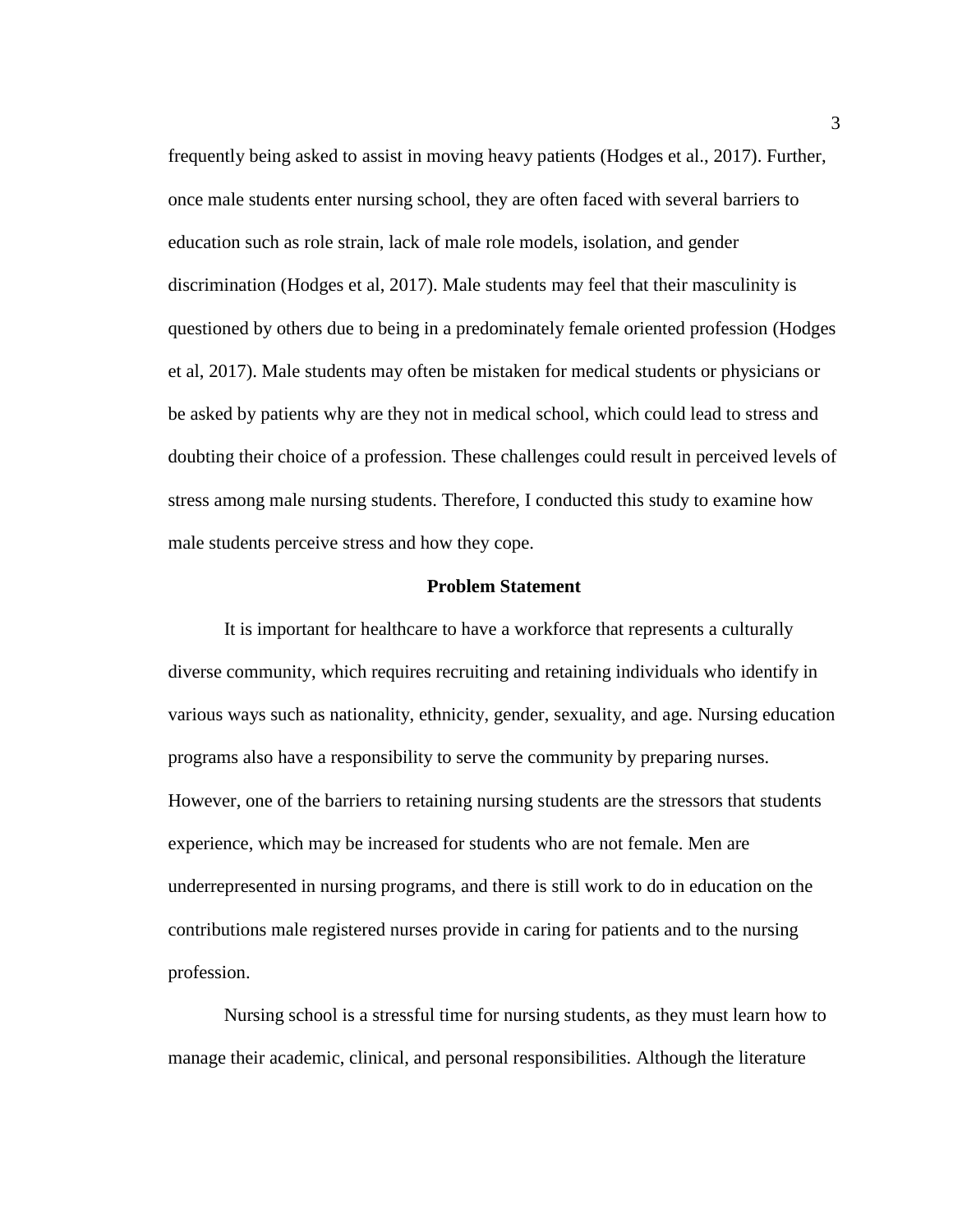addresses the stressors students face while in their nursing educational programs, male students often do not discuss the stressors they are experiencing related to their educational experience. Thus, there is a gap in the literature about male nursing students' perceptions of stress related to nursing school (Abushaikha, Mahadeen, Abdelkader, & Nabolsi, 2014). Additionally, although there is an abundance of literature on student stress related to academic and clinical components of the nursing curriculum, there is a gap regarding how male students perceive and manage the stress related to nursing school. Therefore, understanding the lived experience of how male students perceive stress may help to provide insights to recruiting, supporting, and retaining male nursing students.

#### **Purpose of the Study**

<span id="page-16-0"></span>The purpose of this study was to identify the lived experiences of male nursing students' stress. To explore this phenomenon of interest, I used a qualitative interpretive phenomenological research design. This research has the potential to add to the body of scientific knowledge about the stress experienced by male nursing students. Interviews with male nursing students were conducted to understand the perceptions of stress.

#### **Research Question**

<span id="page-16-1"></span>What are the lived experiences and perceptions of stress of male students related to nursing school?

#### **Theoretical Framework**

<span id="page-16-2"></span>Lazarus and Folkman's (1984) transactional model of stress was the theoretical foundation for this research. The model helps examine not only how a person perceives a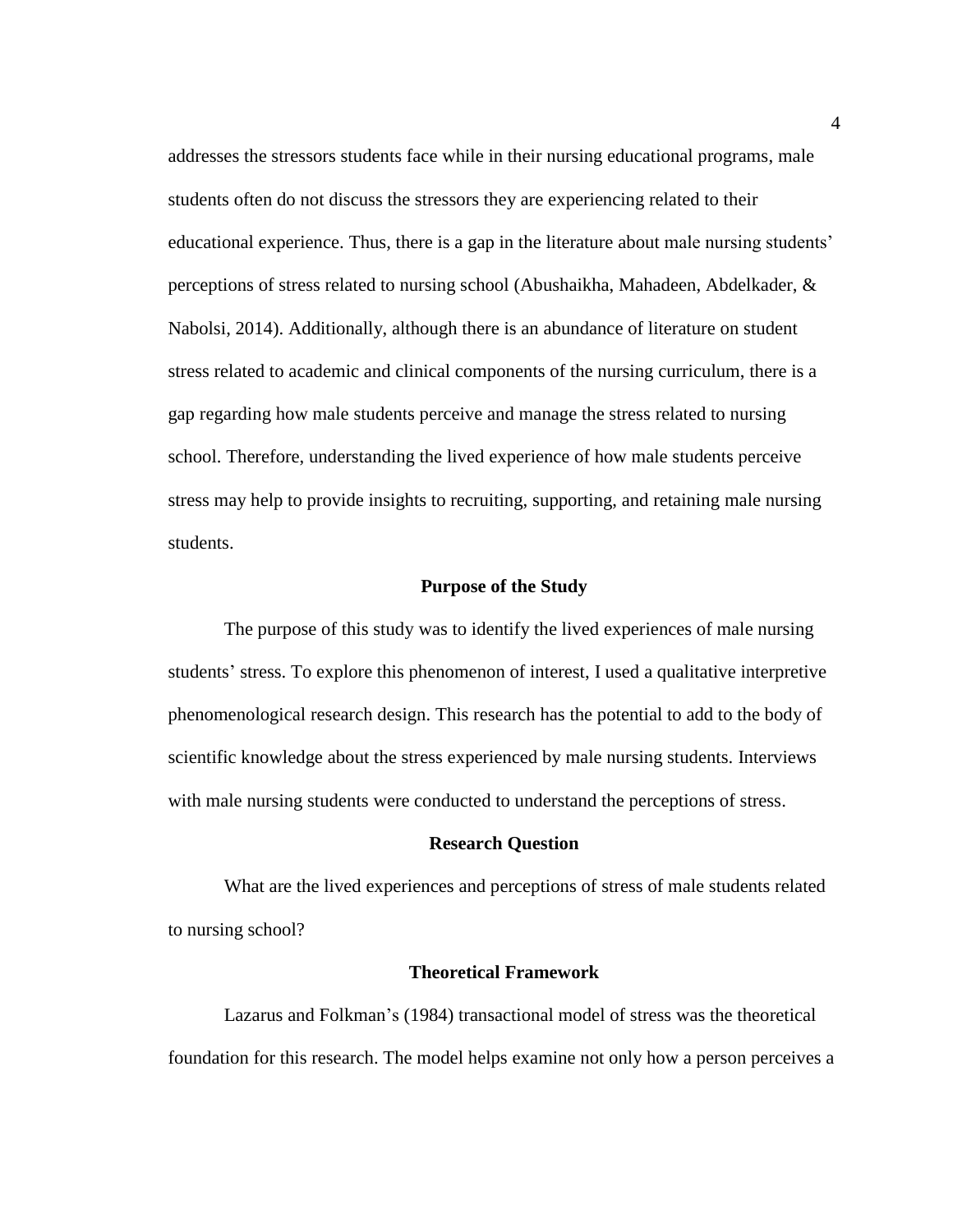stressor but also a person's coping resources. I applied this model to examine the stressors experiences by male students and how they cope with stressors related to nursing school.

Figure 1 visually depicts the phenomenon of stress. Within the center of the model is the perception of stress as experienced by nursing students. The antecedents leading to stress include factors like employment status, family commitments, financial situations, and amount of student support. Other antecedents are related to specific academic aspects such as assignments, exams, and clinical projects. At the top center of the model is the theoretical framework, representing the fact that if students can successfully progress through the transactional model of stress, they will better able to cope and deal with the antecedents causing the stress, which will lead to academic and clinical success.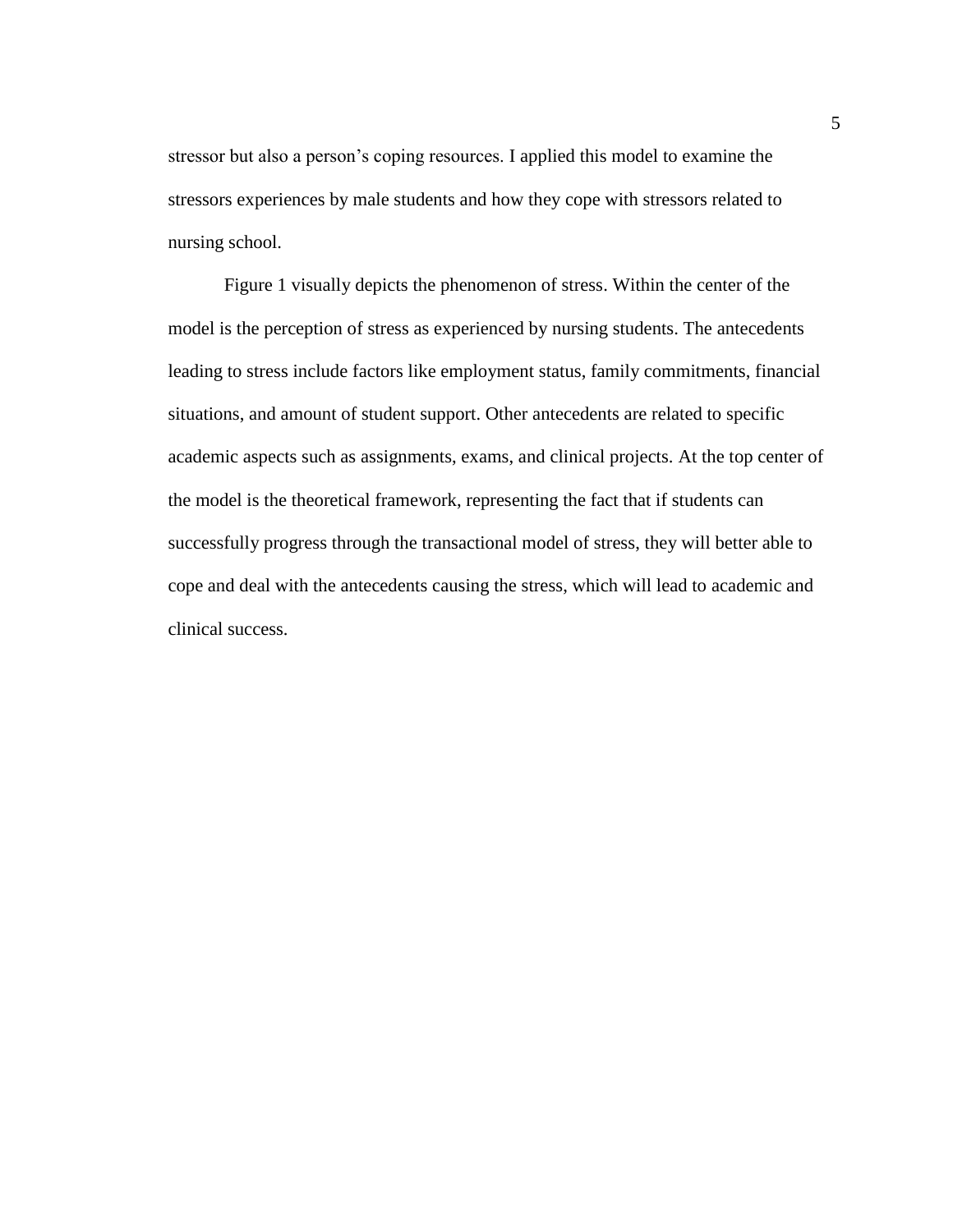



## **Nature of the Study**

<span id="page-18-0"></span>I used a qualitative interpretive phenomenological approach. I conducted interviews with male nursing students to understand the perceptions of stress they experience. This approach allowed me to see and hear first-hand the lived experiences of male students who are currently enrolled in an associate degree nursing program and to hear about what stressors they are experiencing.

### **Definitions**

<span id="page-18-1"></span>*Antecedents:* Antecedents are occurrences or events that must occur for the concept to exist (Walker & Advant, 2011). For example, one antecedent for perception of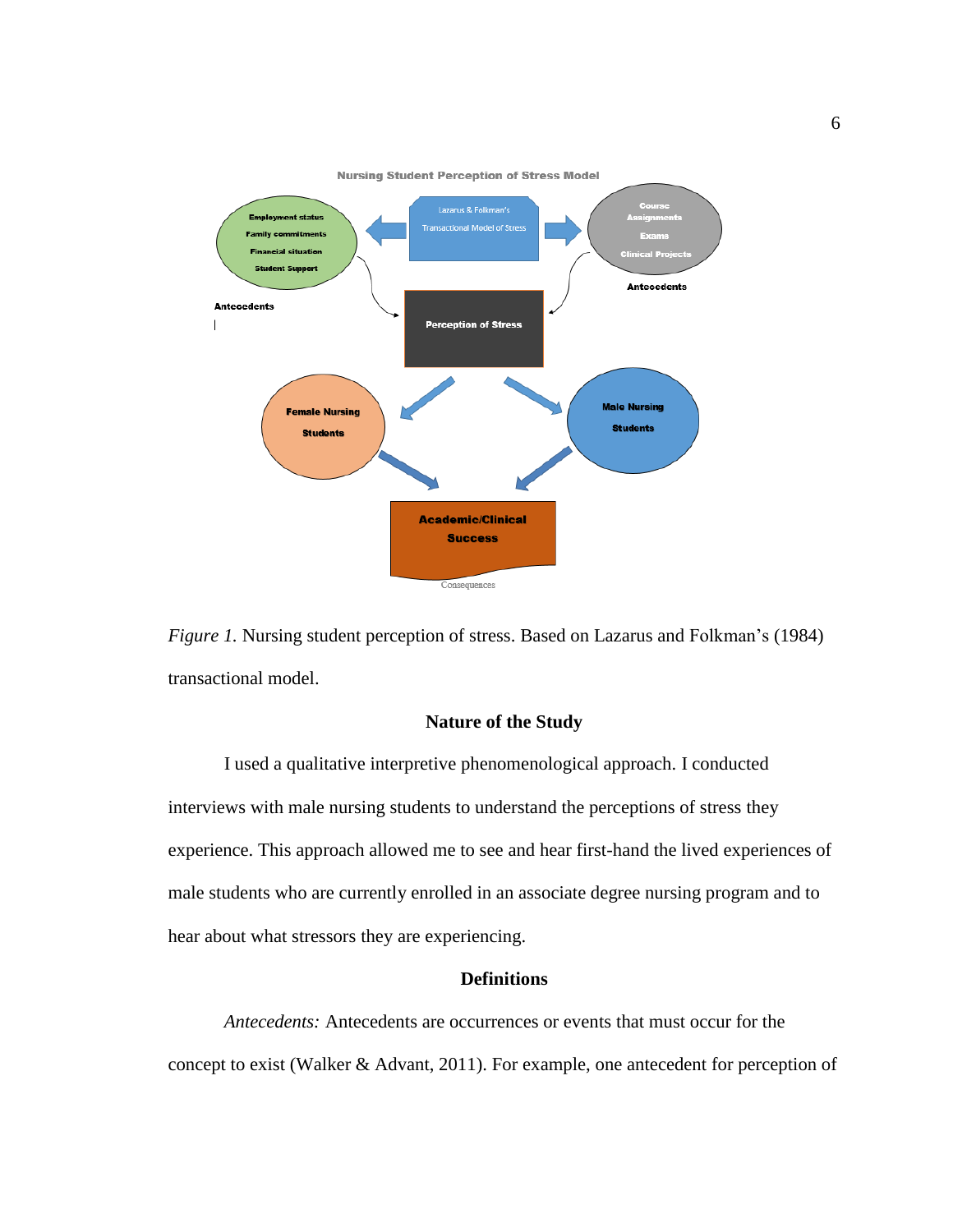nursing school stress may be role strain related to having to balance academic and clinical assignments with caring for family. Other antecedents related to stress may be fear of failing or fear of harming a patient.

*Attributes:* Attributes related to a concept are characteristics that help the reader in understanding the occurrence of a phenomenon (Walker  $\&$  Avant, 2011). The attributes related to the concept of stress, according to Goodnite (2013), include applying tension or stimulus to an organism and its inability to meet the challenge. For example, students may feel stress in working to meet objectives, providing safe care to patients, and working with time constraints for academic and clinical assignments. These all occur while the student is attempting to master new content, vocabulary, concepts, values, and skills.

*Concepts:* Concepts "are terms that refer to phenomena that occur in nature or thought" (McEwen and Wills 2014, p. 50). The concept addressed and explored in this study was psychological stress.

*Consequences:* Consequences are occurrences that are the result of a concept (Walker & Advant, 2011). Consequences that may occur because of psychological stress related to nursing education may include feelings of depression, anger, fear, low selfesteem, resulting in such behaviors as missing class and clinical. Other consequences related to unresolved feelings of stress may include turning in unsatisfactory academic/clinical assignments. If the student is not able to overcome these feelings and improve his or her work, this may result in academic or clinical failure.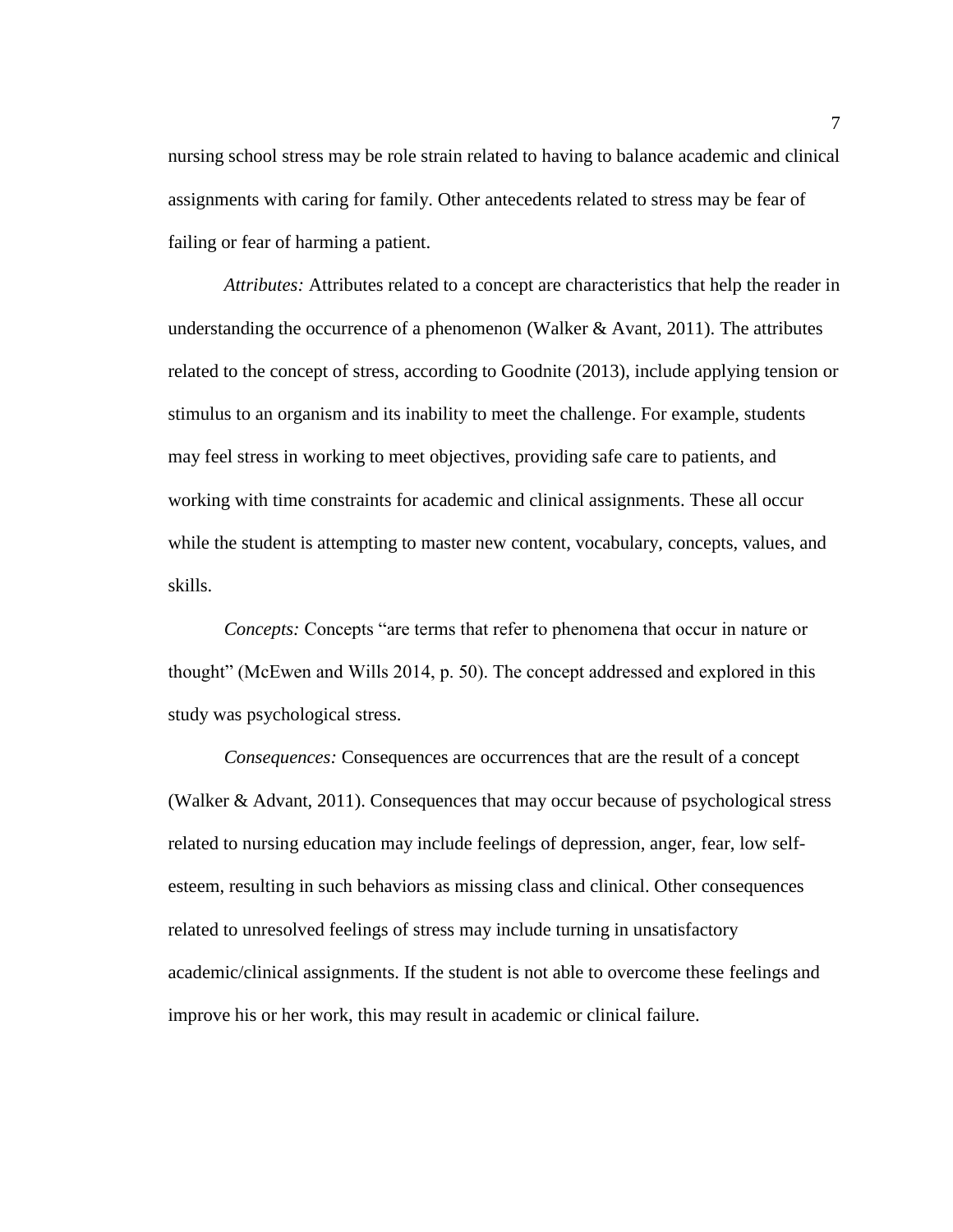*Stress:* The operational definition of stress for this study is the result of the work of Lazarus and Folkman (1984), which suggests that it is a "particular relationship between the person and the environment that is appraised by the person taxing or exceeding his or her resources and is endangering his or her well-being" (p.19). This definition addresses the concept of psychological stress. Based on the literature, psychological stress related to balancing academic and clinical work with home and family life can adversely impact students' success in the program.

#### **Assumptions**

<span id="page-20-0"></span>One of the assumptions of this study is that male nursing students exhibit higher levels of stress related to preparing for their clinical assignments, providing patient care during clinical experience, and working specific rotations like obstetrics than female students. Another assumption is that faculty are supportive and take the time to adequate prepare students for their classroom and clinical experiences. If faculty are perceived by students as supportive, then the learners will tend to be able to cope with their stress more effectively and efficiently (Boulton & O'Connell, 2017). Finally, another assumption was that male nursing students are challenged to balance the demands of academic and clinical responsibilities with their extracurricular activities. Male students who feel consumed by their academic/clinical responsibilities have stated that they feel their opportunities for competing in college extracurricular activities are being missed (Abushaikha et al., 2014).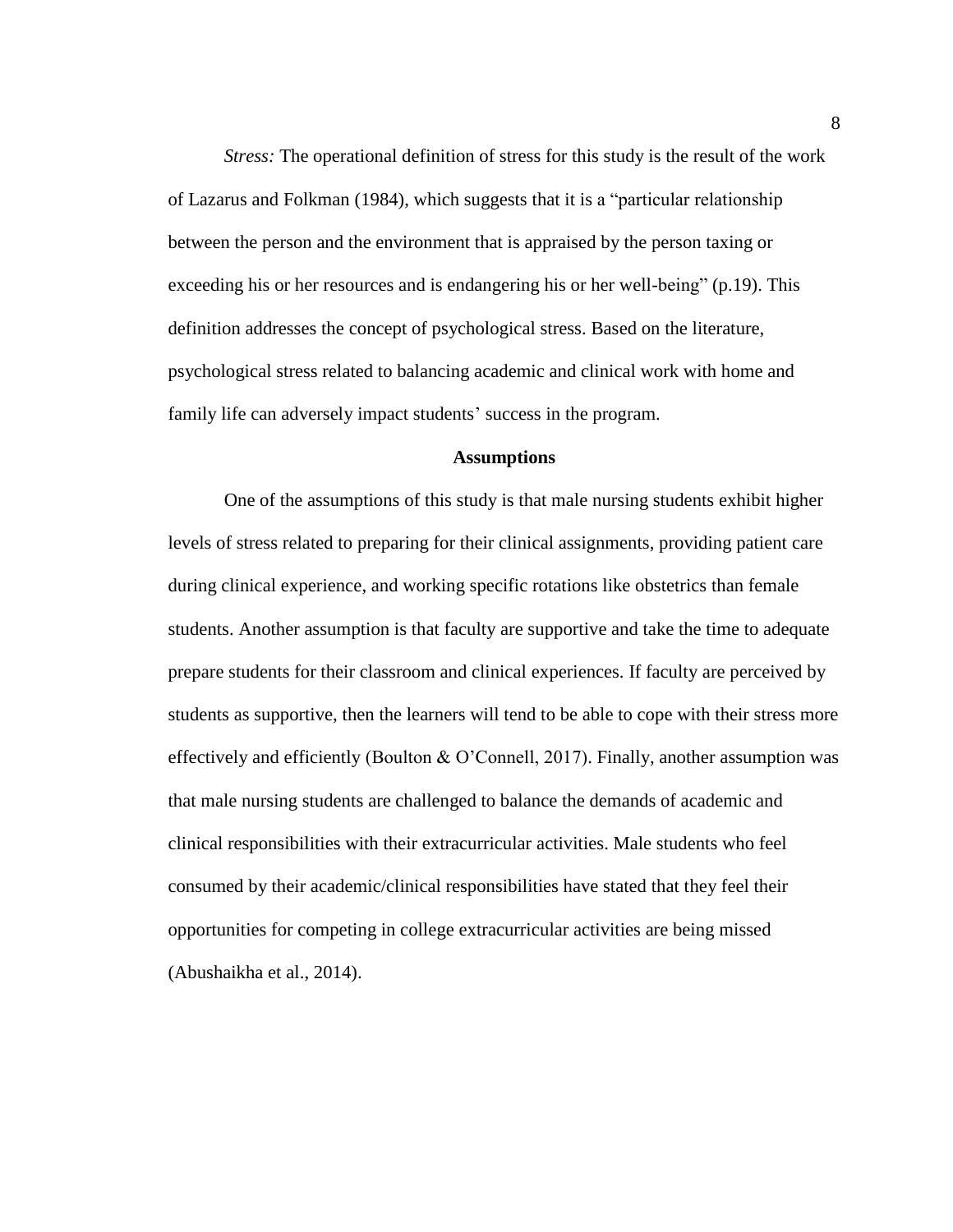#### **Scope and Delimitations**

<span id="page-21-0"></span>The scope of the study included male nursing students enrolled in an associate degree nursing program. Although stress is a phenomenon experienced by male and female nursing students, this study was focused solely on male nursing students. The participants were recruited from students in both the first and second year of the program. Data collection occurred until data saturation. Data saturation occurs in qualitative research when no new themes are emerging with continuing interviewing of participants (Ravitch & Carl, 2016).

#### **Limitations**

<span id="page-21-1"></span>A possible limitation of this study which could influence the data collected could be the target population selected, which was only associate degree nursing male students. Another possible limitation could be my own personal bias. To address bias, I developed interview questions which I read verbatim during the interviews.

#### **Significance**

<span id="page-21-2"></span>The results of this research may help to generate new knowledge for the nursing profession. The literature has addressed the perception of student stress, but there is a gap in the knowledge regarding how male students experience nursing school (Ierardi et al., 2010). Frequent sources of academic stress perceived by students are exams, timing of exams, and balancing work and family (Gibbons, Dempster, & Moutray, 2009). Additionally, clinical environments can cause high levels of anxiety. If the student cannot manage this stress and anxiety, it can negatively affect his or her clinical performance and can also threaten success in the program (Moscaritolo, 2009). Thus, this research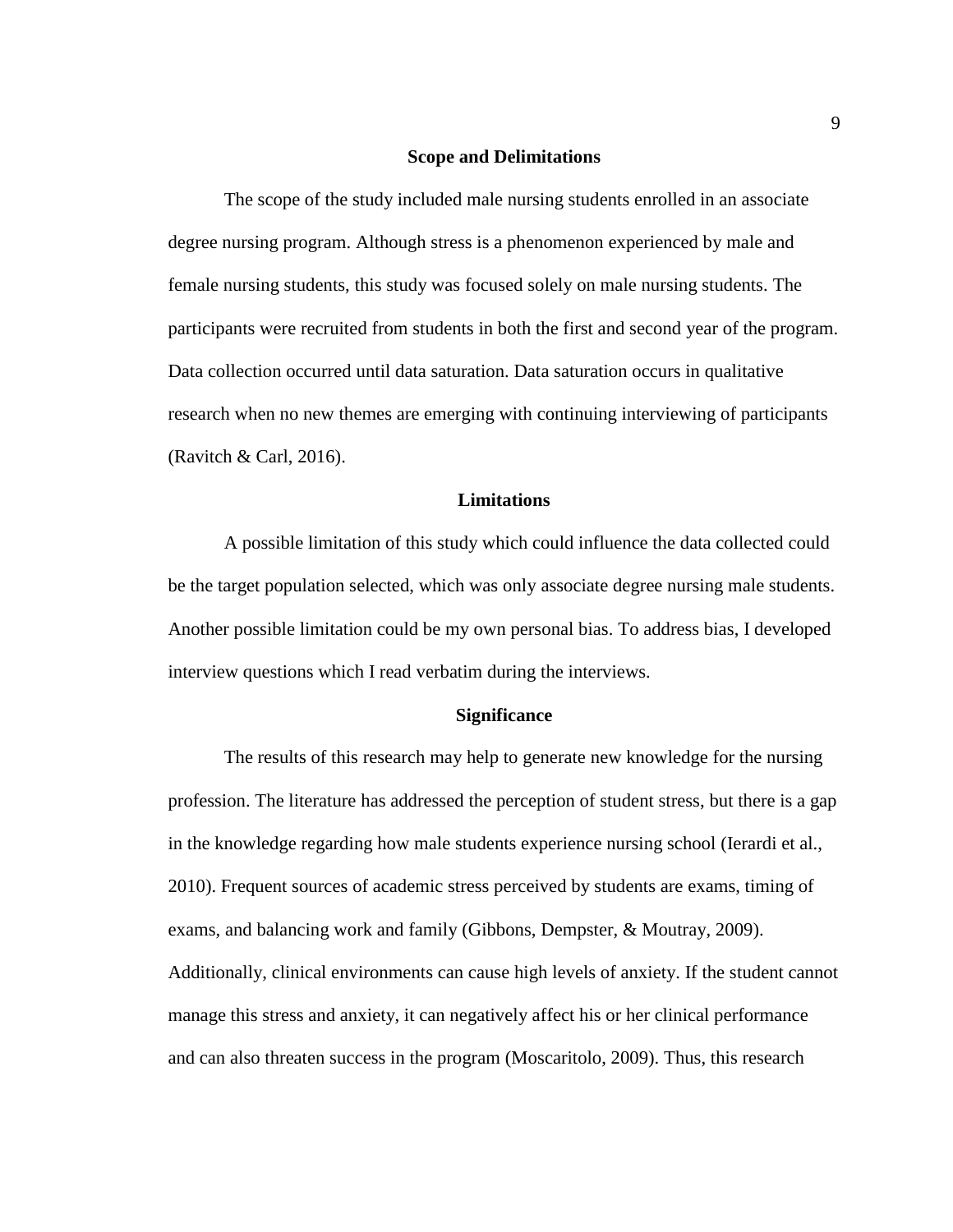may provide nursing faculty with a better understanding of the stressors unique to male nursing students so they can be addressed and improve student success.

The findings of this study will also help to foster the mission of Walden University of creating positive social change, which is a process of promoting ideas that can help people and society. With a stronger understanding of how both genders perceive stress, faculty can provide appropriate resources and guidance, which can foster student success and retention and lead to better care for patients. Having more male nursing students successfully finishing their programs and enter the profession not only brings more skilled and educated health care professionals to workforce, but it also benefits the community. More males entering the profession may educate the community regarding the important contribution men make to the nursing profession. Male registered nurses can serve as role models for other men who might be considering pursuing nursing as a career, which may increase the representation of males entering nursing.

#### **Summary**

<span id="page-22-0"></span>Although all students experience stress, there is a gap in the literature regarding whether male nursing students experience the same kinds of stress as their female classmates. This study addressed the need to explore this phenomenon to help generate new knowledge for the nursing profession. It is important for faculty to be cognizant of the feelings that all students are experiencing to provide the appropriate guidance and resources to promote student success.

Chapter 2 will include the literature and available data on the concept of stress. A current review of the literature will support the problem statement and reason for the need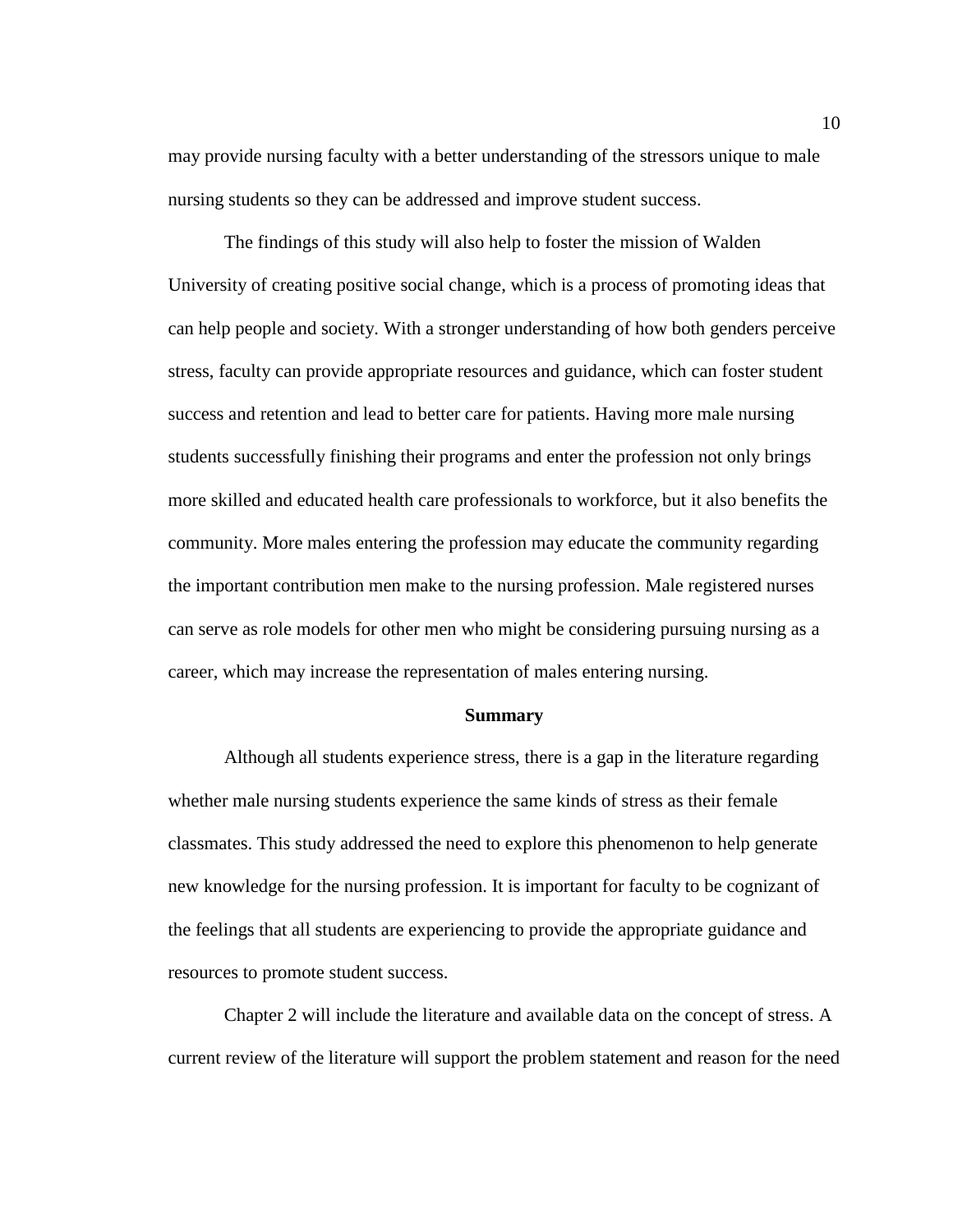for this study to be conducted as well as justify why a phenomenological approach facilitated understanding.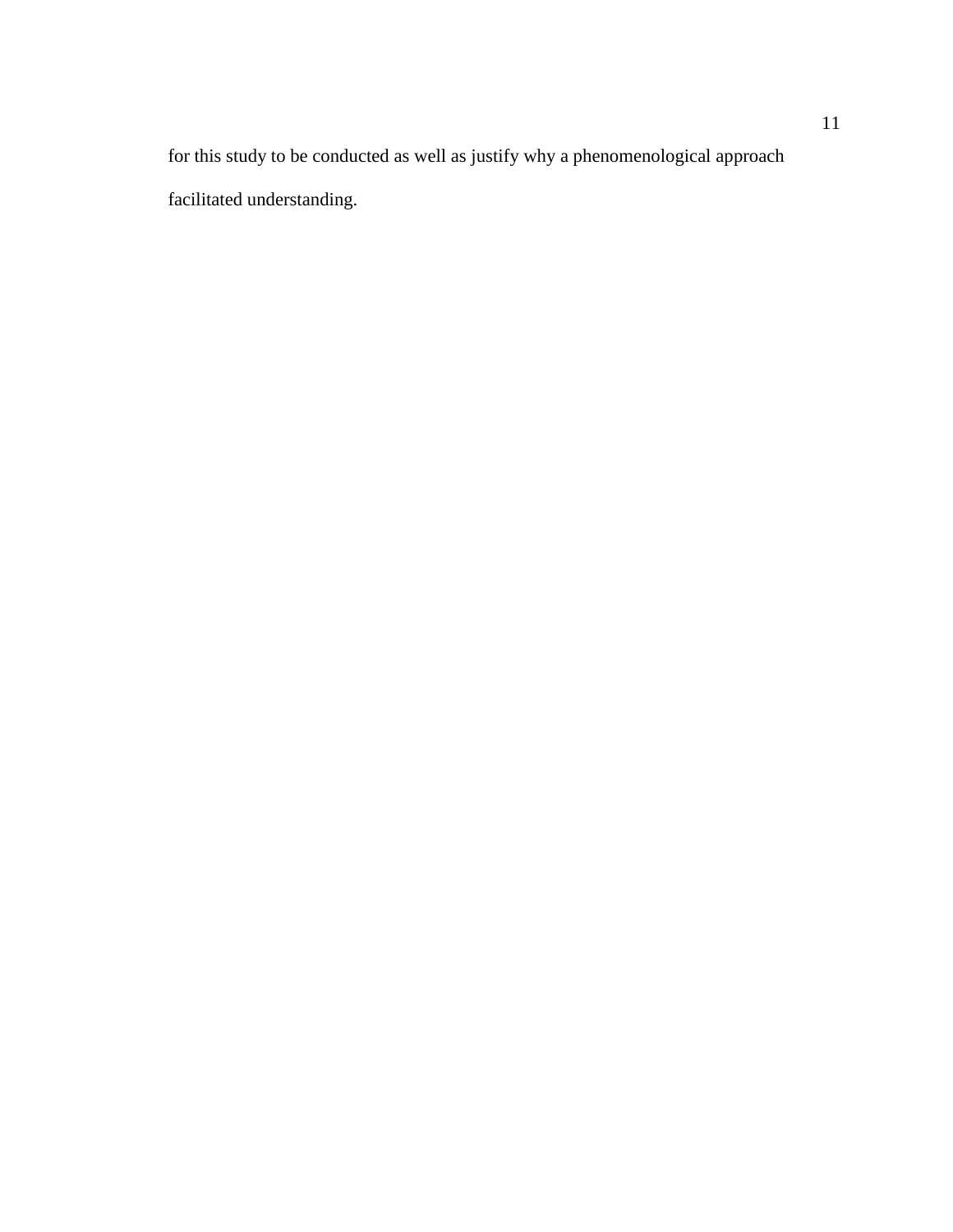#### Chapter 2: Literature Review

#### **Introduction**

<span id="page-24-1"></span><span id="page-24-0"></span>Nursing school is stressful for nursing students as they learn how to manage their academic, clinical, and personal responsibilities. The literature addresses the stressors that students face while in nursing educational programs today; however, male students often do not discuss the stressors they are experiencing related to their educational experience. Thus, there is a gap in the literature regarding the perceptions of stress related to nursing school by male students (Abushaikha, Mahadeen, Abdelkader, & Nabolsi, 2014). The purpose of this study was to identify how male nursing students experience stress.

This chapter is focused on the review of the literature regarding the concept of stress as well as how stress is perceived by nursing students. Some of the negative consequences related to academic and clinical stress will also be addressed in this chapter. Finally, why this study needs to be conducted in relation to effecting positive social change will be addressed.

#### **Literature Search Strategy**

<span id="page-24-2"></span>A literature review was conducted on research related to the concept of stress. Due to a gap in the literature related to the perception of stress experienced by male nursing students, the literature review was expanded to include the general concept of stress experienced by any student to provide background regarding the concept. Articles with a publication date between 2014-2018 were selected; however, due to the gap in the literature, older articles were also selected. The search engines used include CINAHL,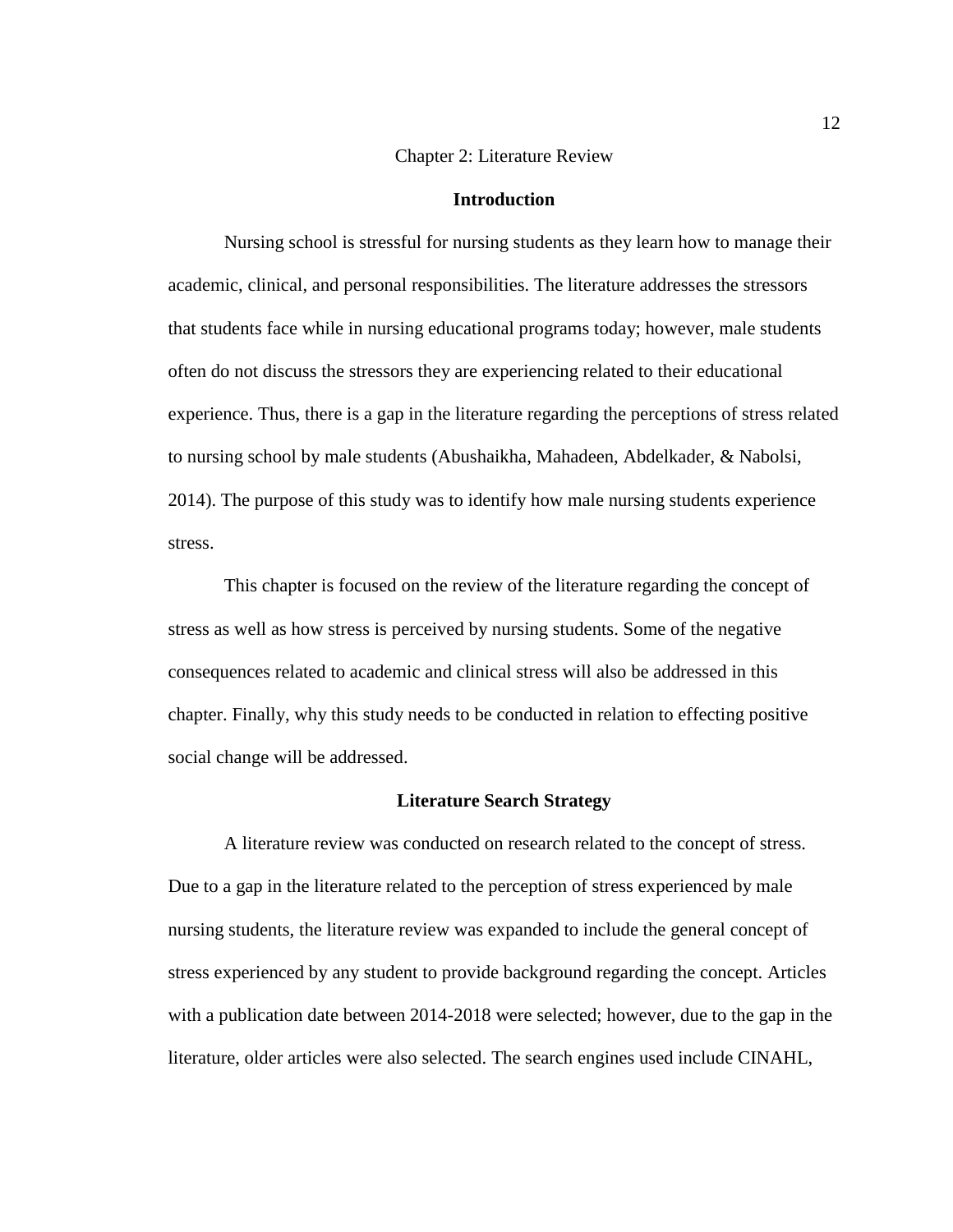Education Source, Medline, and PsycInfo. The following keywords were used in the search: *Stress, perception of stress, nursing students, and male and female nursing students, stress frameworks,* and *stress in male nursing students.* The search resulted in the following themes: definitions of stress, stress in undergraduate education, nursing student perception of stress. The following sections include a discussion of the literature review results.

#### **Theoretical Framework**

<span id="page-25-0"></span>Lazarus and Folkman's (1984) transactional model of stress was the foundation that guided this research because it helps examine how a person perceives the significance of a stressor or stressors as well as how the individual copes with the stressor or stressors. Thus, I applied Lazarus and Folkman's theoretical framework to examine the stressors experienced by male students and help understand how male students respond to and cope with stressors related to nursing school. Literature has indicated that stress in nursing can have adverse consequences for nurses such as psychological as well as physical health problems, which can interfere with professional practice (Suresh, Mathews, & Coyne, 2012). Psychological stress not only affects practicing nurses but also nursing students who have to balance their academic and clinical work with their responsibilities of family and work responsibilities.

#### <span id="page-25-1"></span>**Concept of Stress**

The concept of stress is a broad and abstract phenomenon that affects everyone, so it is not unique to the nursing profession. *Stress* is a common term used in various disciplines related to everyday life as well as in healthcare (Goodnite, 2013). Thus, there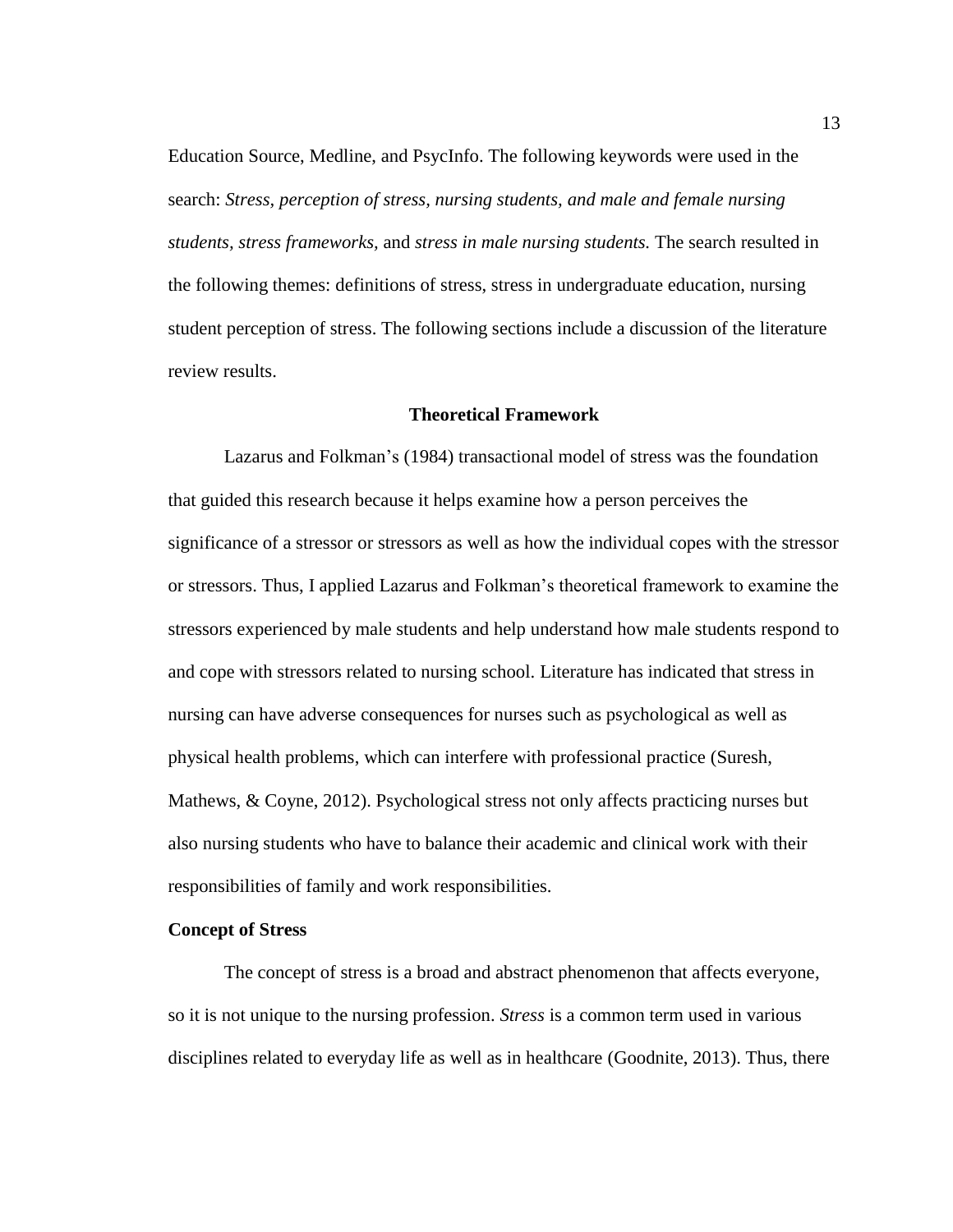are many variations to the definition of stress depending on the specific discipline and context of the concept. As a general definition, stress is a force that can cause psychological or physiological pressure (Merriam-Webster collegiate dictionary, 2005). *Stress* has also been defined as the nonspecific and predictable response by the body because of the demands placed on it. Physiological stress can be exhibited through elevated blood pressure, heart rate, and respiratory rate. Stress as a psychological concept can be defined as "a particular relationship between the person and the environment that is appraised by the person taxing or exceeding his or her resources and is endangering his or her well-being" (Lazarus & Folkman, 1984, p. 19). It is this psychological concept of stress that was the impetus for this study.

#### **Literature Related to Key Concepts**

#### <span id="page-26-1"></span><span id="page-26-0"></span>**Perceptions of Stress**

There is much literature regarding the perception of stress experienced by nursing students. The adult learners in today's college environment frequently experience stress related to not only academic issues time management problems but also financial as well as family and academic imbalances (Pierceall & Keim, 2007; Zhang & Cherniak, & Hallett, 2017). Research has indicated that personal stressors unrelated to school have a physical and emotional effect on nursing students (Freeburn & Sinclair, 2009). Additionally, frequent sources of stress among baccalaureate nursing students include curriculum content, clinical rotations, and interactions with clinical faculty (Shindi  $\&$ Hiremath, 2014). For example, Wallace et al. (2015) examined the perception of stress in 65 baccalaureate nursing students using the Nursing Student Clinical Stress Scale and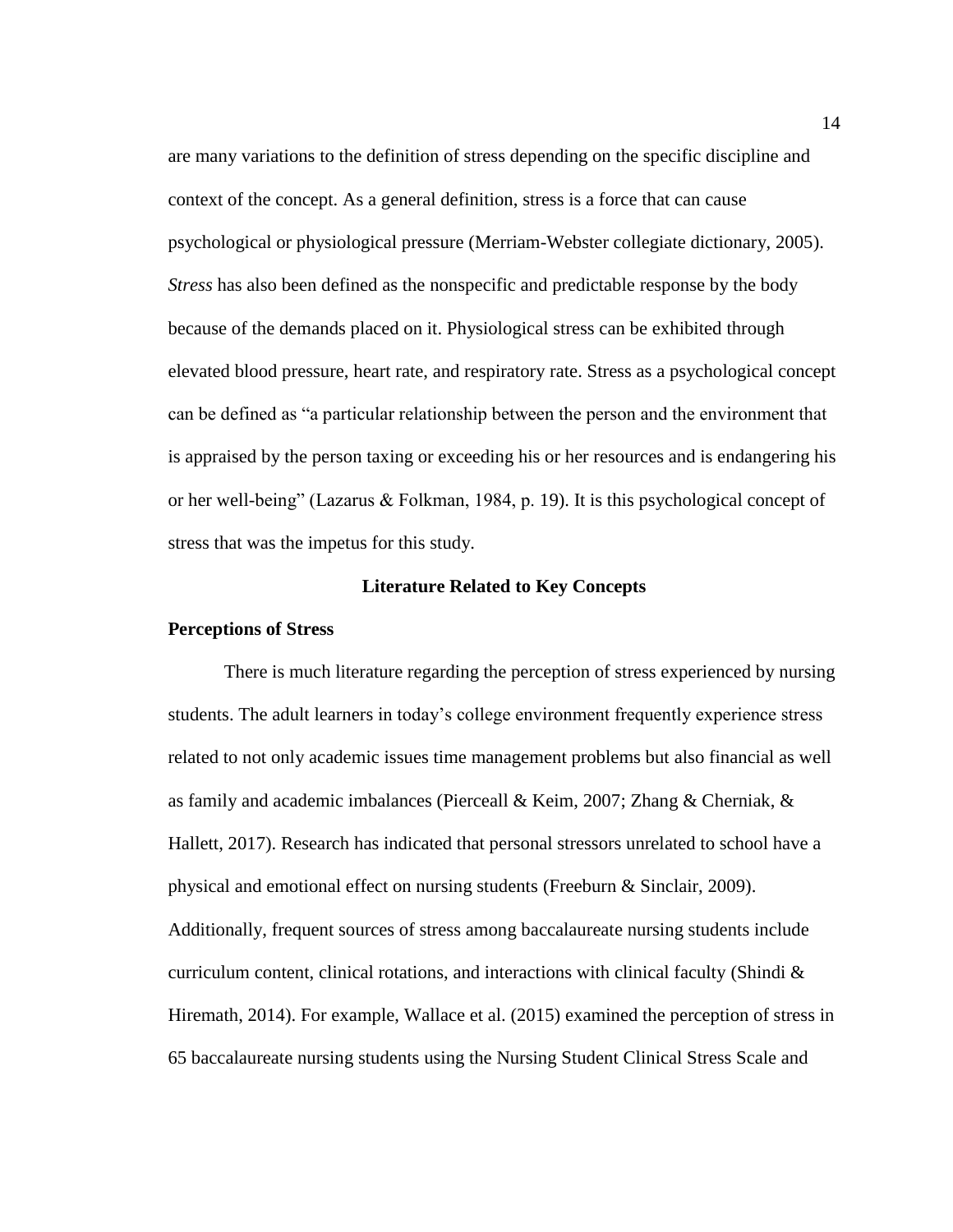revealed that the students perceived the most stress from incivility of the nursing staff in clinical as well as from faculty. They also felt stress related to time management issues. It is important for faculty to be aware of these stressors to help promote positive student outcomes.

In addition to the typical stress on nursing students, research has shown that certain students have unique stressors such as foreign-born nursing students. For example, Shudifat and Al-Husban (2014) found common sources of stress among nursing students in Jordan included academic workload, living away from home, change in sleeping and eating habits, and a change in social interactions. Additionally, Junious, Malecha, Tart, and Young (2010) found that foreign-born nursing students' common sources of stress were related to cultural differences, language related factors such as accents, and overall communication issues. Additionally, factors such as financial costs, language barriers, and feelings of lack of support from faculty have been the most frequent causes of stress experienced by foreign-born students (Junious et al., 2010). Other perceived stressors were feelings of discrimination and stereotyping (Junious et al., 2010, p. 268). Although the study did not represent various ethnic racial, or different age groups, or both genders (Junious et al., 2010), it shows the unique stressors nursing students can exhibit, which are important for faculty to be aware of to provide a successful clinical and academic environment.

Nursing students often experience stress related to several aspects related to their academic and clinical coursework. For example, the written clinical assignments such as nursing care plans are required to be completed the evening before the clinical experience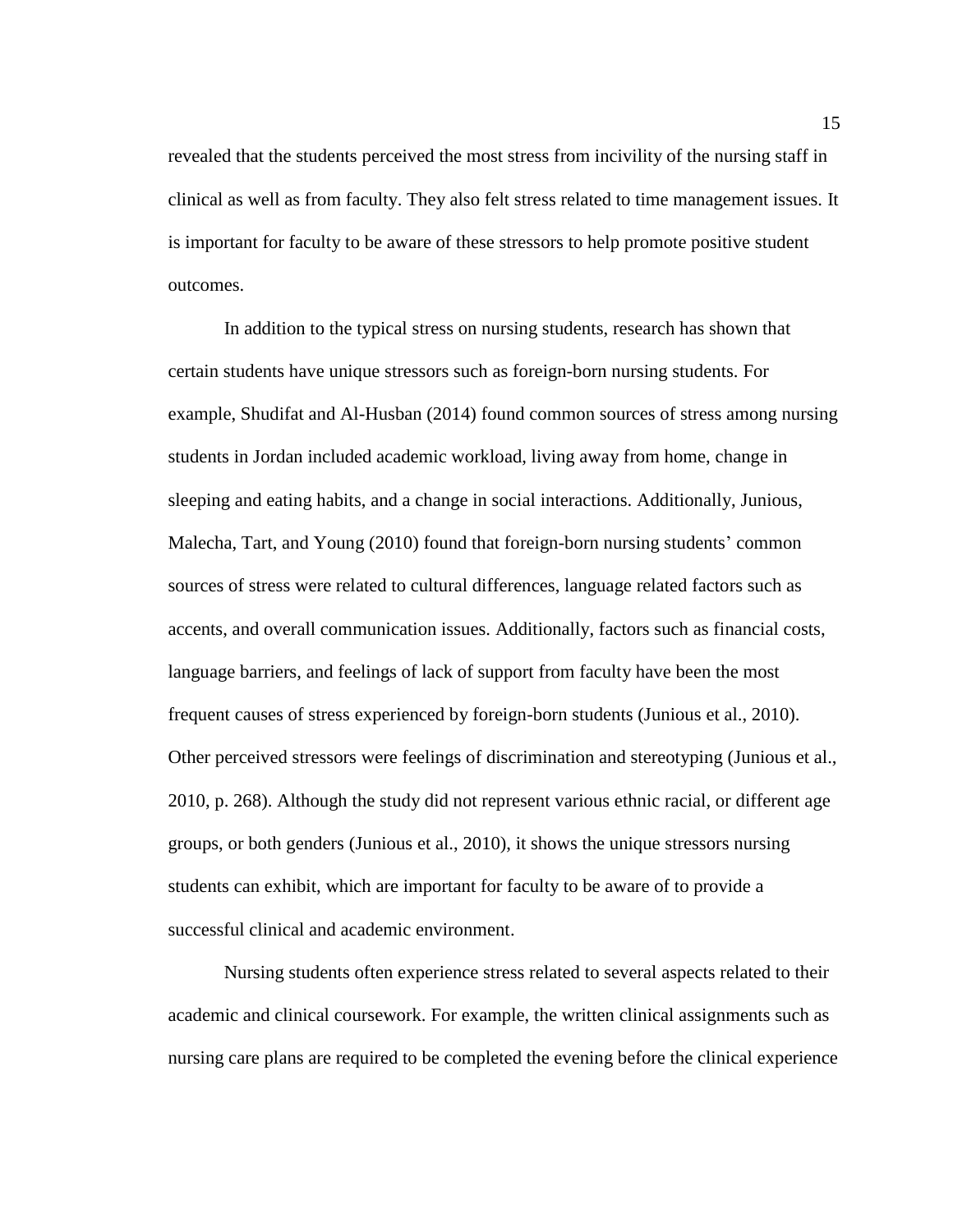and frequently take several hours to complete. Research has also indicated that two major causes of stress for nursing students involve assignment workload and students' lack of knowledge and skillset required for completion of clinical assignments (Alsaqri, 2017). Further, final examinations are frequently viewed as high stakes testing by many students, so they are common causes of stress (Gannon Tagher, & Robinson, 2016).

Some specific clinical related aspects of stress include a large patient assignment and feelings of having unmet clinical learning needs (Suresh et al, 2012). Frequent sources of stress can also be attributed to course assignments, projects, clinical experiences, and fear of doing harm to patients (Alzayyat & Al-Gamal, 2014). It can be stressful for students working in the clinical environment and being expected to handle technical equipment while having to complete unfamiliar clinical assignments (Alsaqri, 2017). Although all college students frequently experience stress, nursing students have additional sources of stress such as having to travel long distances to clinical sites, having to complete detailed clinical assignments prior to giving patient care, and working with technical equipment (Michael, 2017). Additionally, many students often feel being observed by faculty and attitudes by nursing staff members are also causes of stress (Wallace et al, 2015). For example, fear of making an error and causing patient harm is a source of stress (Wolf et al., 2017). Making mistakes in the clinical area has often described as a traumatic experience for students (Zieber, & Williams, 2015).

Time management issues have also been cited as stressors for students. Mirzaei et al. (2012) examined how 21 Iranian nursing students balanced coursework and outside activities. The results revealed that much of their stress resulted from their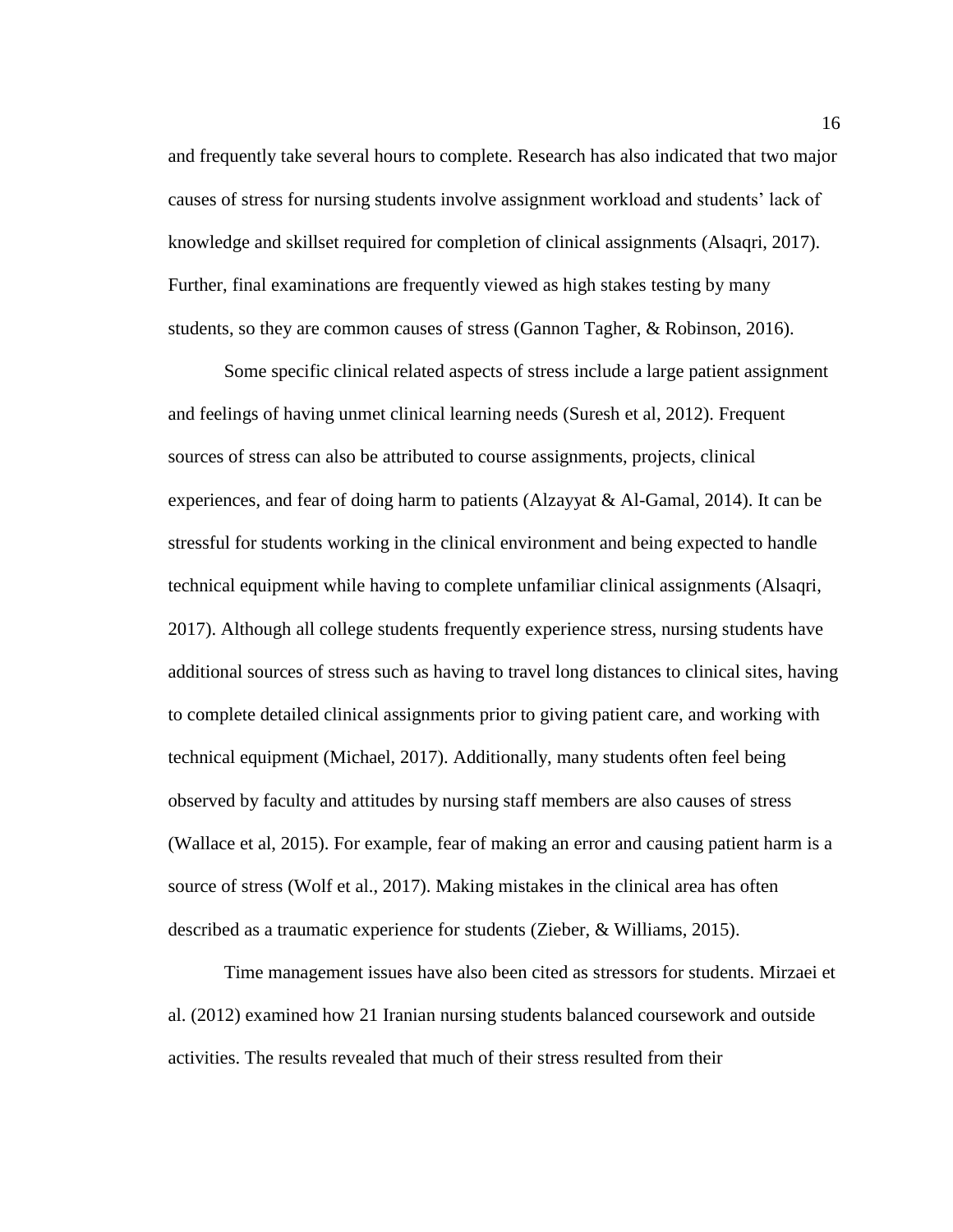responsibilities related to school, so the students devoted most of their time management on their academic responsibilities. Additionally, the results showed that students still need to allocate time for personal activities and responsibilities to better be able to manage their stress. This indicates the stress that time management can cause for nursing students. However, although the researchers included both genders in the sample, there was no discussion specific to how male students perceive stress, which I addressed through the current study.

Studies have also shown that some students perceive a lack of support from not only faculty and staff but also from hospital staff, which increases their feelings of stress (Timmins, Corroon, Byrne, and Mooney, 2011). Problematic relationships are situations that can occur between faculty and students and lead to additional stress for students (Wolf et al., 2017). Negative attitudes by clinical faculty as well as lack of awareness of the timeliness of assignments and tests can be viewed as these problematic relationships (Wolf et al., 2017).

Lack of positive feedback from faculty has also been documented as a source of stress. When students only receive negative feedback regarding their work without any positive comments from instructors, this increases feelings of stress (Tharania, Husainb & Warwick, 2017). When discussing with students who they viewed as a social support network, faculty tended to be considered as not significant sources of support (Reeve, Shumaker, Yearwood, Crowell, & Riley, 2013). Conversely, there is evidence in the literature that supports faculty encouragement as a way of helping to alleviate student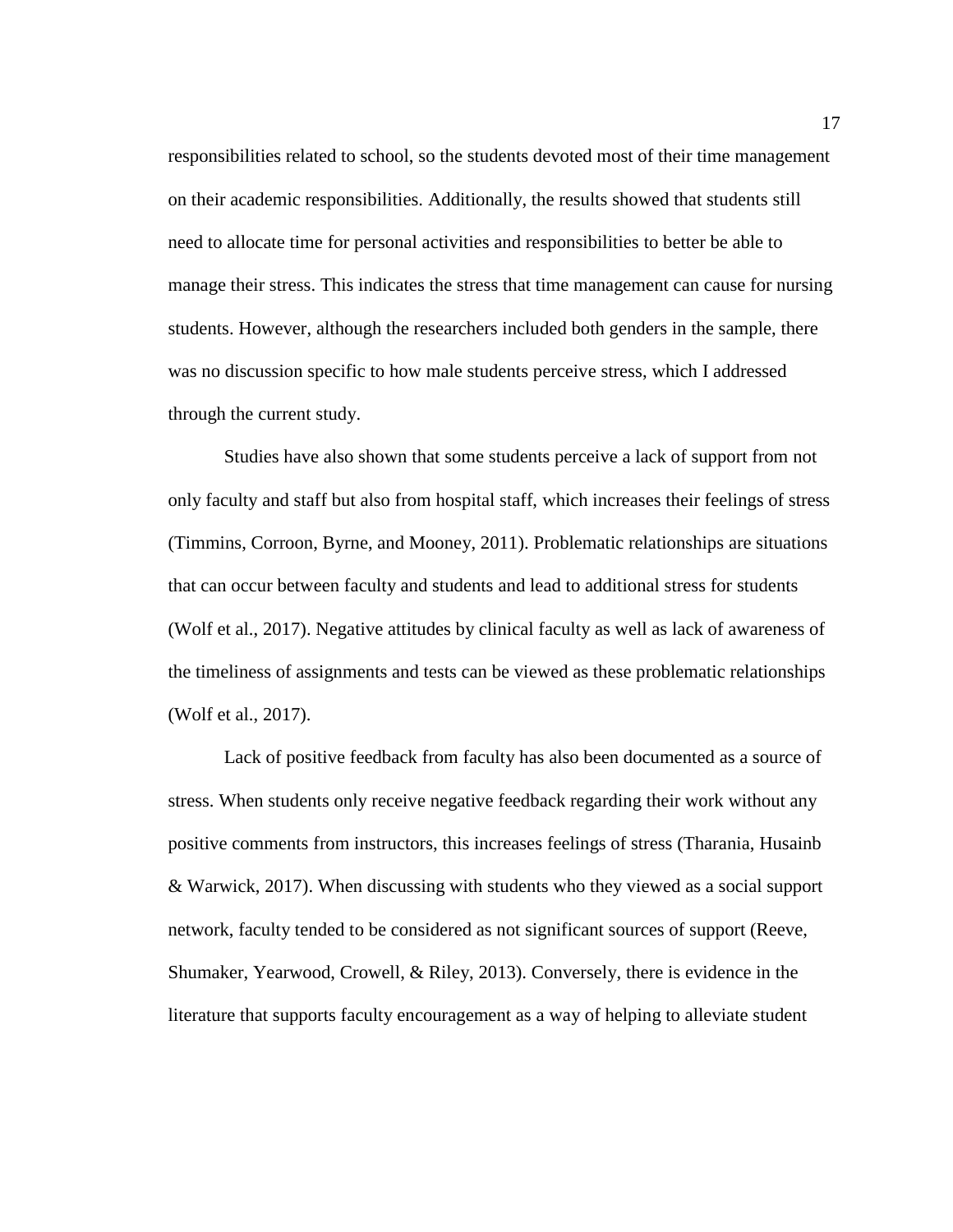stress. For example, Weitzel and McCahon (2008) revealed that students felt that faculty support was an important resource that helped alleviate their stress.

Another source of stress according to Reeve et al. (2013) was the perception of rejection of the students on the part of the hospital staff. Anthony and Yastik (2011) discuss how nursing students are often considered the group who are the most vulnerable and are most frequently the target of incivility. Having the opportunity to be on the clinical unit providing direct patient care is often viewed as a positive experience for nursing students. Incivility toward students by staff does occur and can be a source of stress for nursing students (Anderson & Yasik, 2011).

All the studies discussed in this chapter provide evidence regarding the various sources of stress experienced by students in nursing programs. According to the literature, regardless of the source, nursing students find many aspects related to their educational programs such as academic/clinical assignments, time management issues, perceived lack of support as stressful events. This phenomenon known as stress shared by students across the globe, is evident by the findings from the various studies in this literature review. The review of the literature in this chapter also illustrates that there is a gap regarding what is known about how male students specifically perceive stress. Much of what has been written in the literature regarding this concept fails to address what each gender specifically views as stressful. As a result, as previously stated, the aim of this research study is to assist the nursing profession in gaining new knowledge about what male students perceive as stressful related to their nursing education.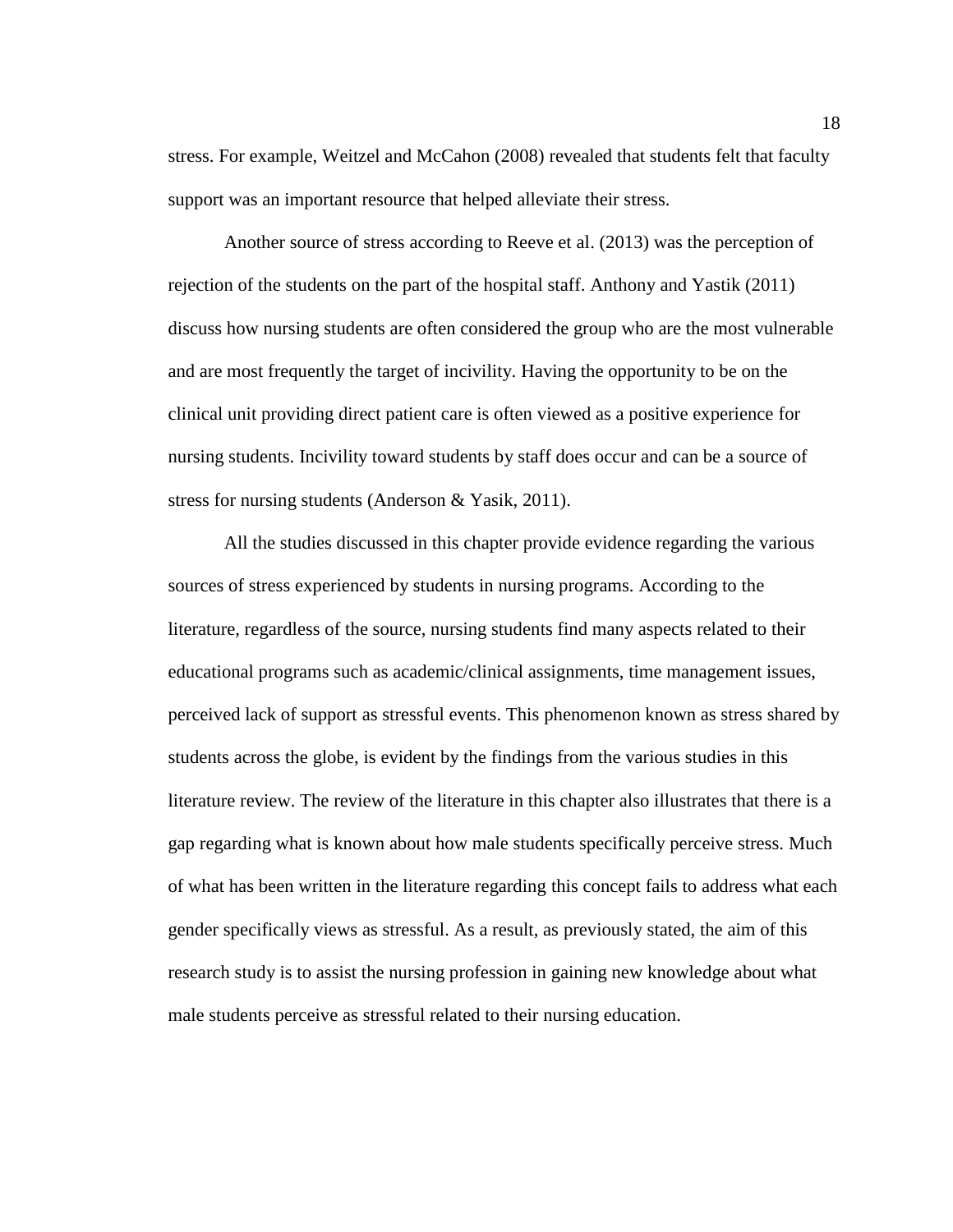#### <span id="page-31-0"></span>**Effects of Stress**

If nursing students are not able to manage their stress appropriately, this could ultimately have a negative impact on their success in the program (Moscaritolo 2009). A concern regarding the impact of the stressor's students experience is the potential for substance use to help alleviate the stress. As their stress level increases, nursing students are at higher risk for turning to substance use (Bolton & O'Connell, 2017). If students feel they have adequate faculty support, this may help to decrease the severity of their stress level, and thereby, may decrease their temptation to turn to drugs and or alcohol to cope. Boulton and O'Connell (2017) conducted a study and found that faculty support validated their hypothesis that increased faculty support resulted in decreased student self-reporting of substance use than those who did not perceive increased faculty support. This study supports the goal of this doctoral dissertation. For faculty to be able to provide adequate support and needed resources for nursing students to effectively manage their stressors, it is critical for faculty to understand what nursing students, both male, and female perceive as stressful.

The research studies which have been included in this chapter have served to provide evidence and background regarding the common sources of stress experienced by nursing students. However, this chapter has also shown the gap in the literature regarding what sources of stress are specific to male nursing students. The sample populations included in the studies are often vaguely when discussed concerning the participants. Other studies mention only female students as the sample participants. Another justification for the need for this study based on evidence from the literature, is that many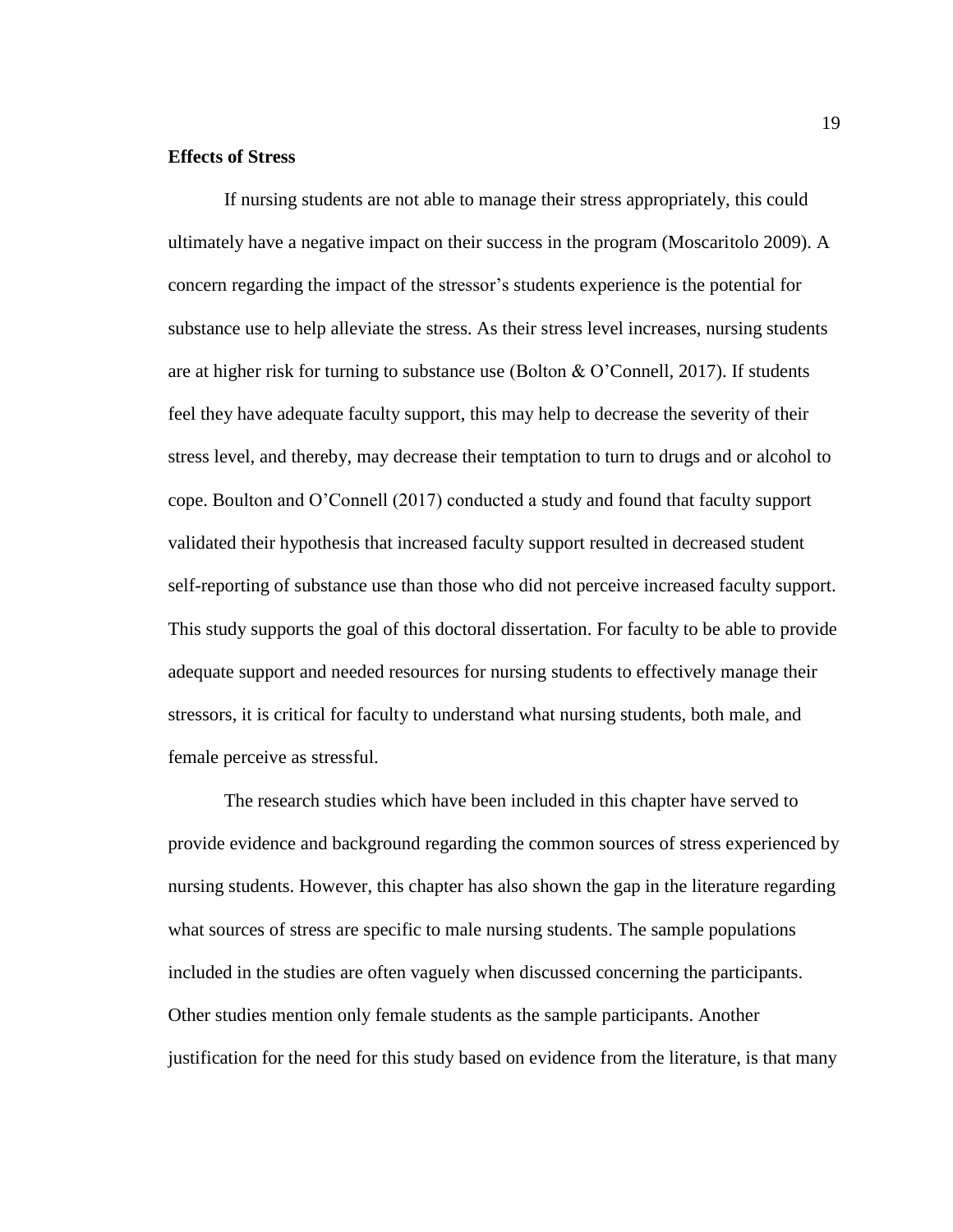of the recent studies have focused on nursing students in four-year nursing programs. The focus of this research will focus on associate degree nursing students.

Lazarus and Folkman (1984) developed a transactional model of stress. This model was the theoretical framework for this study. The model examines not only how a person perceives the significance of a stressor or stressors, but also examines a person's coping resources, as well as how he or she copes with the stressor/stressors. Depending on how well the student can adapt, and cope with their stressors, will determine how successful the student will be in the program of study. Lazarus and Folkman's theoretical framework was applied to examine the stressors experiences by male students, and to help elicit how these students responds to, and cope with stressors related to nursing school.

#### **Potential for Social Change**

<span id="page-32-0"></span>The results of this qualitative research study will help to promote positive social change. While there are numerous studies in the literature addressing nursing students and stress, there remains a gap in the literature exploring how male nursing students as a minority in the profession, experience stress. The goal of my research study was to generate new knowledge about this phenomenon for the nursing profession. It is important for the nursing faculty to be more cognizant of how their students perceive stress to be able to help provide appropriate resources regarding stress management. This will help to promote student retention and success in the program. This helps to promote positive social change by helping more of our students become successful practitioners, who will in turn be able to provide care and primary health education to their patients in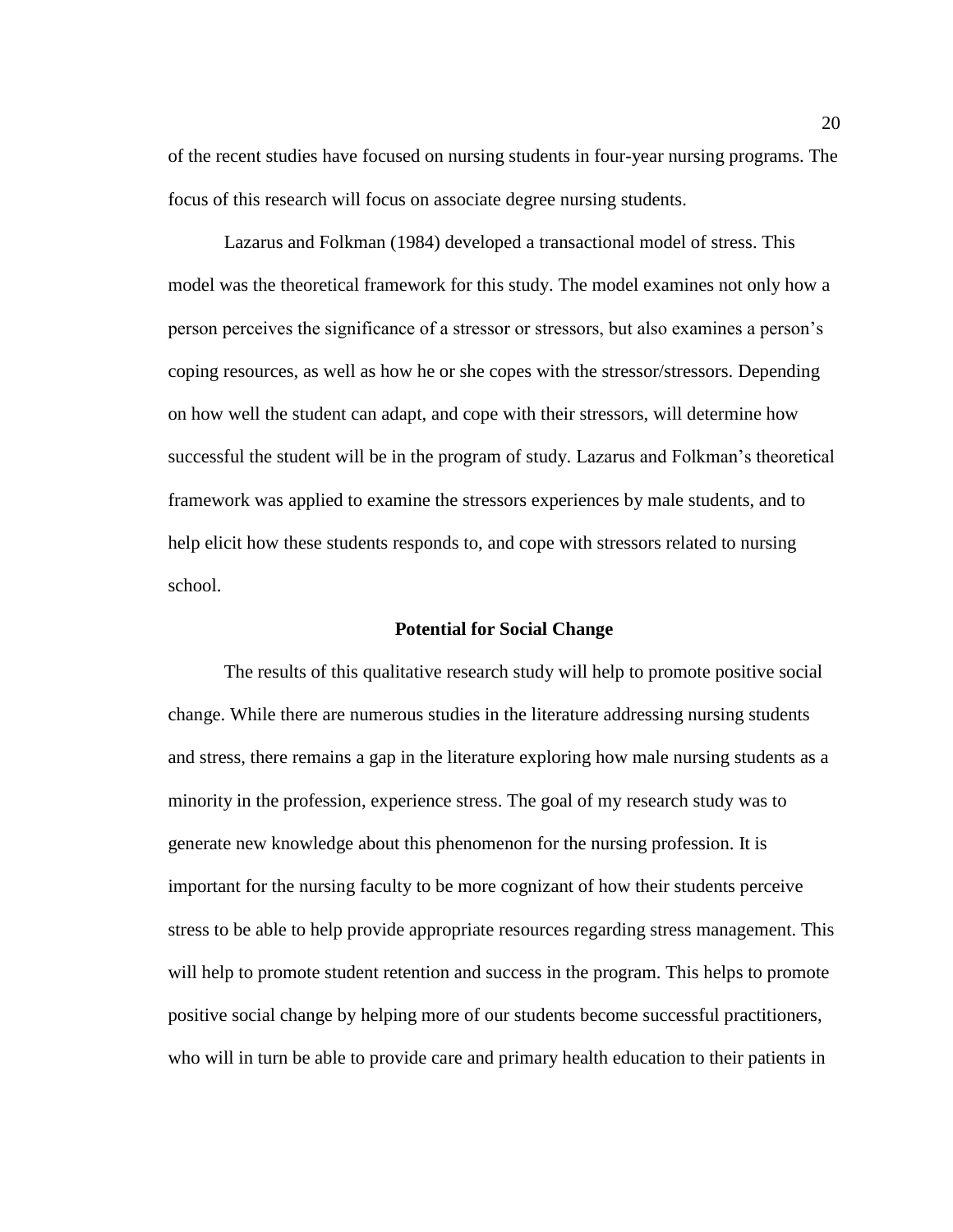their communities. Providing health education and high-quality care promotes positive social change for the community.

The benefit of this research will help institutions and organizations such as colleges and universities by providing new knowledge regarding how male students in nursing programs perceive stress. It will provide educators with insight into the male student population and assist faculty in assisting these students to overcome their stressors and be successful. This research will help cultures and societies become more aware of the importance of helping male students become successful in their educational programs. Increasing the percentage rates of males graduating from nursing school will continue to help increase the number of males in the profession. Males in nursing will serve role models for men considering entering the profession.

#### **Summary**

<span id="page-33-0"></span>The literature review conducted in chapter two provides strong evidence that there are many stressors which affect nursing students; however, it fails to provide evidence regarding how males specifically perceive stress. Many of the articles retrieved for this chapter were either very vague regarding both genders depicted in the studies, or only discussed having female students involved in the research. Anderson and Yasik (2011) concur for example that there needs to be more research regarding student gender regarding perception of incivility toward students by staff.

In addition to the gap in the literature regarding how male students specifically perceive stress, the literature review illustrates that many of the studies conducted on this topic have been done in countries other than the United States. The results of this study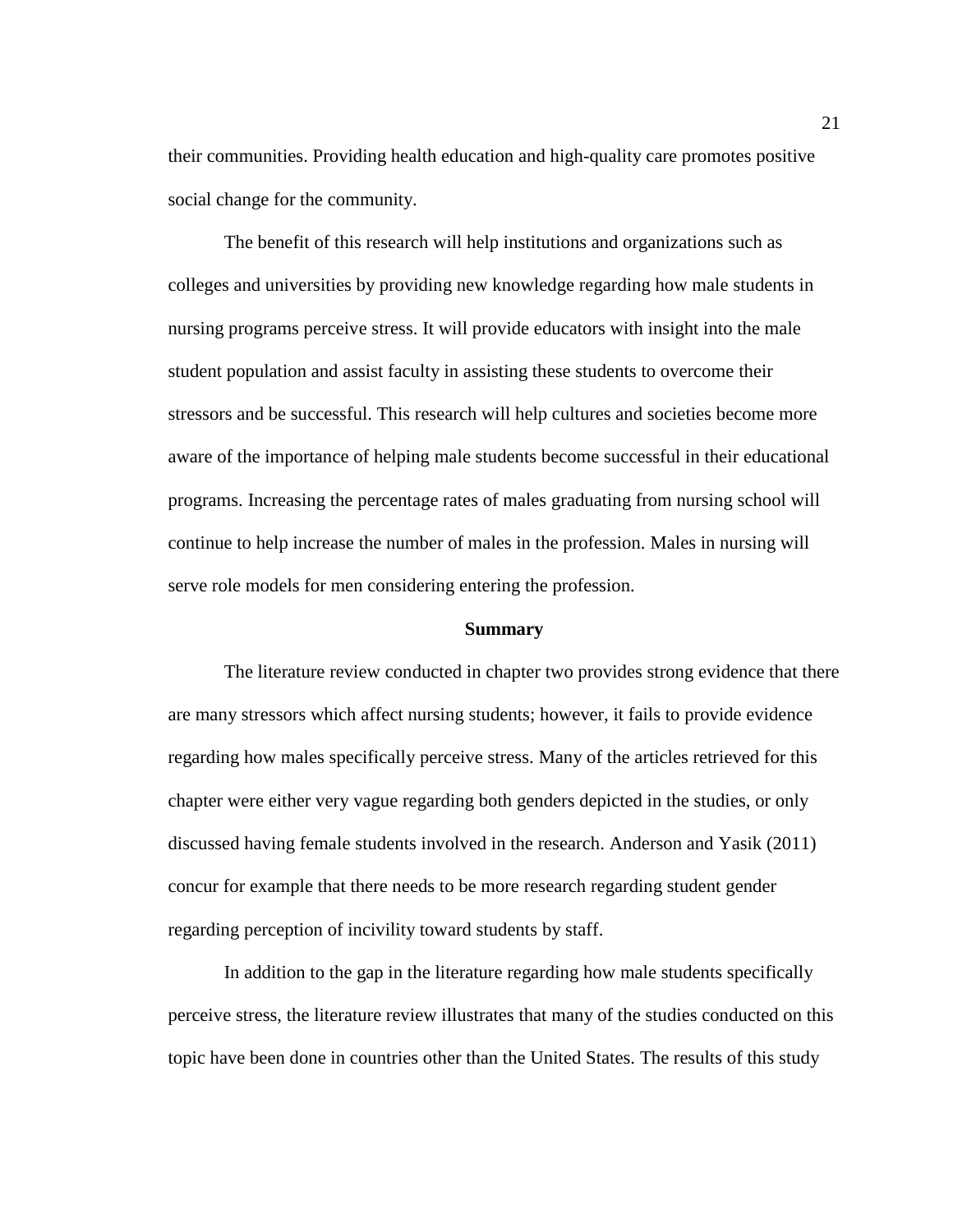will serve to contribute to the knowledge base regarding how male students in the United States perceive stress. Another gap in the knowledge regarding the perception of stress is related to the fact that many of the studies in the literature were conducted with students in four-year nursing programs. There have been limited studies related to this topic with students in associate degree nursing education. This provides further justification for the need for this study to be conducted. Further research needs to be conducted to help generate new knowledge regarding this phenomenon for the nursing profession. Chapter three addresses the research methodology of this study. This research will fill this gap by exploring common themes related to stress which are experienced by male nursing students.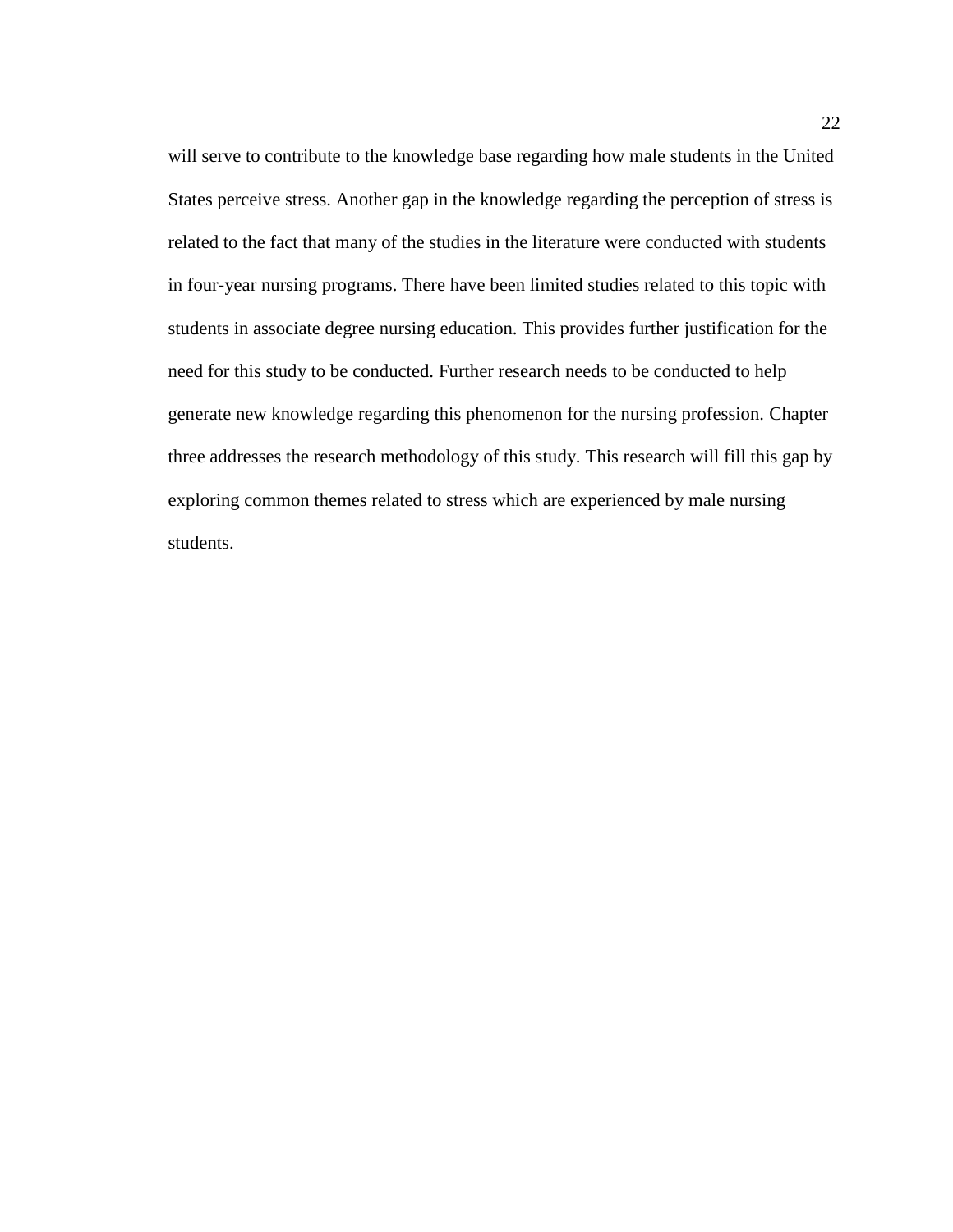#### Chapter 3: Research Method

#### **Introduction**

<span id="page-35-1"></span><span id="page-35-0"></span>The purpose of this interpretive phenomenological study was to identify the lived experiences male nursing students experiencing stress. Phenomenology is a method used to discover the meaning of the lived experiences of the participants (Grove, Burns, & Gray, 2015; Houser, 2015). This type of research helps to give meaning to how people perceive, describe, and make sense of their phenomenon (Patton, 2015), which filled a gap regarding male nursing students' perceptions of stress. Interviews with male students were conducted to explore their experiences with nursing education and identify common themes related to stress.

#### **Research Design and Rationale**

<span id="page-35-2"></span>I used a qualitative interpretive phenomenological design to conduct this study. Researchers select interpretive phenomenology as their methodology when they want to explore the meaning of the phenomenon they have selected to study (Reiners, 2012). This type of phenomenology aligned with my study. I selected this approach because it allowed me to learn about the lived experiences of male students who are currently enrolled in an associate degree nursing program and to hear about what stressors they are experiencing. I conducted individual interviews with male nursing students to understand their perceptions of their stress. This study answered the research question "What are the lived experiences and perceptions of stress of male students related to nursing school?" This question is based on the assumption that every nursing student experiences stress.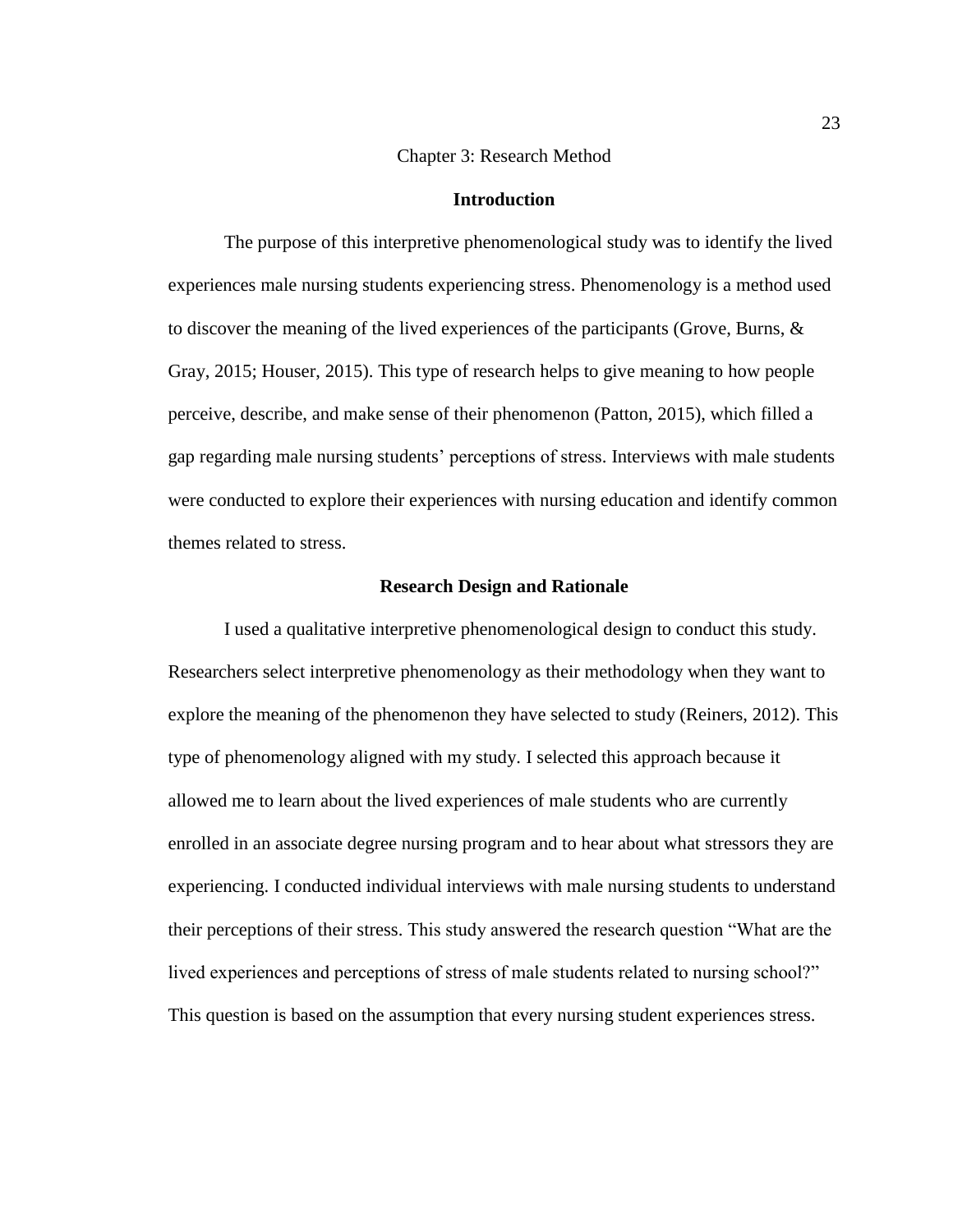## **Role of the Researcher**

The role of the researcher in qualitative research is to conduct a study in which the results will help to contribute to the body of knowledge for the discipline. The researcher considers and values the unique perspective of the individual in an approach to understand human experience (Grove et al., 2013). The role of the qualitative researcher is to collect data from the participants selected who have experienced the phenomenon of interest and to analyze the data so that emerging themes can be identified (Yates  $\&$ Leggett, 2016). It is important for the researcher to keep an open mind and realize that there are many different viewpoints, and all are correct.

One of the potential problems when conducting research occurs when the researcher allows his or her biases to influence the results of the study. The researcher must be aware of his or her cultural and political perspectives (Yates  $&$  Leggett, 2016). One method of assisting the researcher to avoiding bias is bracketing, which involves the researcher explicitly reflecting on and then documenting his or her biases (Houser, 2015). If researchers make an effort to become aware of their bias, then they will be less likely to have them influence the study (Houser, 2015). This is the strategy that I used to avoid bias.

#### **Methodology**

# **Participant Selection Logic**

The population that I selected were associate degree nursing students because this is a group of students that has not been well studied. I used purposeful sampling, which provides the researcher with context rich data from the participants who have had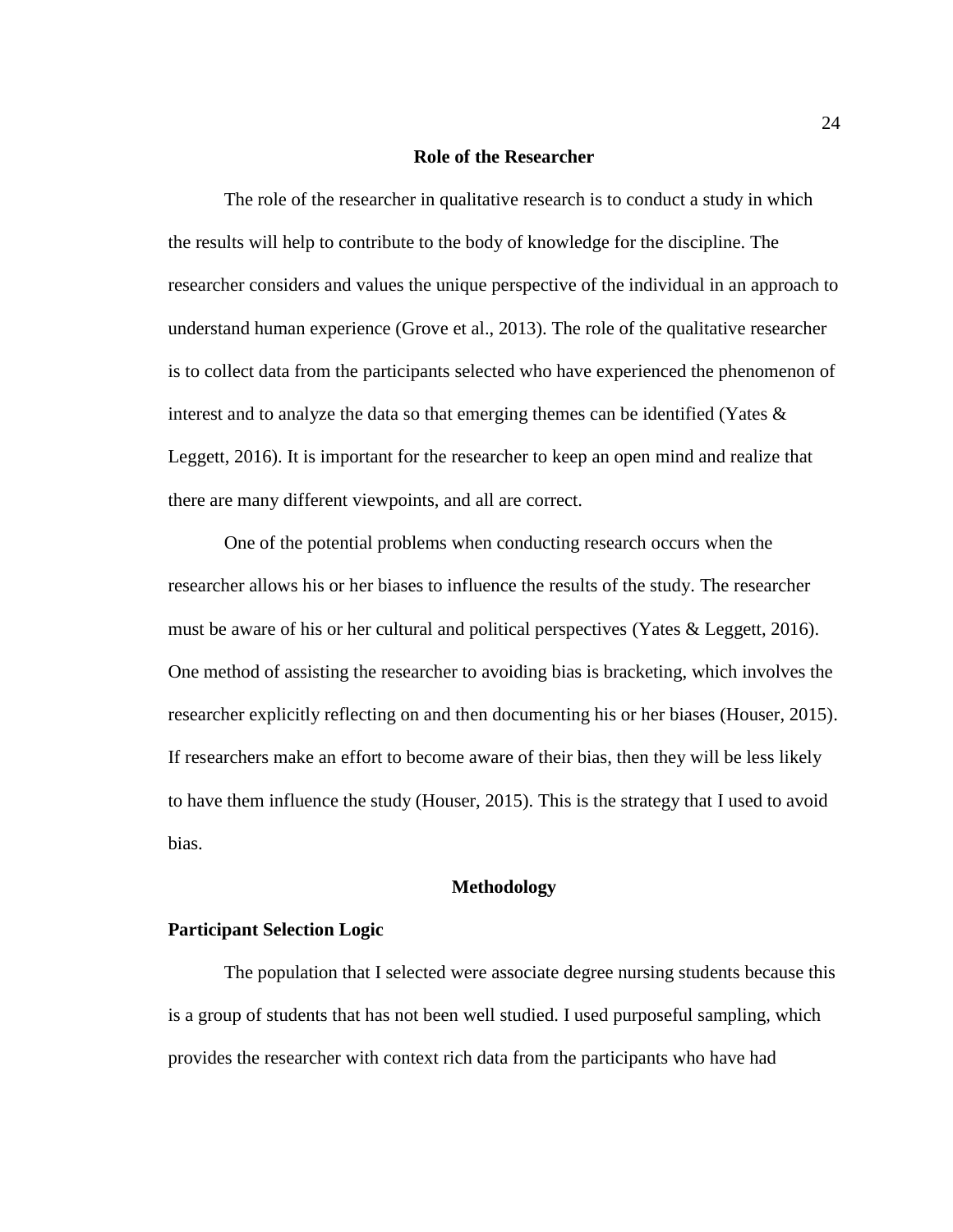experience in, or knowledge about, the specific phenomenon of interest (Ravitch & Carl, 2016). Thus, I purposefully recruited participants from the population of male nursing students because they could provide data about what male nursing students perceive as stressful.

Inclusion criteria are guidelines the researcher uses as method of selecting participants who have set characteristics that are important to the research question (Houser, 2015). My inclusion criteria included associate degree male nursing students. Exclusion criteria are characteristics that exclude potential participants from the study. My exclusion criteria involved not selecting nursing students from other programs, such as baccalaureate and practical nursing programs or female students, because I was only interested in focusing on the male associate degree level student at this time.

My intent was also to recruit participants from another community college. Due to the role I am currently in as the director of the nursing program, selecting participants from another educational setting would eliminate additional stress on the students and prevent them from having feelings that I have power or control over them. Additionally, to help decrease intimidation on my potential sample population, I did not divulge my current role as a nursing program director. Selection of participants, and data collection did not occur until I received institutional review board (IRB) approval from Walden University (approval no. 03-26-19-0646603). In addition to obtaining IRB approval from Walden University, I sought IRB approval from the community college selected to recruit my sample participants.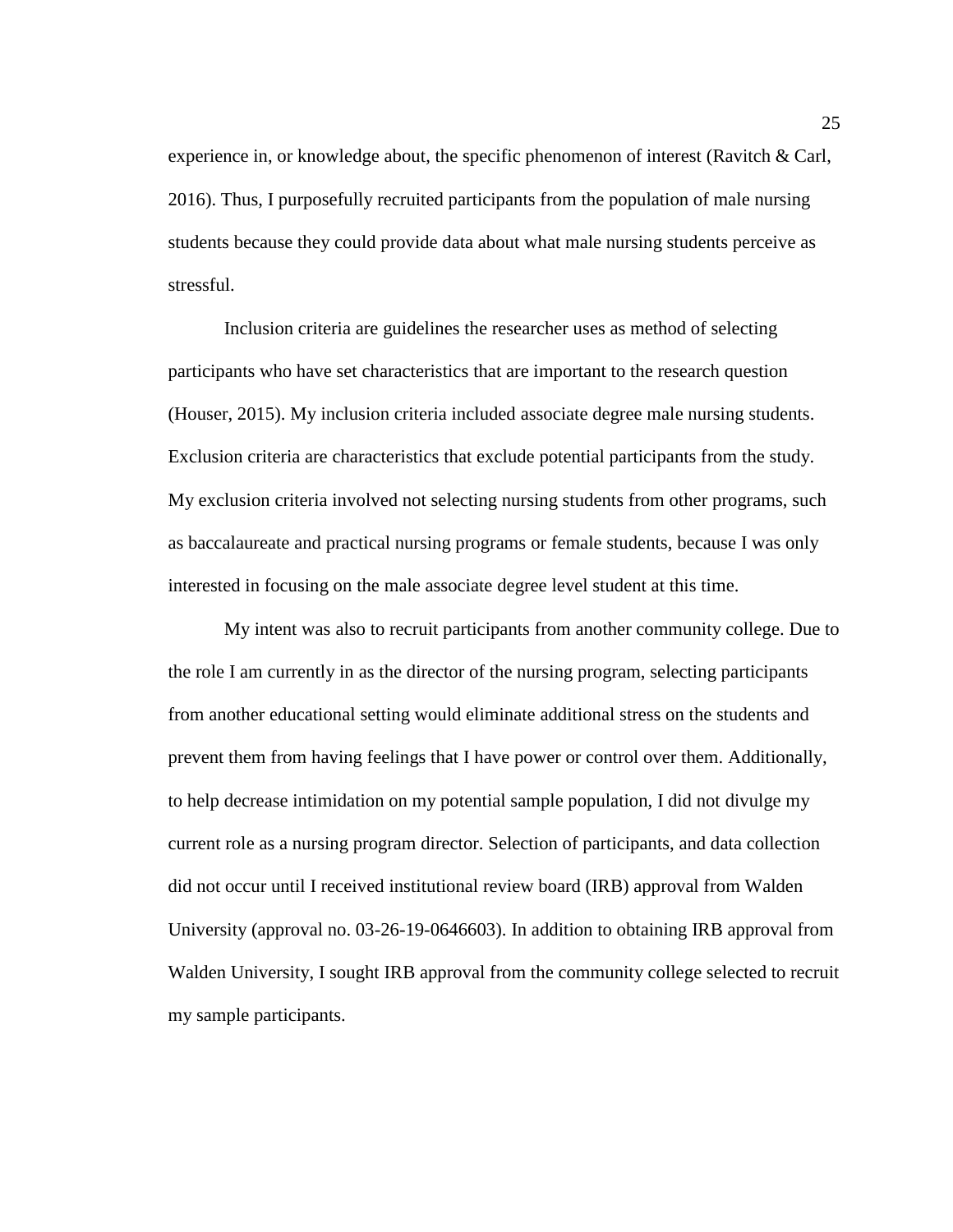Following IRB approval, I send out notification about the study and sought potential volunteers through Survey Monkey. The participants were invited and selected by also sending out an e-mail announcement. Assurance was given to the potential participants that whatever would be discussed in the interviews was confidential, and that their anonymity would be protected by not using any names or identifying information such as names, addresses, phone numbers, and emails. In the invitation to participate, I stated that their participation would be completely voluntary, and they had the right to withdraw from the study at any time. All data collected were kept secure in a locked file cabinet. The computer used to type the dissertation is password protected. The data will be saved for 5 years and then destroyed as required by Walden University's IRB.

#### **Sample Size**

For the sample size, I conducted interviews with male students in the first and second year of their education until data saturation was reached. Data saturation occurs when no new data are collected by additional potential participants (Grove et al., 2013). I followed a similar study by Patterson and Morin (2002), who explored the perception of eight male nursing students regarding their maternal-child health clinical rotation. Another factor that determined my participant size is the nature of my study (Grove et al., 2013). This means that if the topic of choice is clear, and the participants can discuss it easily, then fewer participants are needed for the study (Grove et al., 2013).

An interview guide was developed for this dissertation (see Appendix). This guide consisted of a question or questions focused on how the participants perceived their experiences when they were in nursing school. Other sources of data collection used for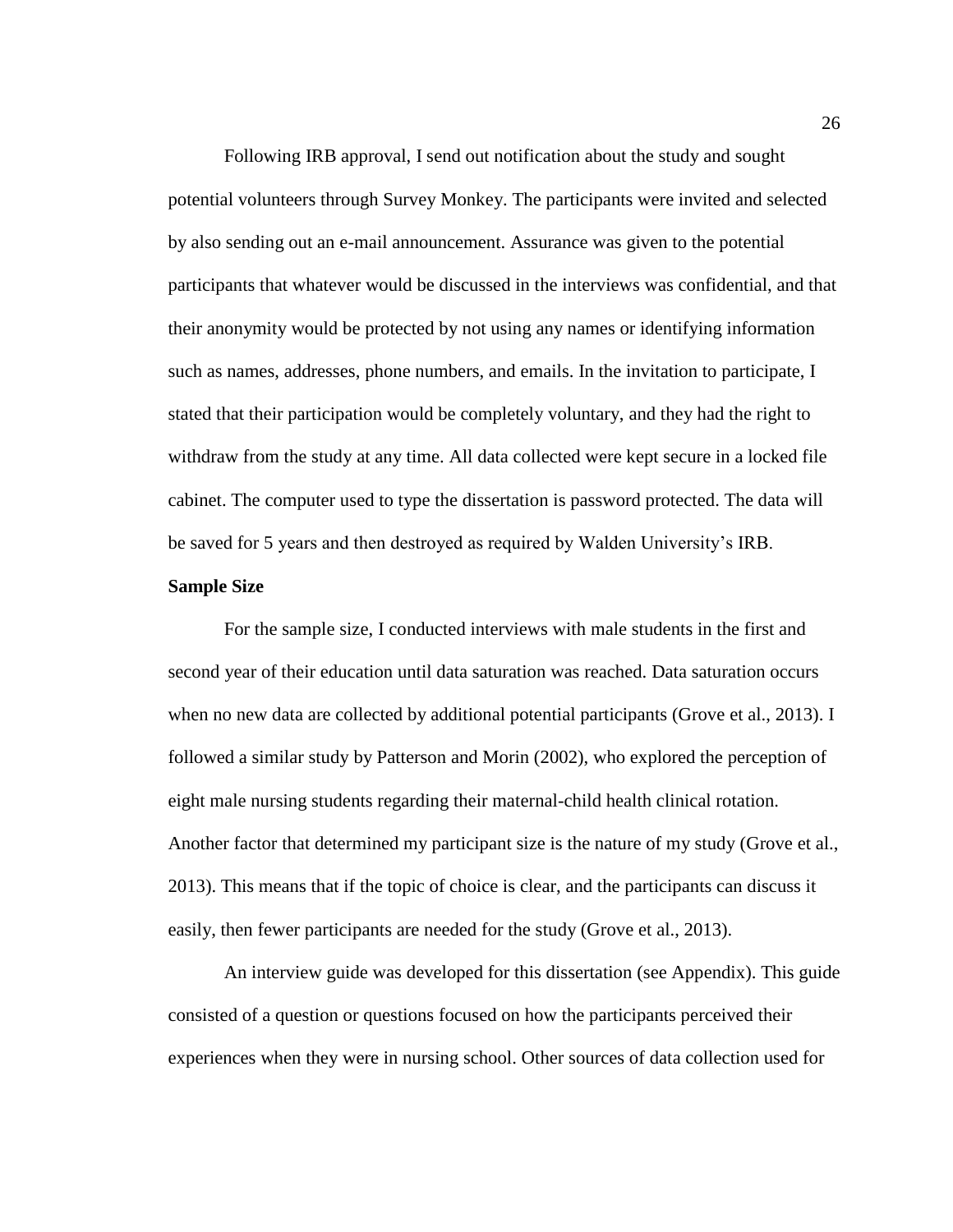the dissertation included reviewing journal notes and reviewing the recordings of the interviews. A curriculum review was also be conducted to determine whether it is consistent with what nursing students might experience in other settings.

# **Data Analysis Plan**

The method of data collection for the dissertation involved conducting semistructured interviews. Coding of the data was done to identify common themes. The process of coding by hand is a means of taking each piece of data and placing it into various categories (Bright & O-Connor, 2007). A computer software program was used to code and assist with data analysis for my dissertation, which helps analyze the data faster. The software package selected for this dissertation was NVivo. This qualitative software package is widely used by qualitative researchers and allows scientists to classify, sort, and arrange large and small datasets (Bergin, 2011). This software also allows the researcher to import digitally recorded interviews and transcribe them (Bergin, 2011). NVivo can search the text of the transcript and identifies word frequencies which will assist with identifying common themes.

## **Issues of Trustworthiness**

Qualitative research is not subject to concerns about internal and external validity because unlike quantitative research, it is not focused on cause and effect (Houser, 2015). However, it is important for these studies to maintain rigor and truth. For this dissertation, I conformed to the dimensions of trustworthiness. For example, regarding credibility—the results of a study representing the realities of the participants as much as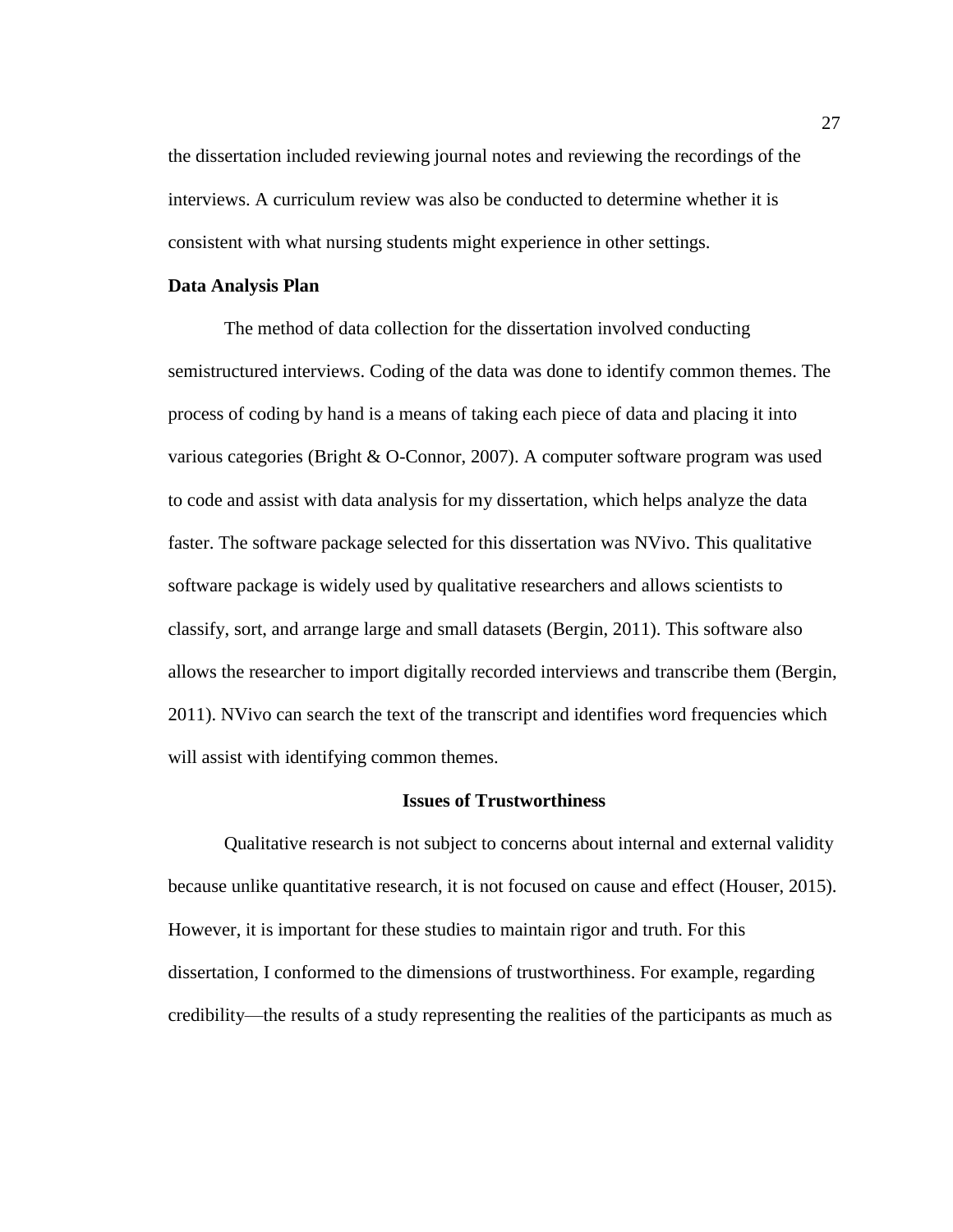possible (Houser, 2015)—the interview questions led to results that were accurate representations of the realities of my participants.

I maintained confirmability by being aware of my biases and trying to avoid them when conducting my interviews. For example, I did not offer any of my opinions regarding the questions or of their answers. I also did not share any of my own experiences of when I was a student and how I experienced stress.

Finally, regarding dependability and transferability, replicating this study in the future may result in consistent findings, which will help ensure dependability. My study may also be transferred to situations with similar participants and settings. For example, although my study involved working with associate degree nursing students, this study could be conducted with students in a baccalaureate nursing program as well.

# **Summary**

Chapter 3 included the methodology for this study. The purpose of this study was to identify the lived experiences of how male nursing students experience stress. Following IRB approval, the participants were selected, and interviews were conducted to obtain the data. Using the computer software NVivo, the data were analyzed to determine common themes related to aspects of stress experienced by nursing students. The data analysis and discussion will be the focus of Chapter 4.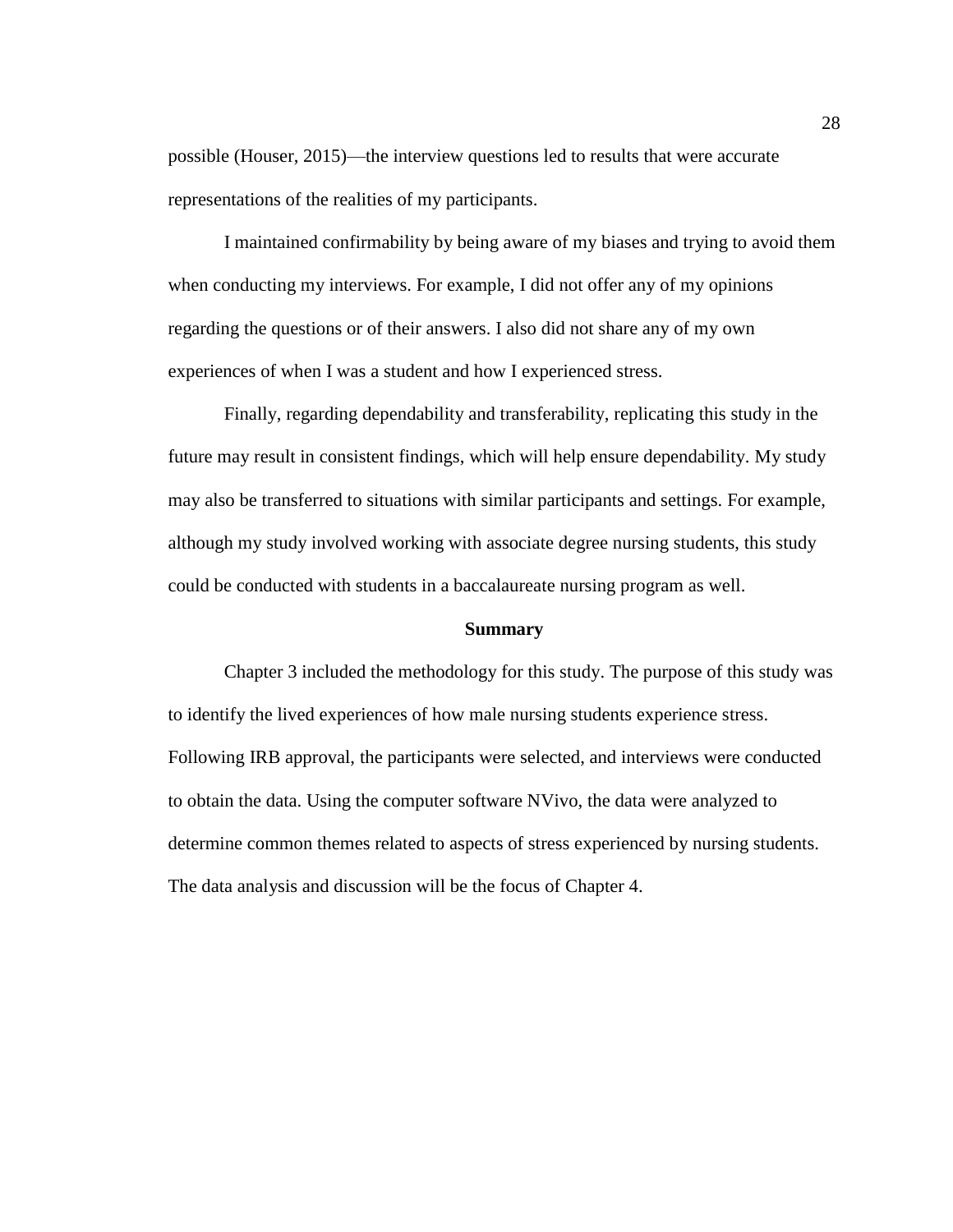#### Chapter 4: Results

## **Introduction**

The purpose of this interpretive phenomenological study was to identify male students' lived experiences with stress. The research question was "What are the lived experiences and perceptions of stress of male nursing students related to nursing school?" This study filled a gap in the literature by exploring common themes related to stress experienced by male nursing students through interviews. Chapter 4 will present the data collected from the eight participants in this study, who are all recent graduates from the same associate degree nursing program within the past 5 years. The data collection procedure and the analysis of the data will also be presented. The results of this study will be presented, which will include anecdotal excerpts from the participants individual interviews.

## **Setting**

Four face-to-face and four telephone interviews were conducted. The face-to-face interviews were conducted at a private office secured for this study following IRB approval. For the face-to-face interviews, the location was selected to be unrelated to the agencies where the students did their clinical. Four of the participants preferred telephone interviews because it was more convenient for them. The interviews (both the face-toface and the telephone interviews) ranged between 25 minutes to 35 minutes.

#### **Demographics**

Eight participants were selected for this study. All were graduates from the same 2-year associate degree nursing program at a local community college. Their ages ranged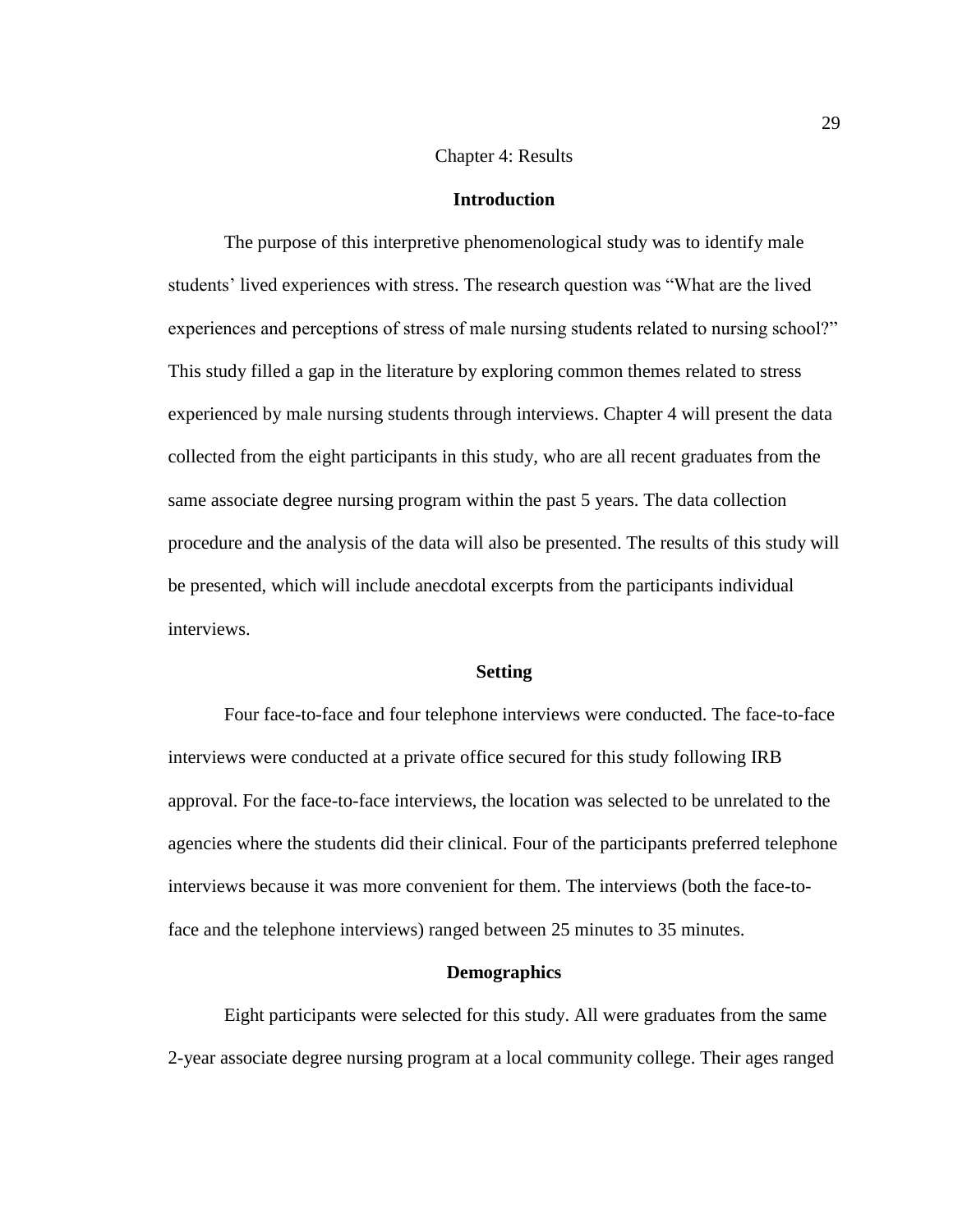between 25-55. Two of the participants graduated 2 years ago (Participants  $4 \& 7$ ), two graduated 3 years ago (Participants 1 & 6), and 4 graduated 5 years ago (Participants 2, 3, 5, & 8). The specific ages of each of the selected sample are not included to help preserve the anonymity of the participants.

## **Data Collection**

Data collection began on June 23rd, 2019 following Walden University's IRB approval and lasted until July 17, 2019. Following IRB approval, flyers were sent out to the male nursing students at the community college selected as the site for this study, but the initial response rate was poor. No potential participants reached out despite four attempts at recruiting. As a result, the target population was changed to recent male nursing graduates who were out in clinical practice no longer than 5 years. Their nursing school experience being recent still allowed for the collection of the rich data related to their lived experience as students. Following IRB approval for the change in the target population, the participants were recruited through purposeful sampling with social media.

Although I had originally planned on conducting all the interviews face to face to capture the rich data by viewing nonverbal communication as participants shared their experiences, half of the selected participants (four) chose to do telephone interviews because it was more convenient for them. Thus, there was a slight variation in the data collection from the plan discussed in Chapter 3. In order to try and capture the affective domain of the participants over the telephone, I paid very close attention to what they were saying, in order to listen for any subtle changes in their voice which could indicate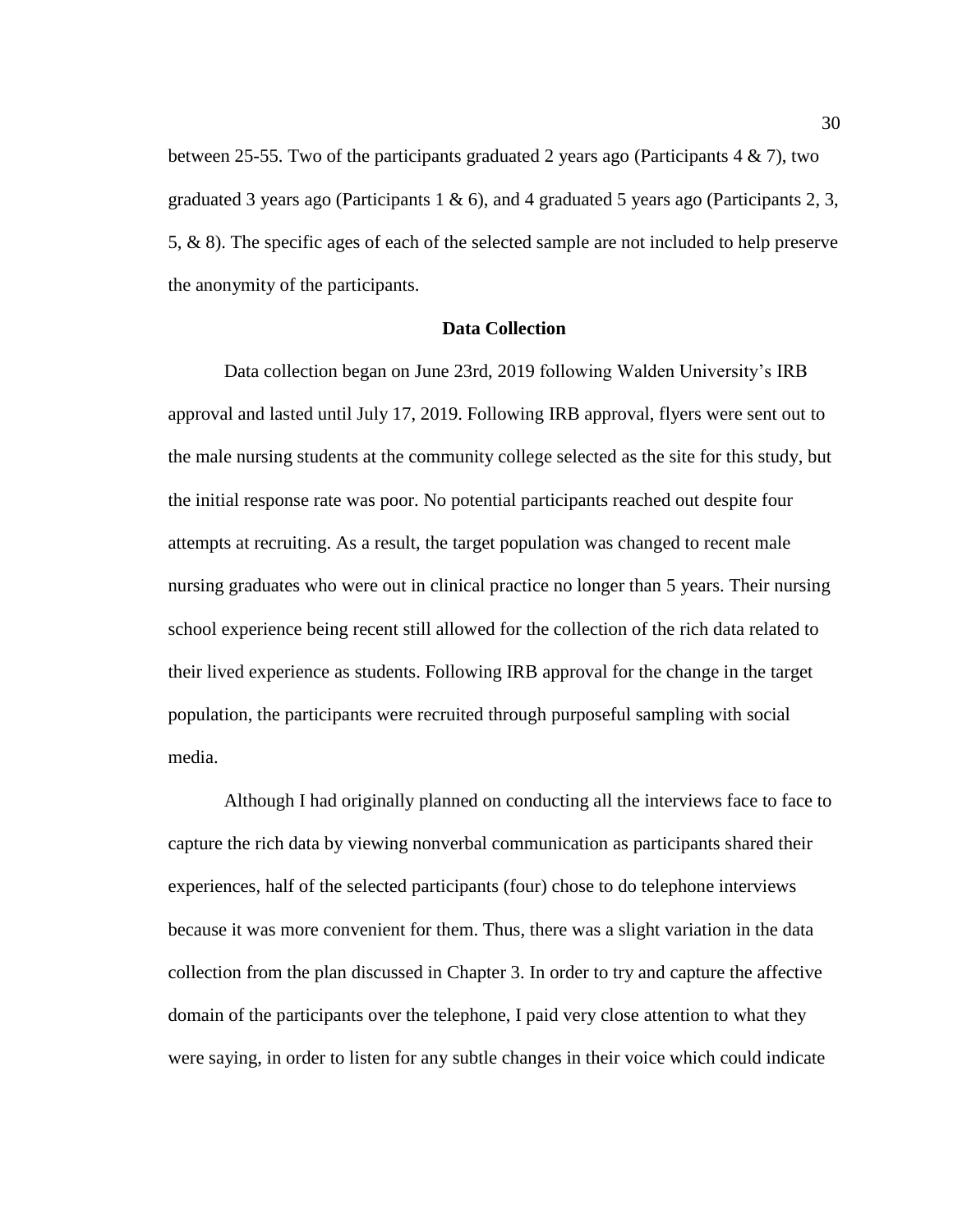possible signs of stress. In addition to tape recording the interviews as planned, I also used field notes to record some of the experiences shared by the participants. The field notes were used sparingly during the actual interviews to not detract from the participants sharing their experiences. Further notes were taken after each interview to fully capture the rich data obtained from each session. Each of the participants were given a small gift card as a thank you for their participation at the conclusion of their interview session.

Prior to beginning each interview, the purpose of the study was explained, and the consent form was reviewed. Signed consents were obtained before each interview was conducted. Each participant was reminded that their participation was voluntary and that they could stop the interview at any time. I also encouraged each of the participants to ask questions prior to the start of the interviews. None of the participants had any questions. I explained that the session would be recorded and obtained permission prior to beginning each session. The interviews lasted between 25 and 35 minutes. The interview guide (see Appendix) served as the data collection instrument for this study. During each interview, in addition to tape recording the session, I wrote down field notes. This allowed me the opportunity collect as much data as possible.

At the completion of each session the recorded interviews were transcribed immediately. Each of the participants were given the opportunity to view the written transcript of their interview session. Five of the participants declined, and three asked to review. A copy of the written transcript was e-mailed to the three participants who requested to review. There were no corrections required on the three transcripts sent for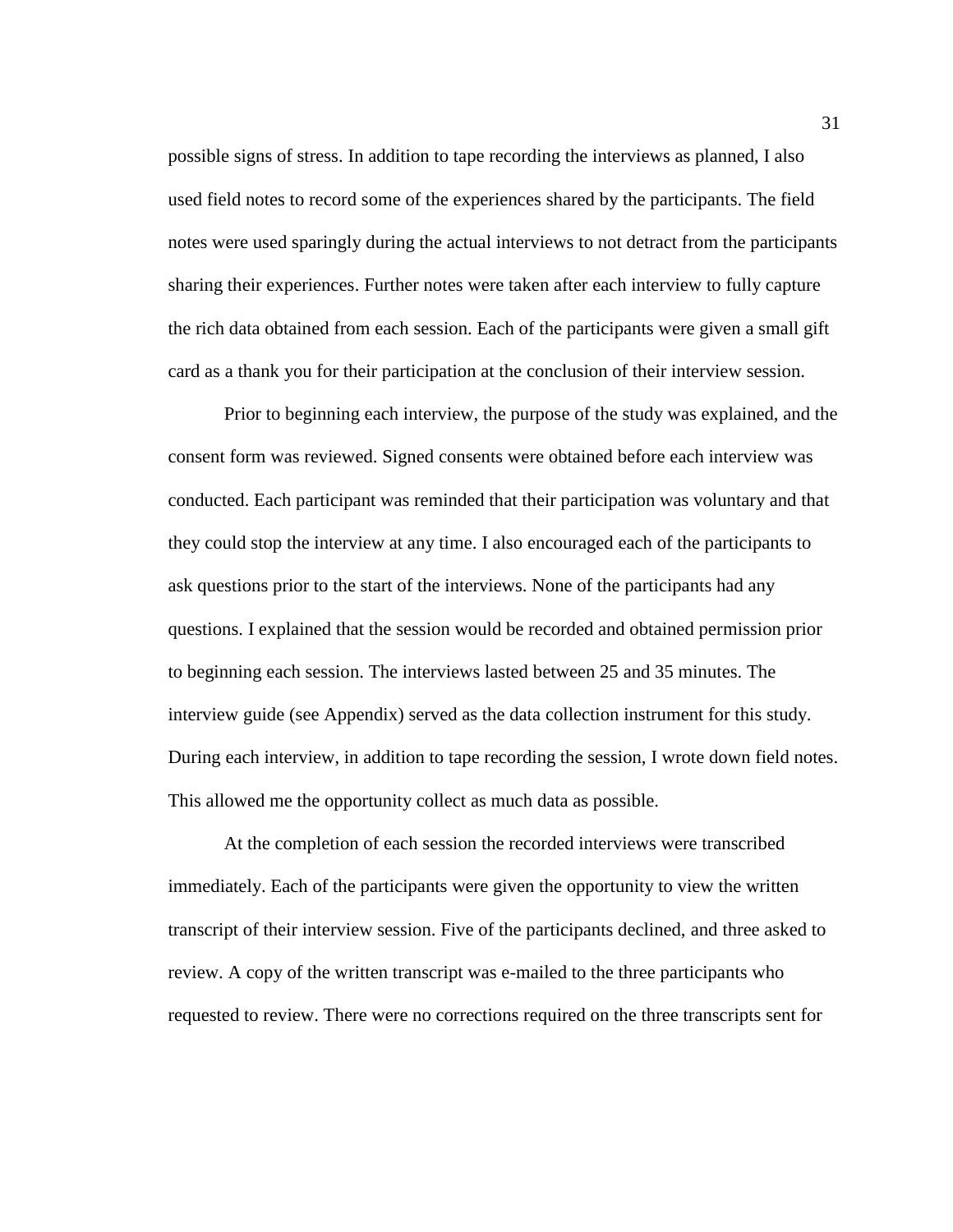review. The data collected were stored on a password-protected, private computer and kept in a locked file cabinet.

## **Data Analysis**

An interpretive phenomenological approach was utilized for data collection for this study. The rationale for this design was to gather information regarding the lived experiences related to the perception of stress associated with nursing school. At the completion of each individual interview, the recorded data were transcribed. I originally planned to use NVIVO software for transcription and data analysis; however, after reviewing this software, I felt it was too complex and time consuming to learn. As a result, I decided to use Temi software for transcribing the recorded interviews. Each transcript was then coded by hand. The participants were selected through purposeful sampling using social media. Qualities of discrepant cases were utilized in the participant selection. Discrepant cases involves the researcher not selecting participants who might not be able to provide the data needed to help answer the research question (Ravitch  $\&$ Carl, 2016). All the participants selected for this study were able to provide rich data, which helped to answer the research question. Data saturation occurred at the completion of the sixth interview; however, two more interviews were conducted to ensure that data saturation had been reached.

The method used to analyze the data was based on the Colaizzi's method of data analysis with seven steps (Abalos, Rivera, Locsin, & Schoenhofer, 2016). The first step was to carefully read and reread each of the interview transcripts to gain insight and a better understanding of what each participant was stating during their interview. Step 2 of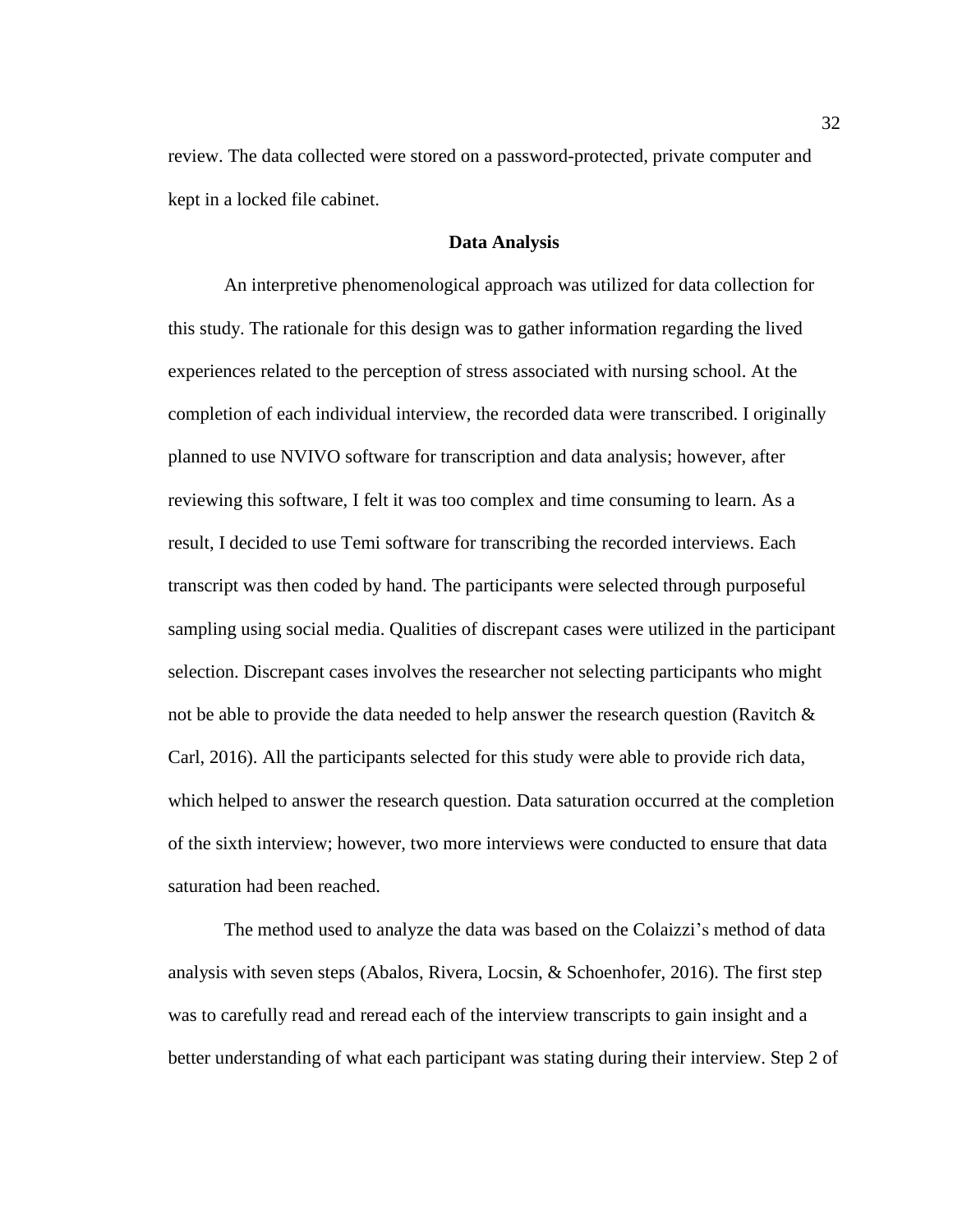my analysis involved identification of specific codes in each of the eight individual transcripts. Notes were written in the margins of the transcripts which involved rephrasing specific participants' comments in order to gain a better understanding of the meaning of their statements. Each of the transcripts were reviewed line by line, and similar words, or phrases were color coded and highlighted as patterns emerged. Step 3 involved examining the identified codes in the transcripts to look for emerging themes. In Step 4, I looked for connections among the emerging themes. Each of the emergent themes were given a specific title. Step 5 of my analysis involved repeating each of these four steps in each of the eight transcripts to search for emerging themes in the subsequent transcripts. Step 6 involved examining all eight transcripts searching for patterns or similarities in the themes across all transcripts. Finally, Step 7 involved asking participants to review the transcript of their interview session. Three of the eight reviewed their transcripts, but they offered no suggestions for revisions.

#### **Evidence of Trustworthiness**

Trustworthiness was maintained during the study. Credibility was maintained during the interview process by close interaction with the participants. I personally conducted semistructured interviews with the eight participants. The interview questions were developed to allow the participants' responses to provide an accurate representation of their lived experiences. Another way in which credibility was maintained was by observation of participants who agreed to a face-to-face interview. This was done to observe for any nonverbal cues that might have become evident during the interviews, such as tensing of hand or facial muscles, lack of eye contact, frowning, or restlessness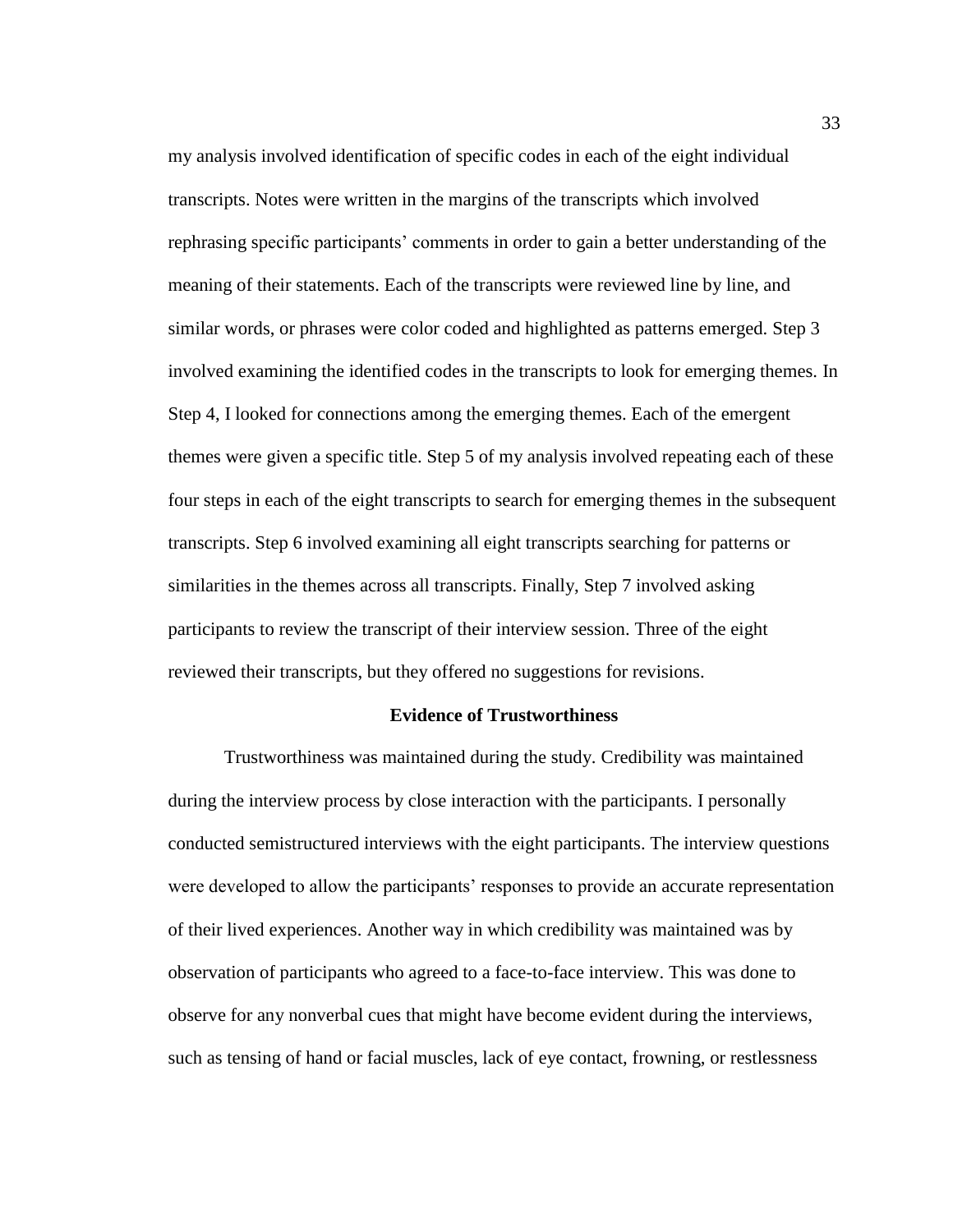for example, which could have been indicators of stress. (None of these nonverbal cues were observed during the face-to-face interviews.) I also reviewed transcripts to become better aware of what each participant shared regarding their lived experiences related to their time in school. This in-depth review allowed for the ability of the coding of the data and the emergence of the themes.

Transferability was maintained throughout this study by focusing on participants' rich descriptions of what they felt was stressful. This allows the readers to reach their own conclusions regarding the trustworthiness of the results. Dependability was maintained by keeping a log of the data collection process including the written transcripts, and field notes form each interview. Dependability was also established by frequent peer review with members of my dissertation committee. Additional support for dependability and transferability is that this study could be replicated in the future with consistent findings. This study could be transferred to situations with similar participants and settings. For example, research could involve working with current associate degree nursing students as well as with students in a baccalaureate nursing program.

Further, confirmability was maintained by not allowing my personal bias to interfere with the data collected. I did not offer my opinion regarding any of the answers provided by the participants. I did not offer my own personal perspectives to the participants during the interviews. In addition, confirmability was maintained using field notes during and after each interview session. This allowed me to capture each participants' individual perception. To maintain the anonymity and confidentiality of the participants, the transcripts and my field notes are not included in this dissertation.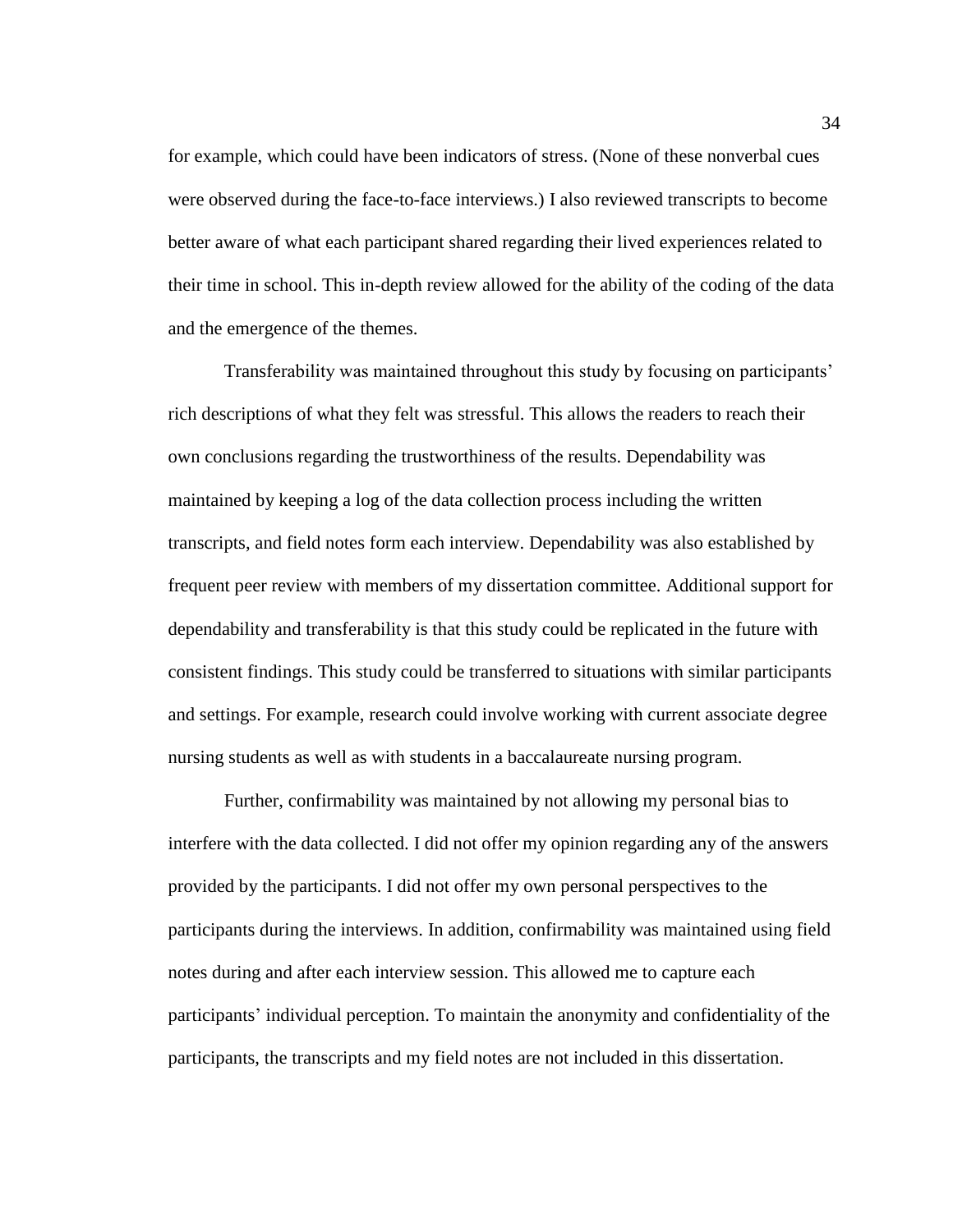# **Results**

The participants selected for this study were able to provide rich data to answer the research question regarding their perception of stress related to nursing school. Five common themes emerged following the identification of the coding of each of the transcripts. In the next sections, I will discuss how the results of the interviews validate the emergence of the five themes. Table 1 summarizes the common codes identified from the transcripts, and the themes that emerged from the data analysis.

Table 1

| Codes                                | Emerging themes        |
|--------------------------------------|------------------------|
| "overwhelming material"              | <b>Stress</b>          |
| "pedi stressful"                     |                        |
| "tests hard, stressful"              |                        |
| "fear of unknown"                    |                        |
| "Walking on eggshells"               |                        |
| "Lack of confidence"                 |                        |
| "Balance between school/work/family" | <b>Time Commitment</b> |
| "Long hours of studying"             |                        |
| "No sleep"                           |                        |
| "No time for family/friends"         |                        |
| "Care plan preparation"              |                        |
| "No social life"                     | Loss                   |
| "Failed relationship"                |                        |
| "Broke up with girlfriend"           |                        |
| "Good support from classmates"       | Self-care              |
| "Time for me"                        |                        |
| "Meditation"                         |                        |
| "Exercise"                           |                        |
| "Supportive Family"                  |                        |
| "Mindfulness"                        |                        |
| "Learned a lot"                      | Positive experience    |
| "Great clinical experience"          |                        |
| "Very good experience"               |                        |
| "A good learning experience"         |                        |

# *Codes and Common Themes*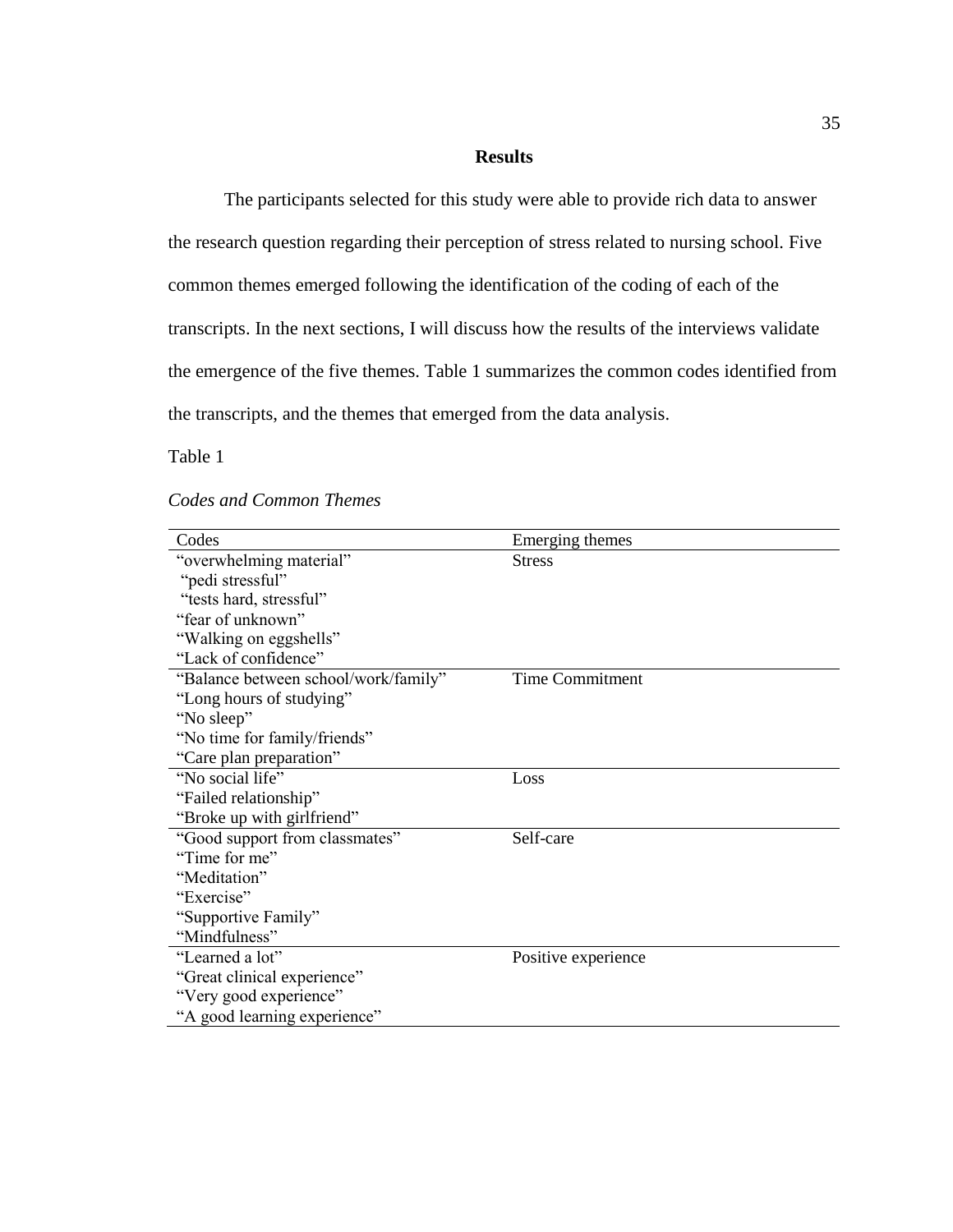# **Stress**

Several aspects of the of the participants' nursing educational programs were perceived to be stressful. For example, clinical expectations from faculty. Seven of the participants stated that students were to be on time and well prepared for clinical, which was stressful. One participant stated that they needed to come to preconference with a detailed, completed care plan on their patient. Most the members of this study found that having to present their patient and the care they were expected to give to their patient to the instructor and peers in preconference very stressful. Participant 3 stated, "I was always afraid I would say something incorrect in preconference when presenting my patient's care plan, or not be able to answer one of my instructor's questions in front of my classmates."

Another common source of stress was the pediatric nursing course. Six of the participants experienced stress in this course, indicating that it was intimating because they had no children and no point of reference when attempting to learn about growth and development and developmental milestones pertaining to the pediatric patient. Participant 4 stated, "I thought I would never remember all those milestones that we were expected to remember. Other students who have children could relate to the milestones because they lived through them with their kids."

These six participants also discussed that their pediatric clinical rotations were especially stressful for them, more than their obstetric clinical rotations. They expressed that because they were male and did not have children, they had no experience with interacting with children. Participant 1 said, "Because I do not have any children of my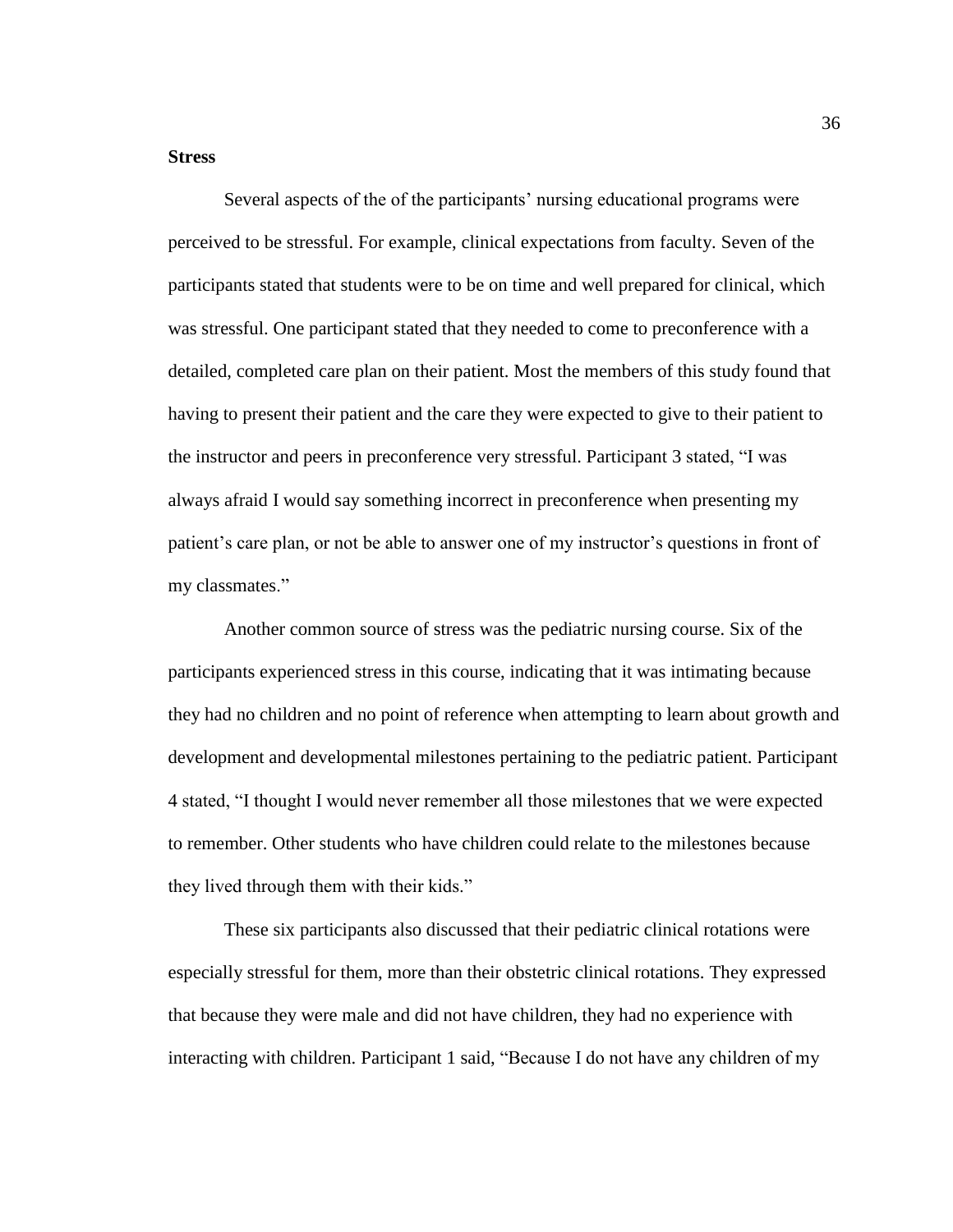own, I find it difficult to relate with children and to speak with them on their own level." Another participant stated,

Pediatrics was the most stressful clinical rotation for me. I don't have children so I could not relate to the kids. Plus having the parents there made it even more stressful I felt like they were watching me all the time around their kids. Another participant stated,

I was really nervous in my pediatric rotation. I do not have any experience taking care of children. Having the fathers on the unit when we were there was very intimating for me. I felt like he was watching everything I did.

Another participant stated that having to perform assessments and do procedures such as medication administration and giving injections to children was extremely stressful for him. He stated,

I was still not used to giving injections to adults yet, and now I had to give one to a one-year baby! I was so afraid I was going to hurt my patient. I was nervous about making a mistake with calculating the pediatric dosages.

The other two participants who stated that pediatrics was the most stressful clinical rotation for them did not elaborate on why, but just stated they felt working with children was stressful for them. Another common cause of stress experienced by the members of my participants was the difficulty of the content of material in their nursing programs. During the coding each of the transcripts, the term "complex/challenging material" kept emerging. Each of the eight men interviewed stated that they found the medical surgical content difficult and overwhelming. One of the participants stated: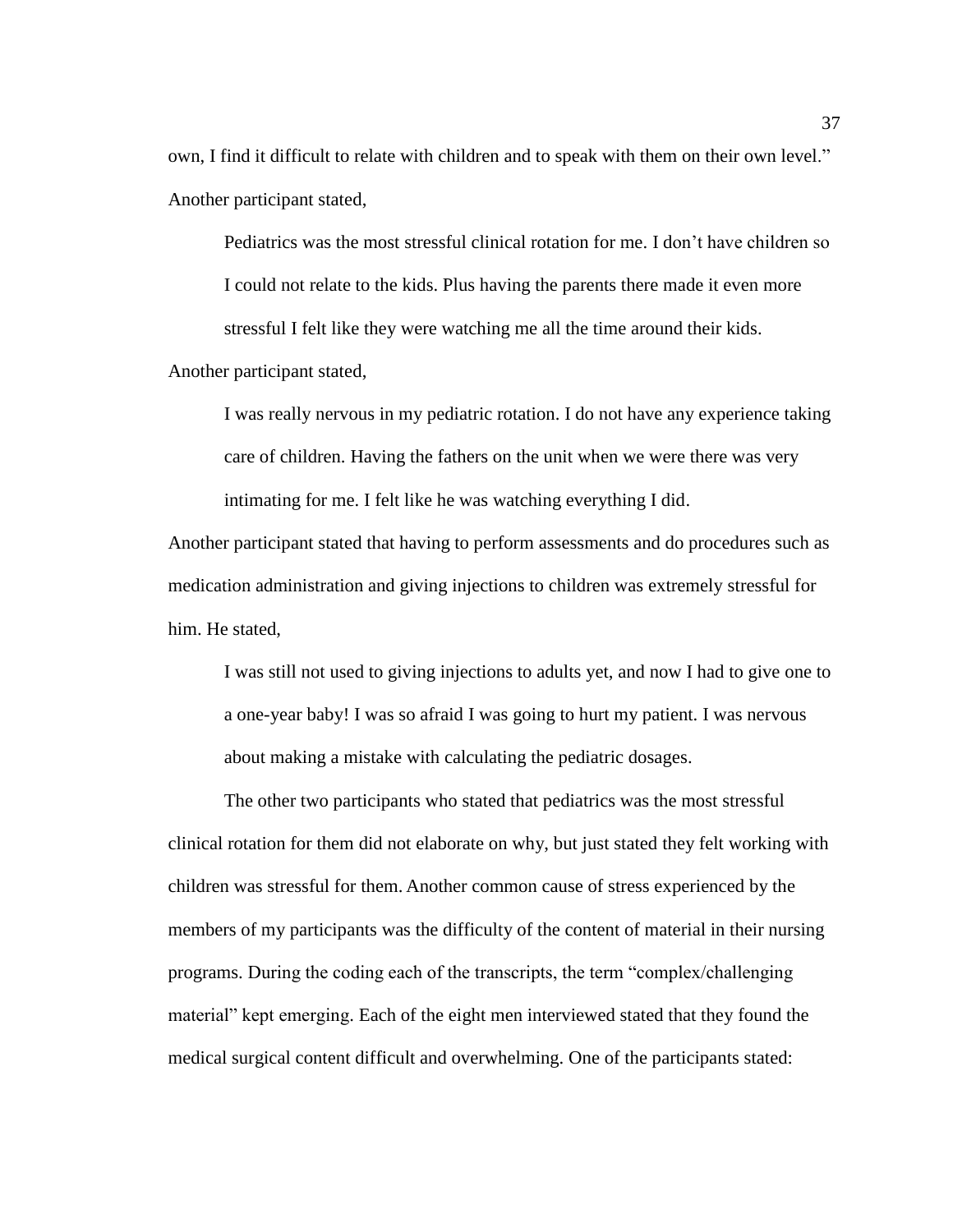There was so much material to learn. I struggled with understanding the concepts presented in class. The cardiac lectures were the most stress for me as I remember. I found that trying to understand all the specific cardiac dysrhythmias very overwhelming. I never thought I would pass the med/surg course!

The examinations were also found to be a common source of stress. One of the participants stated that "taking the tests was so stressful. They count for a large percentage of your grade. I was always worried about failing out."

Fear of the unknown was another term which emerged related to stress in the coding of the transcripts. Three of the participants expressed fear of what would be asked on the examinations, while four members of the group stated that they feared what they would be expected to do in clinical. Participant five stated he felt like he was "walking on eggshells" while in clinical. He stated:

I was always afraid I would make a mistake when caring for my patient. I always felt like I never knew when my instructor would walk in my patient's room and ask me something that I could not answer. I always felt like I was 'walking on eggshells' when I was in clinical. It was very stressful for me."

## **Time Commitment**

Another common theme which emerged from the data analysis was the concept of time commitment. All eight members of the study expressed that the time commitment required for success in their nursing programs contributed to their perception of stress. Everyone in the study stated that it was difficult to find a balance between time for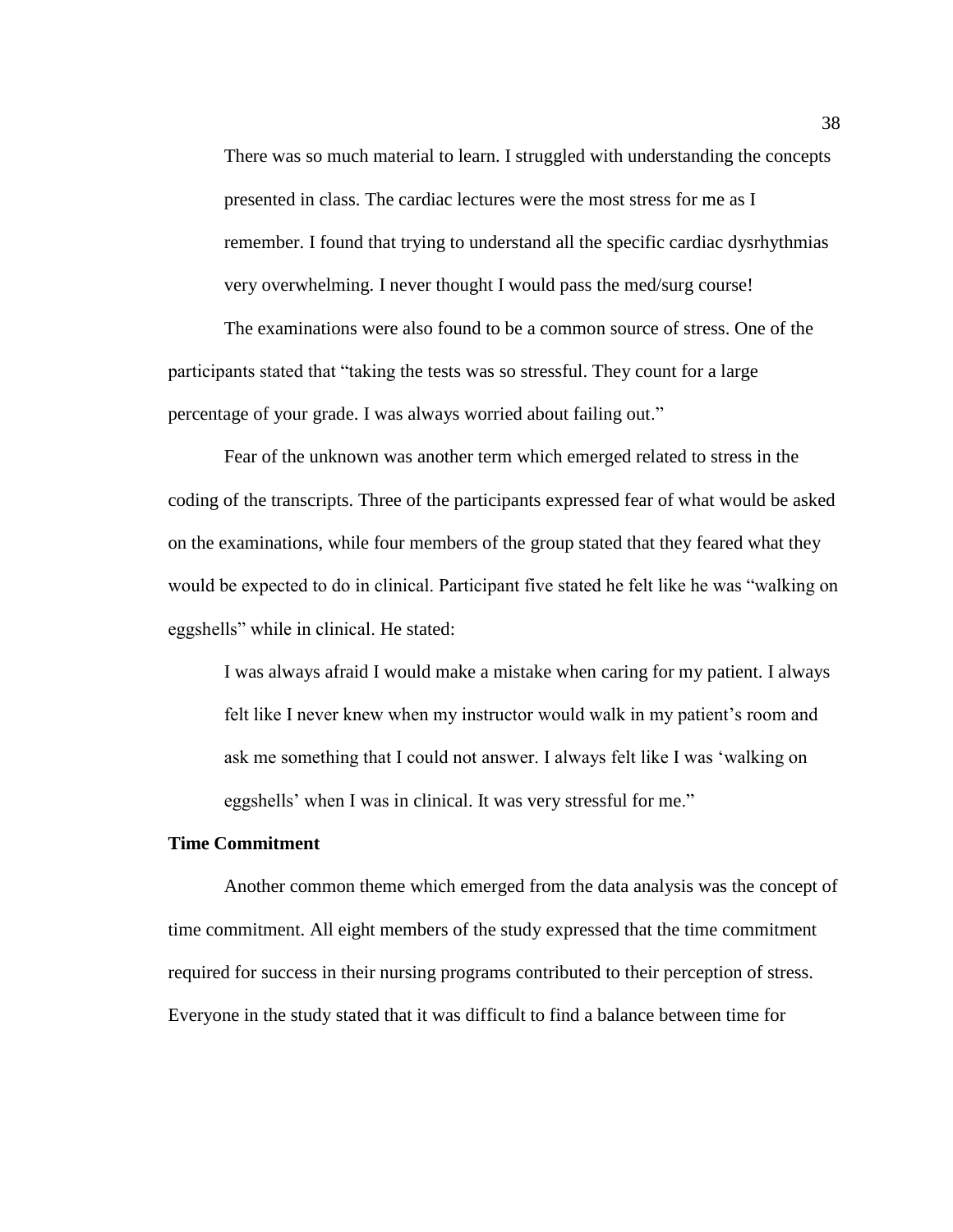family, friends and studying. Participant one for example, stated that he found the time required to complete the nursing care plans and study for exams took a great deal of time.

I always felt like I had to give up on going somewhere with my family or friends because I had to study for a test or prepare for clinical. It was hard missing out on parties or gatherings with family.

Participant three stated that he had to "study for many hours every day." Participant six stated that "no sleep and many long hours studying" was very difficult. Participant eight stated that he often felt guilty if he took time away from studying to spend with family or friends.

# **Loss**

A surprising theme which arose was the concept of loss. Seven of the eight members of the study stated that they had experienced loss during their time as nursing students. Five of the participants discussed having a relationship fail during their time as students. Four of the members of the study shared that they ended their relationship with their girlfriends because they had to devote time to their studies. One of the participants stated: "my significant other and I broke up because he felt neglected. We constantly argued because he wanted me to spend time with him when I had to study. It got very tense. I had to put my studies first, and he could not understand that."

Participants one and two discussed while they were in their nursing programs, they lost some friends rather than significant others due to not being able to spend time with them. Participant one stated: "I remember in my second year of the program; I had an argument with one of my friends once because I had to back out of going to a party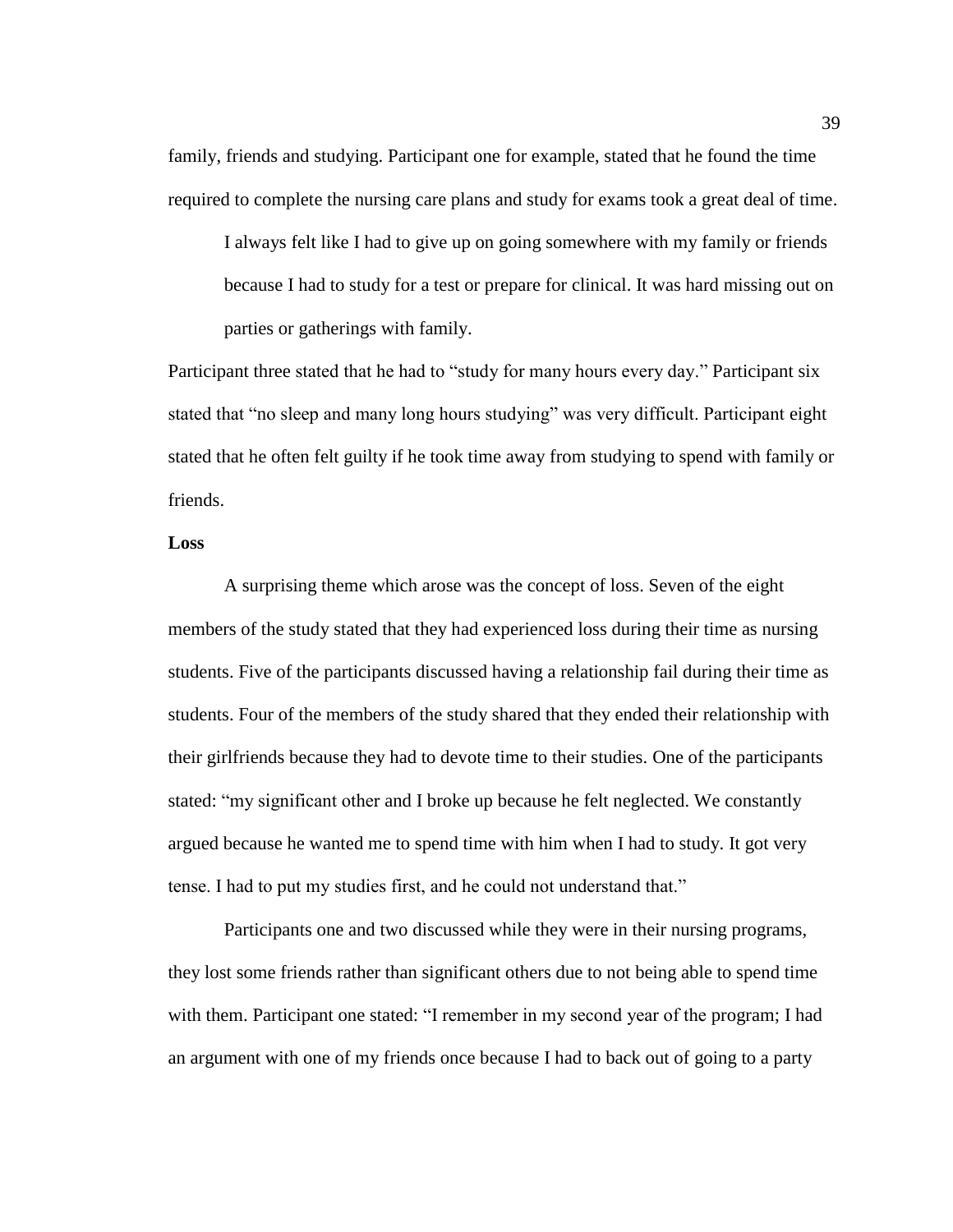because I had an exam the next day. It turned out to be a pretty big fight, and we really have not spoken much since." All the members of the study shared that while the losses they experienced were difficult and contributed to their stress while in school, their priorities at the time was their education.

## **Self-Care**

The fourth emergent theme as a result of this study being conducted was the concept of self-care. All the participants discussed the importance of self-care while they were in their nursing programs to help manage their stress. Each member of the study shared that such activities as taking walks, running, and finding some time for exercising was important to them. Participant three for example stated "I usually went for a run each morning before I left for school. It really helped me get focused for what I had to do for the day." Seven of the participants discussed that having supportive families contributed to their concept of self-care. Participant number eight shared that spending some quiet time alone in meditation helped him manage his stress. "I practiced mindfulness and meditation every evening before going to bed. It really helped me to relax so I could get to sleep." Participant number six also discussed how meditation and, listening to classical music helped him to relax and stay focused on his studies.

Every member of the study also reflected on how the support of fellow classmates helped them to be successful. Participant two stated "If it were not for my fellow classmates, I do not know if I would have made it through. We were a very cohesive group. We all understood we were all going through this together." Four members of the study expressed that during the extremely stressful times of the program, for example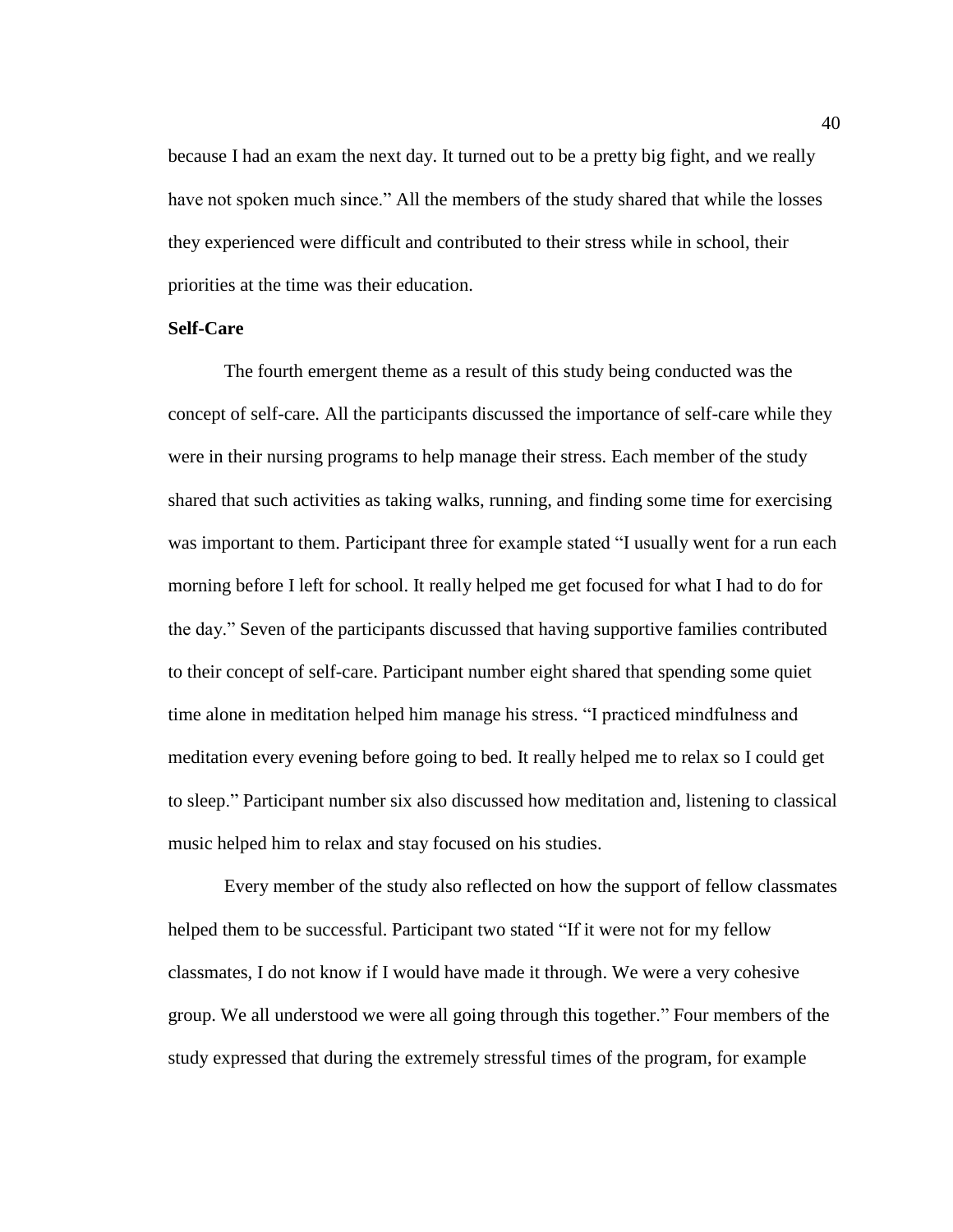approaching final exam time, at times they felt like quitting the program. They stated that if it were not for their classmates, they would have.

# **Positive Experience**

The fifth theme which emerged from the analysis of the data collected for this study was positive experience. The last question during each of the interviews from the interview guide was if there was anything else, they would like to share about their experience in nursing school. All eight participants stated that reflecting on their time in nursing school, that despite the stress they experienced, it was a positive experience. Participant one for example, stated "While I was nervous during my rotations, clinical really helped me to apply what I was learning in class to my patients." Participant four stated "My clinical instructors were always very helpful and supportive of me." Participant seven stated "Nursing school was the hardest thing I have ever been through. But it really made me feel good about myself know that I was able to accomplish my goal of becoming a nurse. Graduating from nursing school was the proudest moment of my life." Participant two stated:

Looking back, it was a really good program. It really helped prepare us for the NCLEX exam. When I was in the program, it's kind of like, you can't see the forest through the trees. What I mean is I did not have a good appreciation for the program until I graduated. Now I can see that the way associate degree programs are structured, are to help us succeed.

Participant three stated that "going through nursing school while it was tough, I really feel that it helped prepare me and my classmates for the workforce and I am very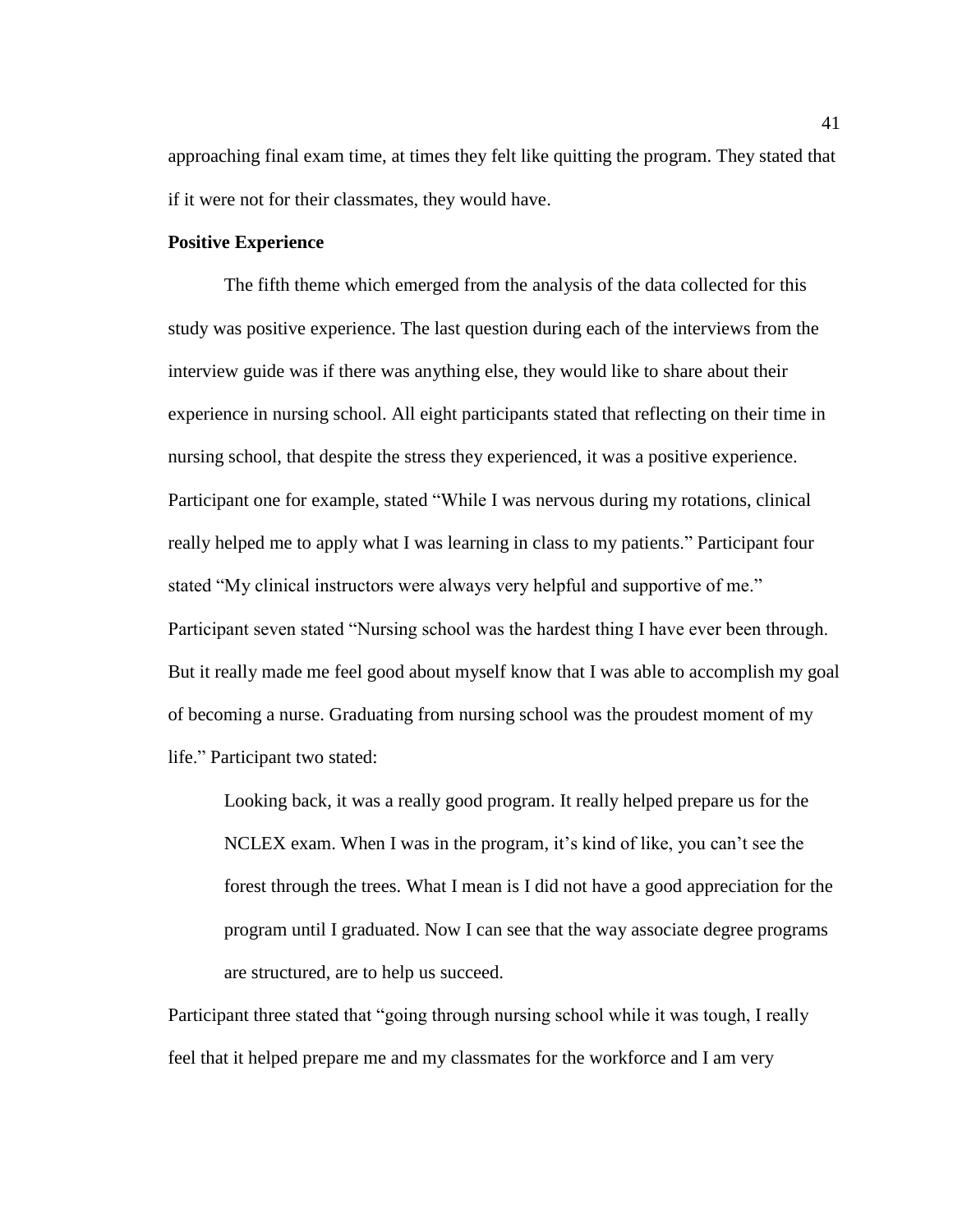thankful for it." The rest of the participants who were interview for this study did not elaborate on their answers to this question other than to say that overall, nursing school was a good experience.

The five themes discussed in this section reflect the analysis of the data collected during each of the interviews in this study. The coding of the interview transcripts revealed lived experiences which were common to all eight members of the study. Data saturation was reached by the sixth interview; however, two more interviews were conducted to ensure that data saturation was reached. Each participant had similar experiences which contributed to their feelings of stress, issues with time commitment, feelings of loss, importance of self-care, and finally positive experience.

#### **Summary**

As stated in the introduction of chapter one, stress is a common phenomenon which everyone experiences at one time or another. Professional education can be a very stressful experience which often affects physical and mental health (Singh, & Kohli, 2015). College life, while exciting, often proves to be an extremely stressful time for students. Nursing students often experience stress related to several aspects of their academic and clinical coursework. Frequent sources of this stress may be attributed to such things as course assignments, projects, clinical experiences, fear of doing harm to patients, and balancing their academic work with family responsibility (Alzayyat & Al-Gamal, 2014).

The results of this study revealed that the common sources of stress experienced by nursing students in general as documented in the literature, are also experienced by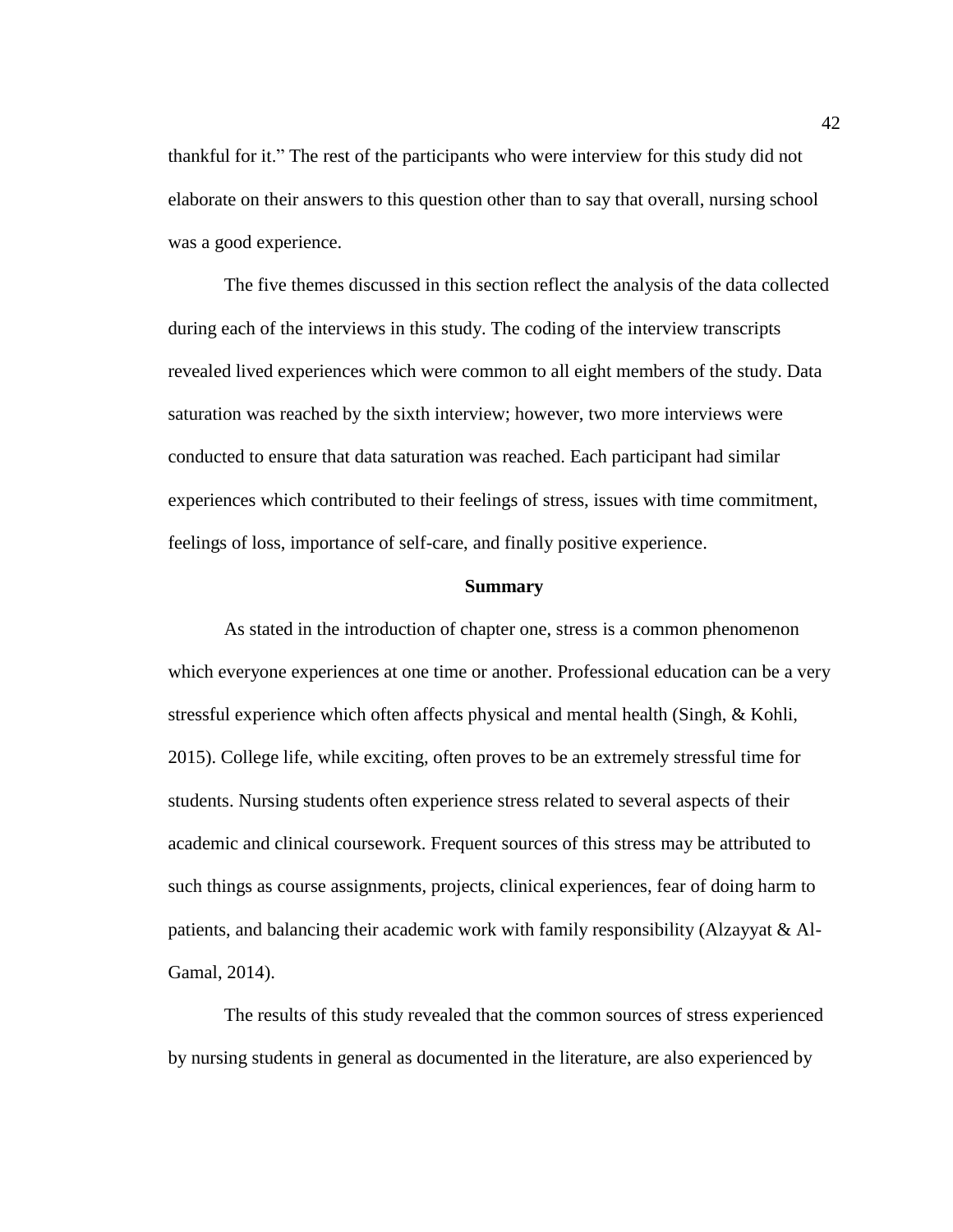male students. The research question which guided this study was what are the lived experiences and perceptions of stress of male nursing students related to nursing school? The instrument guide developed for this study allowed each of the participants to share their lived experiences and perceptions of stress related to nursing school. Five themes emerged, stress, time commitment, loss, self-care, and positive experience.

Common sources of stress included difficult content to learn, fear of the unknown related to clinical experiences, particularly during their pediatric rotations. Taking examinations and fear of failure were also causes of stress. Finding a balance between school, work and family were also common causes of stress. The theme of loss was common among the participants. Many experienced the loss of relationships due to having to devote time to their education. The concept of self-care was a common theme. Everyone interviewed expressed the importance of self-care practice, such as walking, exercising, or meditation, as being important to their success. Finally, positive experience was a common theme. Everyone interviewed felt that their nursing school journey was a positive experience which helped them improved their lives. Chapter five will discuss the interpretation of the findings, the limitations of the study, as well as the implications for future study. Implications for positive social change will also be discussed in chapter five.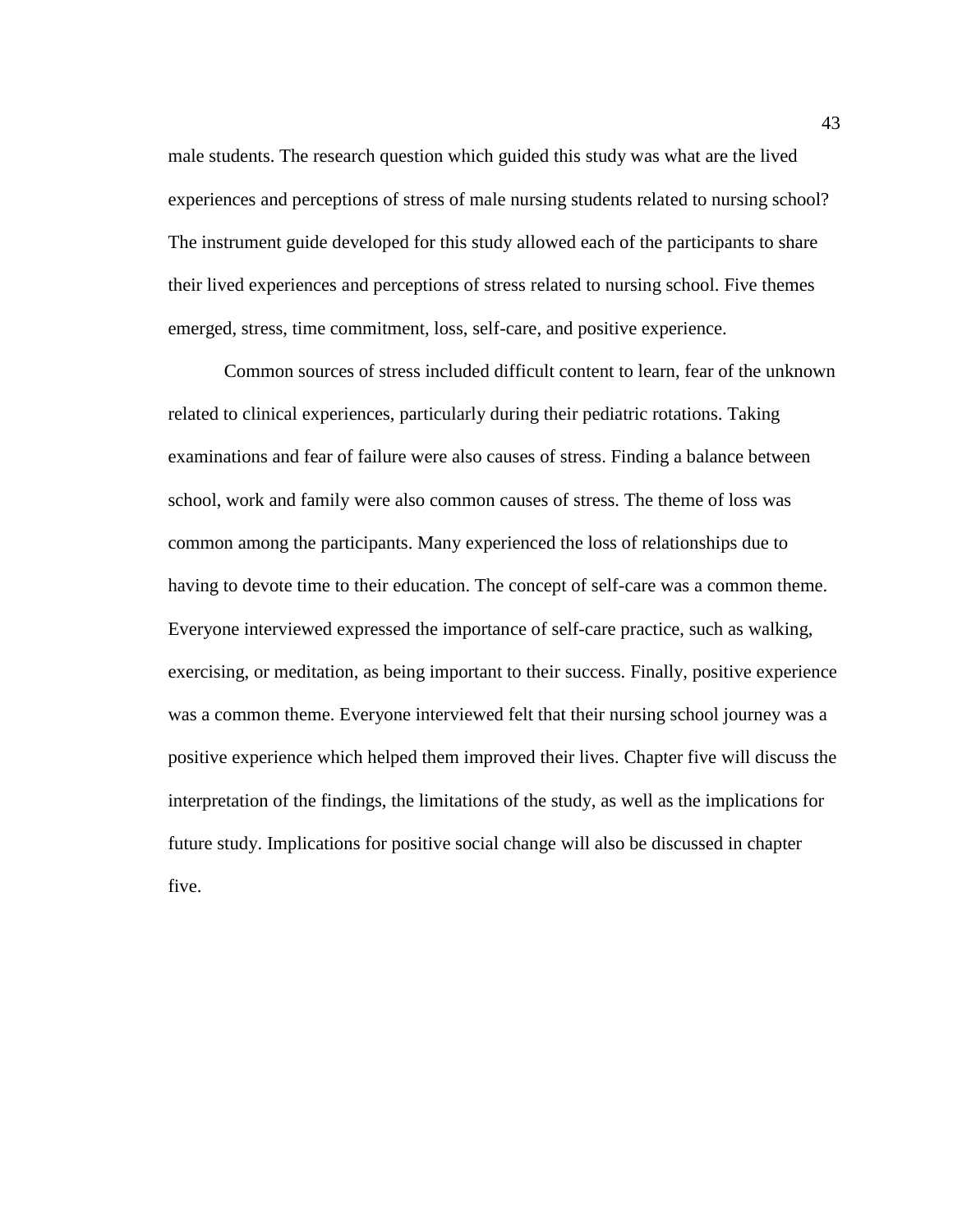Chapter 5: Discussion, Conclusions, and Recommendations

## **Introduction**

The purpose of this interpretive phenomenological study was to identify how male nursing students perceive stress and address a gap in the literature about the perceptions of stress related to nursing school for male students. With better knowledge of the stressors unique to male students, nurse educators can provide appropriate assistance and resources to this population, which can improve retention. Males entering the nursing profession has increased over the years; however, men still represent a small percentage of students entering the profession (Ierardi et al., 2010). Therefore, it is important for nursing programs to continue to recruit more male students and help them graduate.

Interviews with eight male nursing graduates were conducted to explore their experience with stress and nursing education. All were graduates (within 5 years) of the same associate degree community college. The findings of this study revealed that male students perceive complexity of course content, especially medical surgical and pediatric nursing, as stressful. Other sources of stress included balancing time commitments for study and family time. The need for devoting time for their studies that resulted in loss of personal relationships was also a source of stress. Finally, self-care practices such as exercise, meditation, and friend, family, and faculty support were important in helping to contribute to the success and overall positive experience of male students in nursing school.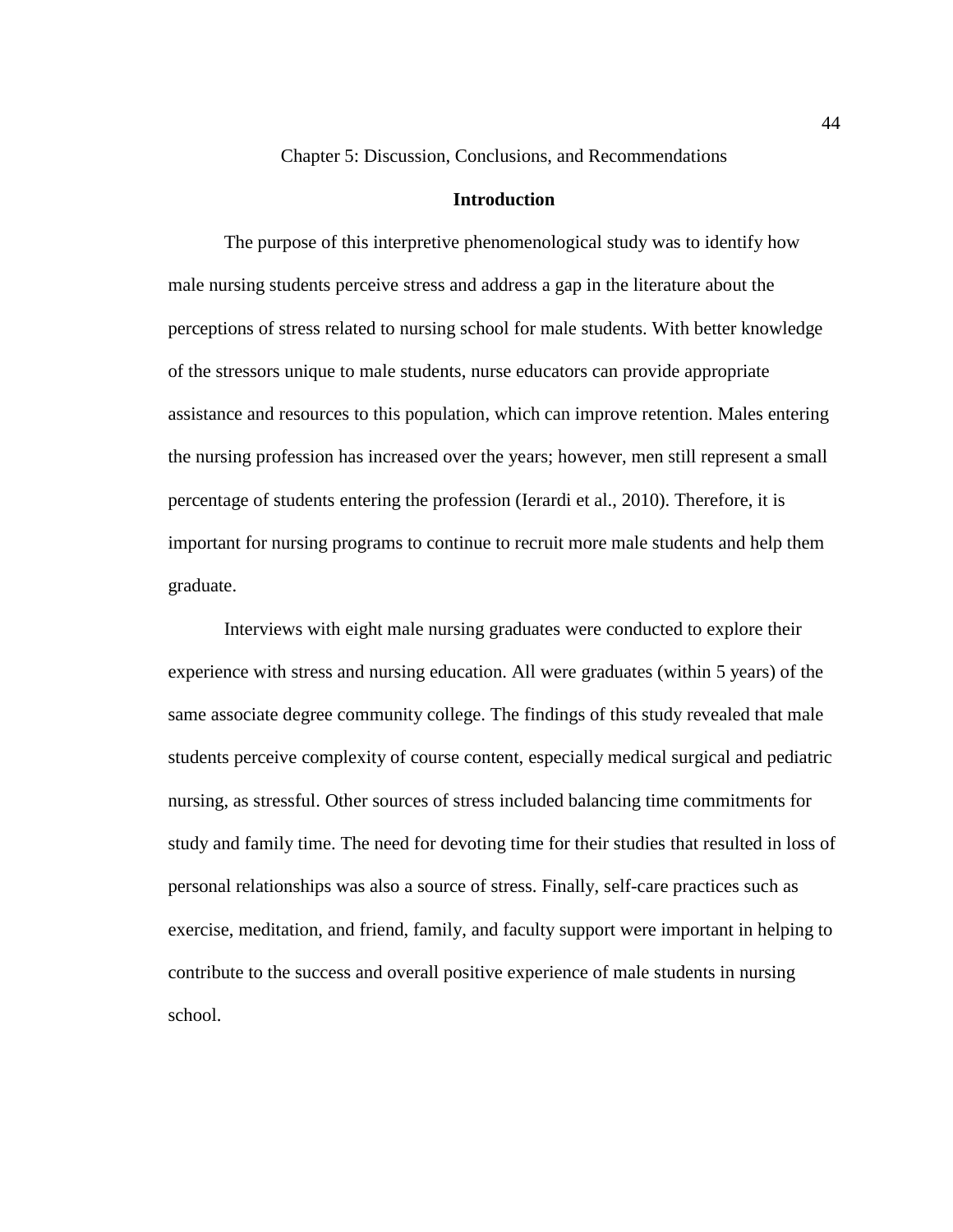The result of this study helped to confirm the knowledge in the discipline related to the perception of stress experienced by nursing students. There are many studies found in the literature on the perception of stress experienced by students. Research has indicated that common sources of stress for nursing students include complex content and clinical experiences; course assignments, projects, clinical experiences, fear of hurting patients, and finding a balance between academic work and family responsibilities are causes of students' stress (Alzayyat & Al-Gamal, 2014). Final examinations are also common causes of stress due to the impact of the students' final grades (Gannon Tagher & Robinson, 2016). This was consistent with what my participants stated about their feelings regarding to the examinations in their nursing programs. The results of the study also helped to extend the body of knowledge specific to what male students deem stressful.

Chapter 5 will present the interpretation of the findings, the limitations of the study, and the implications for future study. Implications for positive social change will also be discussed in this chapter.

# **Interpretation and Findings**

The purpose of this interpretive phenomenological study was to identify the lived male nursing students regarding stress. The research question that guided this study was "What are the lived experiences and perceptions of stress of male nursing students related to nursing school?" Six interview questions were developed to gather the data to answer the research question:

1. Tell me about your experience as a nursing student in your program.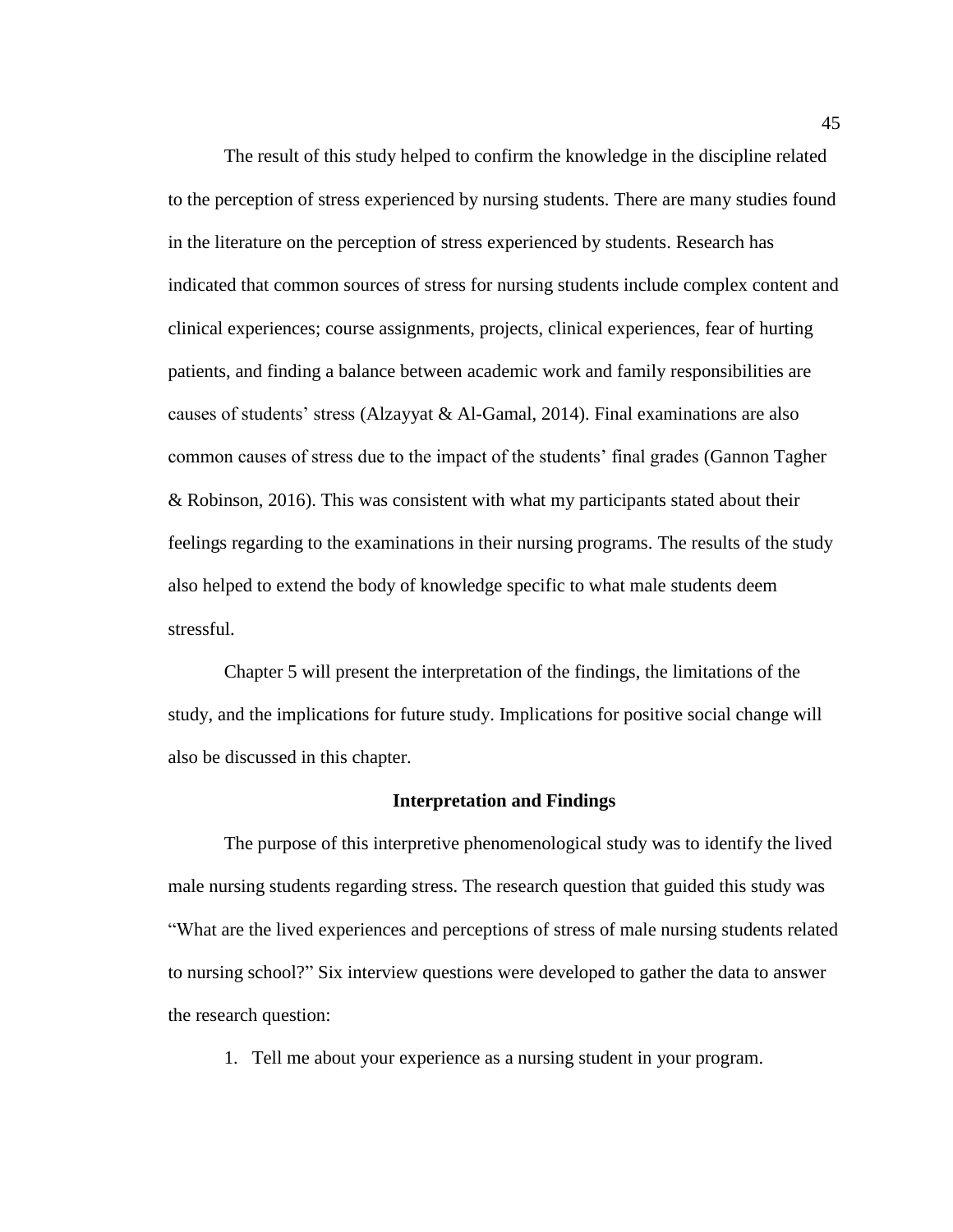- 2. What did you see as being the most stressful part about nursing school?
- 3. Did you have any other responsibilities which you feel interfered with school? How did you handle your other responsibilities with school?
- 4. What was the most difficult thing about nursing school?
- 5. How did you manage your stress?
- 6. Is there anything else you would like to tell me?

Five common themes arose from the data analysis: stress, time commitment, loss, selfcare, and positive experience.

# **Stress**

The results of this study contributed to the knowledge about causes of stress for nursing students. Research has indicated that course assignments, projects, clinical experiences, fear of hurting patients, and balance between academic work and family responsibilities are causes of students' stress (Alzayyat & Al-Gamal, 2014). The participants of this study perceived aspects such as complex course content, for example, in the medical surgical nursing course as a source of stress. The participants stated that cardiac and neurologic disorders were difficult to understand and learn, which increased stress.

The students also perceived clinical expectations of them by faculty as stressful. For example, seven of the participants stated that the faculty expected the students to be on time and well prepared for clinical with a detailed, completed care plan on their patients. Most the members of this study found that having to present their patient and the care they were expected to give to their patients to the instructor and peers in pre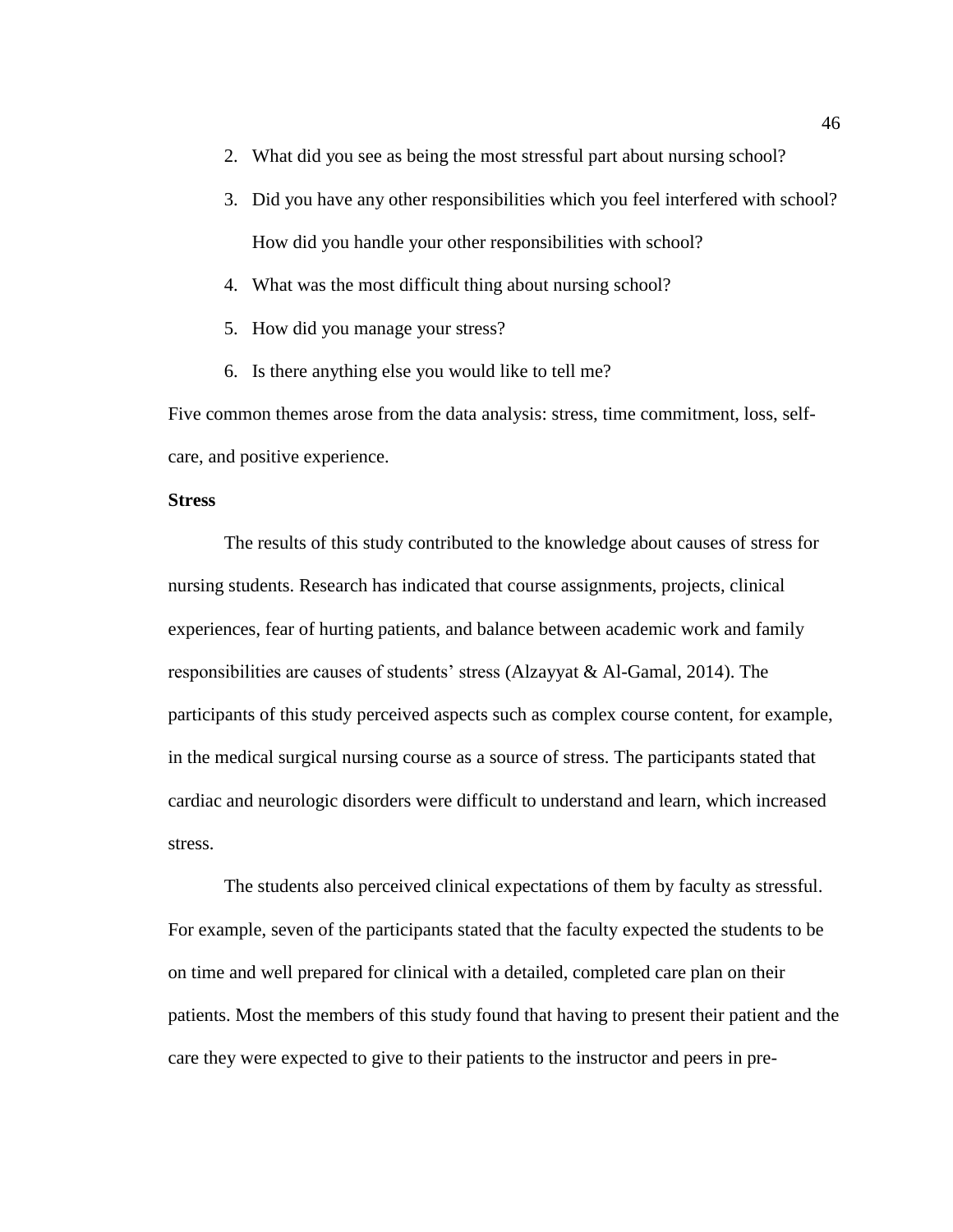conference stressful. Participant 3 stated, "I was always afraid I would say something incorrect in preconference when presenting my patient's care plan, or not be able to answer one of my instructor's questions in front of my classmates."

An unexpected finding of this study was the perception of stress related to male students in pediatrics. However, this was supported by literature suggesting that male students perceived their pediatric clinical rotations as stressful due to their feeling of lack of self-confidence in providing care to the pediatric patient (Touby, Muniswamy, Sabari, & Monteiro, 2019). The participants of the study also experienced fear during their pediatric course and clinical rotation from being unsure of how to provide care for these patients. Six of the eight participants stated that the growth and development content in the pediatrics course was stressful because learning the developmental theories and milestones was difficult because they did not have children. Additionally, the participants stated that because they did not have children, they felt unsure of how hold and handle babies and small children. Further, a common source of stress was calculating pediatric dosages as well as administrating medication to pediatric patients, supporting literature indicating that fear of making an error and causing patient harm is a source of stress for students and can even be a traumatic experience (Zieber & Williams, 2015). The participants of my study stated they were afraid to hurt their pediatric patients because of any mistakes they might make.

The results of this study also supported the evidence from the literature that test taking is a source of stress. The outcome of what students earn on course examinations often determines the success in the course and the program. For instance, Gibbons et al.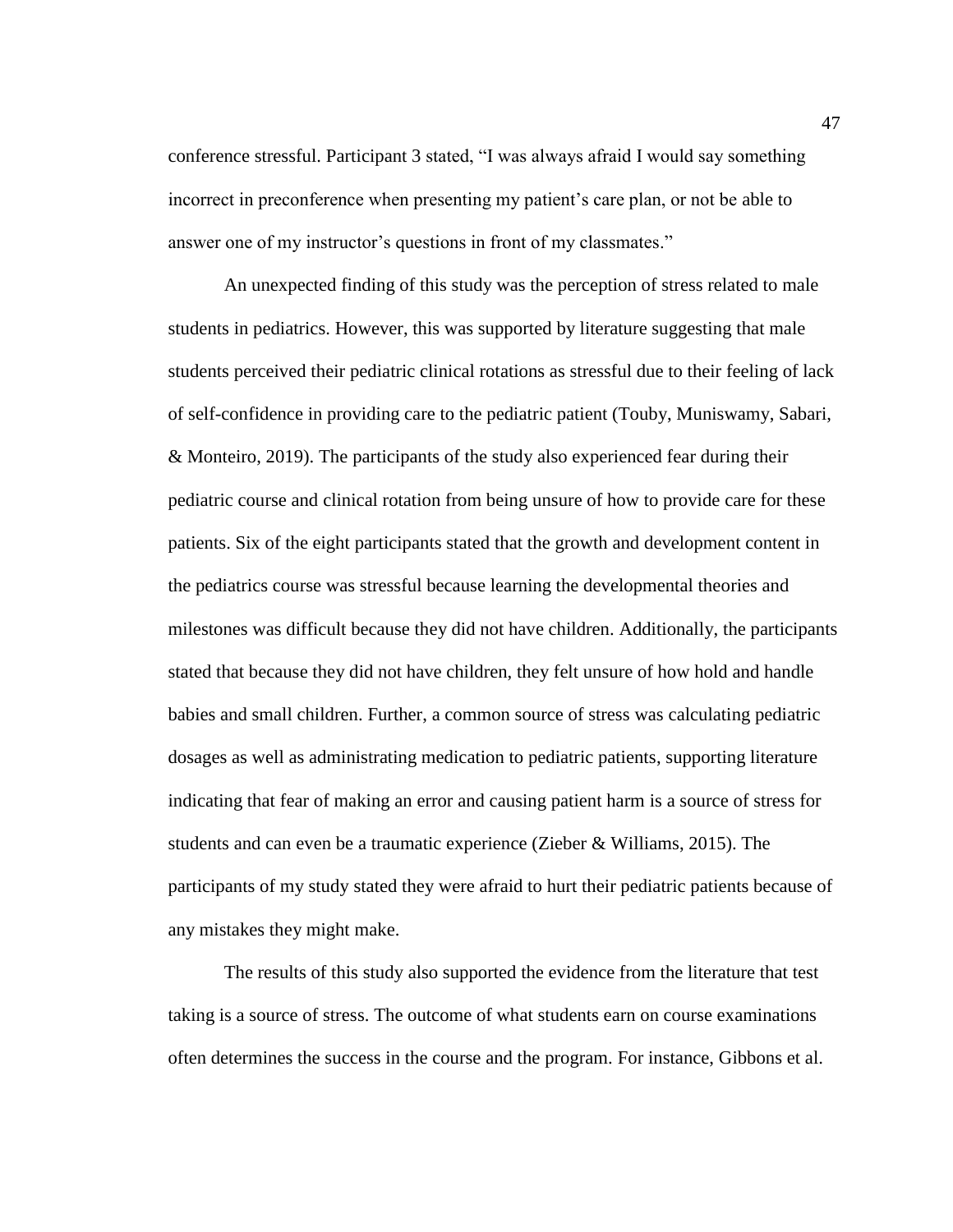(2009) found that nursing students frequently attributed examination time as a particularly stressful event. Final examinations are frequently viewed as high stakes testing by many students and is a common cause of stress (Gannon Tagher, & Robinson, 2016). The participants of this study validated that examinations caused them stress because of the effect they had on their final grades. The participants of this study did not feel like they were in competition with other students regarding their grades. Their stress was related to fear of dismissal from the program if they failed to maintain the minimum passing score of 77. Most of the participants stated their stress and anxiety did not subside until the end of each course once they realized they passed.

# **Time Commitment**

Finding the balance between the demands of a nursing program and a personal life has been well documented in the literature as a source of stress for nursing students (Wolf et al., 2017). The results of this study also revealed that male students find the concept of time management a challenge for them. Long hours of studying and clinical preparation were perceived as stressful for the participants of the study. Five out of eight of the participants of the study stated they spent an average of 5 to 6 hours studying each night. On the evening before clinical, most of the participants stated they spent 6 to 8 hours working on their nursing care plans. Previous research has also suggested that male students felt they missed out on outside activities because of the time-consuming work related to academic and clinical work (Abushaikha et al., 2014).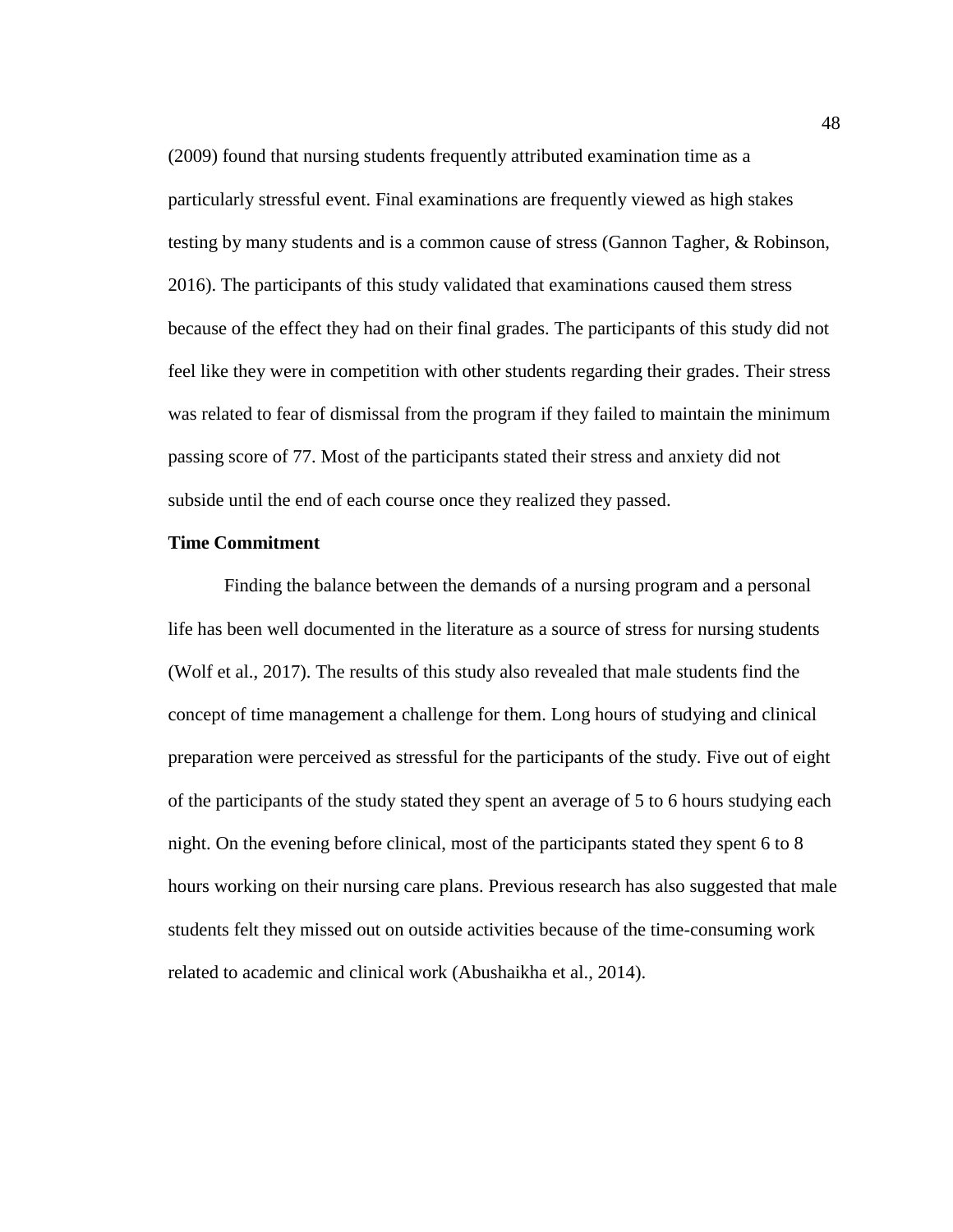#### **Loss**

Time commitment challenges led to an unexpected finding of the study: the concept of loss. Seven of the eight participants experienced either relationship failures or loss of friends due to the amount of time committed to their studies. Relationship loss can potentially negatively impact a student's success in the nursing program. Relationship breakups are especially distressing for young adults, which often results in these individuals seeking the advice of college counselors (Owenz & Fowers, 2019). The participants of my study did not disclose whether they went to counseling following their relationship breakups.

# **Self-Care**

Self-care management is critical for student success in any educational program, especially in nursing programs. Nursing students who are not able to adequately manage their stress could experience negative consequences in their programs of study (Moscaritolo 2009). Appropriate measures to help alleviate stress such as exercise, meditation, having time to study and prepare for clinical, and family support have been documented in this study as positive outlets for stress release. All the participants discussed how measures such as exercising, meditation, and faculty and peer support were important stress relievers.

## **Positive Experience**

According to the literature, if students feel supported while in their educational programs, this can contribute to their success. For example, faculty support may contribute to decreased stress, which may decrease temptation to turn to drugs and or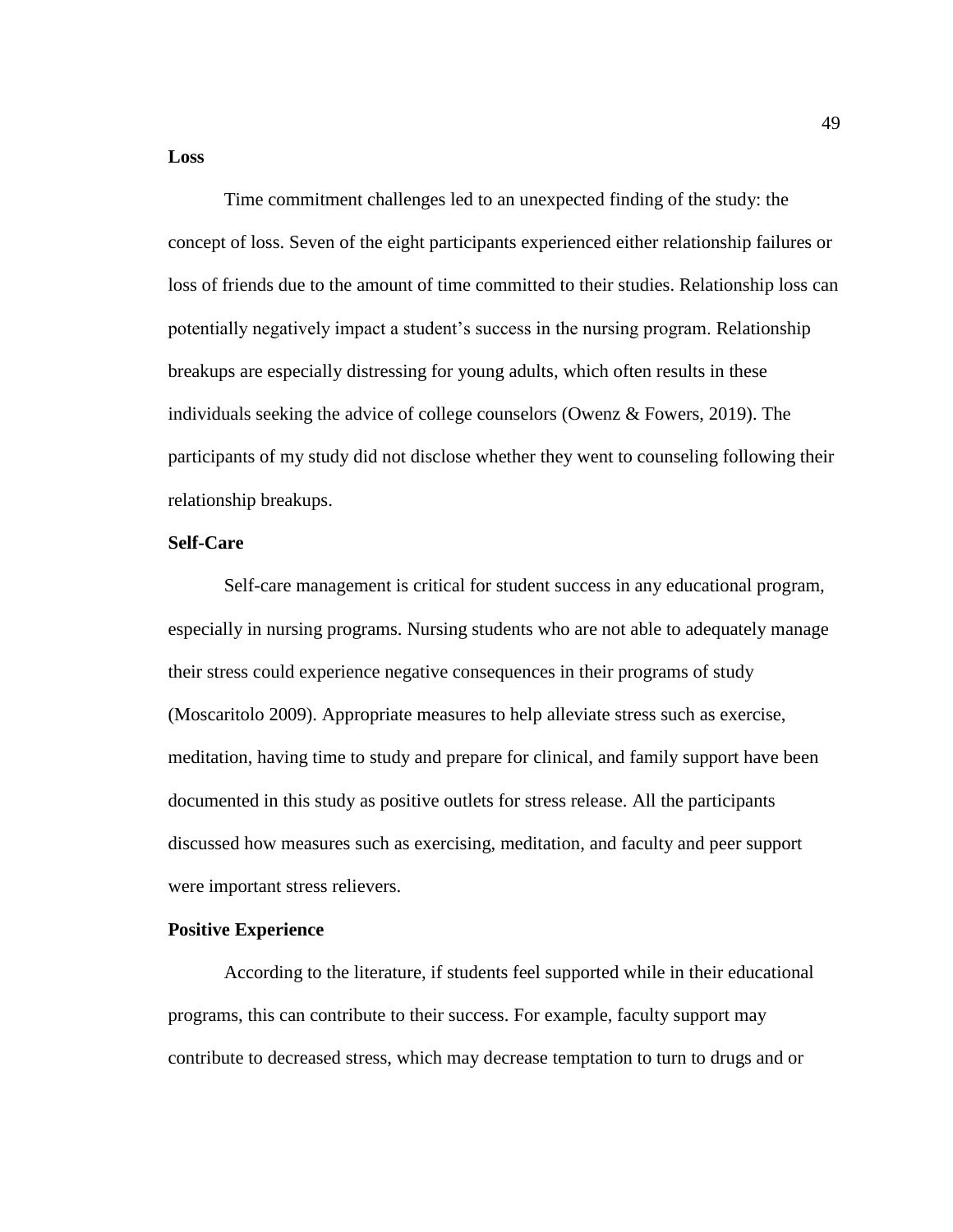alcohol to cope (Boulton & O'Connell, 2017). The results of this study helped to validate that faculty and peer support are important for student success. The participants stated that their classmates were a big part of their success. Participant 3 stated, "I found my classmates, especially those in my clinical groups extremely supportive. Whenever one of us felt like quitting the rest of our group would help to motivate that person in order to prevent them from dropping out." Participate 8 expressed his gratitude toward the faculty he had:

My instructors were awesome. They had empathy for what we were going through. They were tough and expected us to be prepared, but they always were there to answer any question I had. Their feedback on care plans was very helpful and helped me to critically think.

Being supported by faculty and classmates contributed to the success of the participants of this study, which led to the positive experience for them in their educational programs.

# **Theoretical Framework**

The theoretical framework for this study was Lazarus and Folkman's (1984) transactional model of stress, which helps examine how individuals perceive the significance of stressors and how they cope with them. Factors that can lead to a student's perception of stress include employment, balancing family commitments and academic requirements, and perceived lack of student support. Other factors leading to stress are related to student assignments, exams, and clinical projects. Participants in this study confirmed these factors as causes of stress.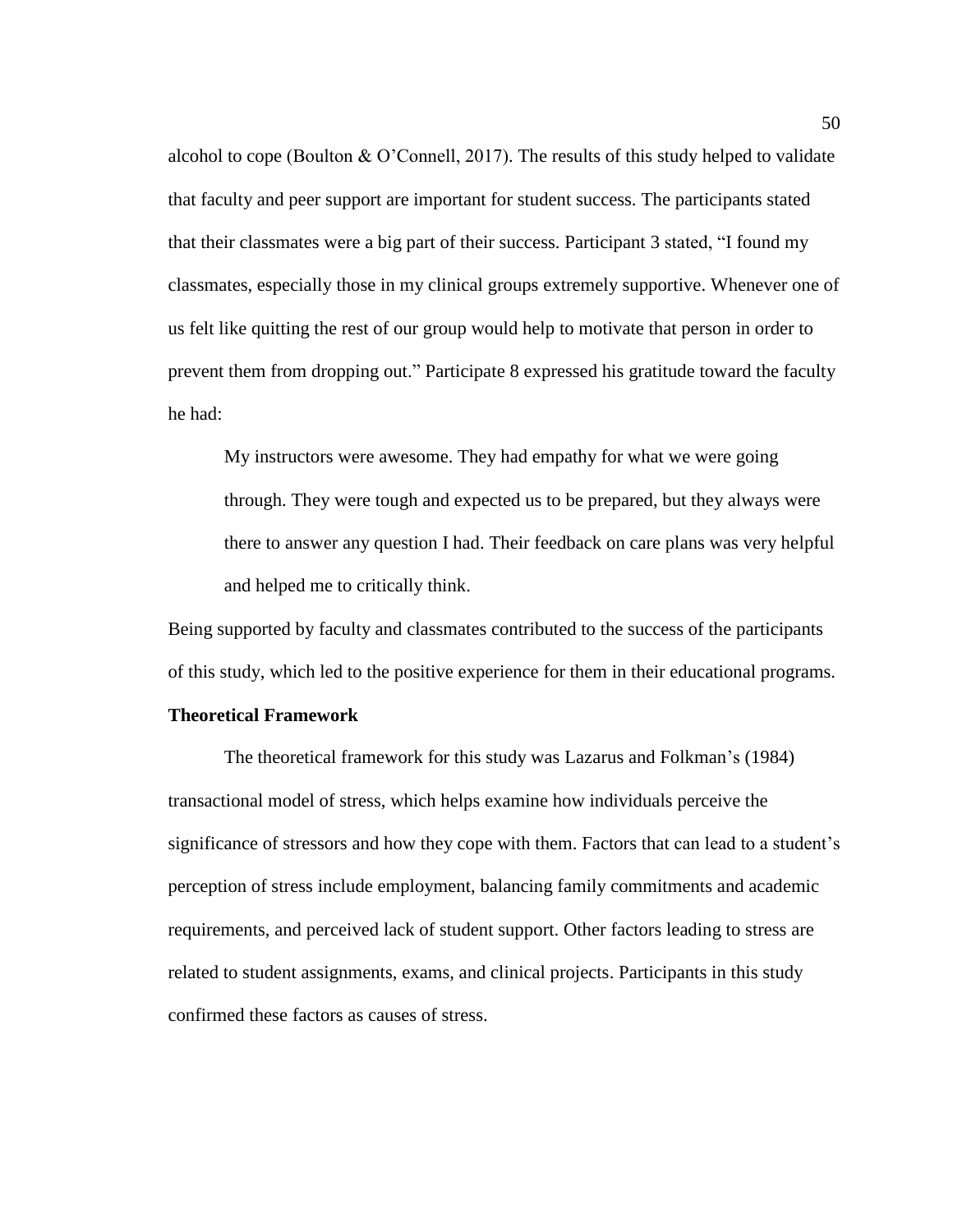Further, according to the transactional model of stress by Lazarus and Folkman (1984), if students can successfully progress, they will better able to cope with the causes of stress, which will lead to academic and clinical success. If students can cope with their stress, they will be successful, otherwise they may experience negative effects on their academic and clinical success. The participants in this study discussed the importance of adequate stress management techniques such as exercise and meditation as well as faculty and fellow classmate support as important to their success.

#### **Limitations of the Study**

There were several limitations to this study. The first limitation was the change of the participant population. The original intent was to interview current students enrolled in associate degree nursing programs. However, due to the lack of response when recruiting the participants, the focus was changed to nursing graduates of associate degree programs within 5 years with IRB approval. Although the chosen population provided rich data, interviewing current students possibly could have provided data that is more reflective of what current students are experiencing.

Another limitation of the study was the degree level of the participants. Although the intent was to explore the lived experiences and the perception of stress experienced by male students in associate degree programs, the results are only reflective of male participants at this level of education. If this study were replicated to include male participants at other levels of nursing education, such as those enrolled in practical nurse education, baccalaureate or even graduate level, the results would help to expand the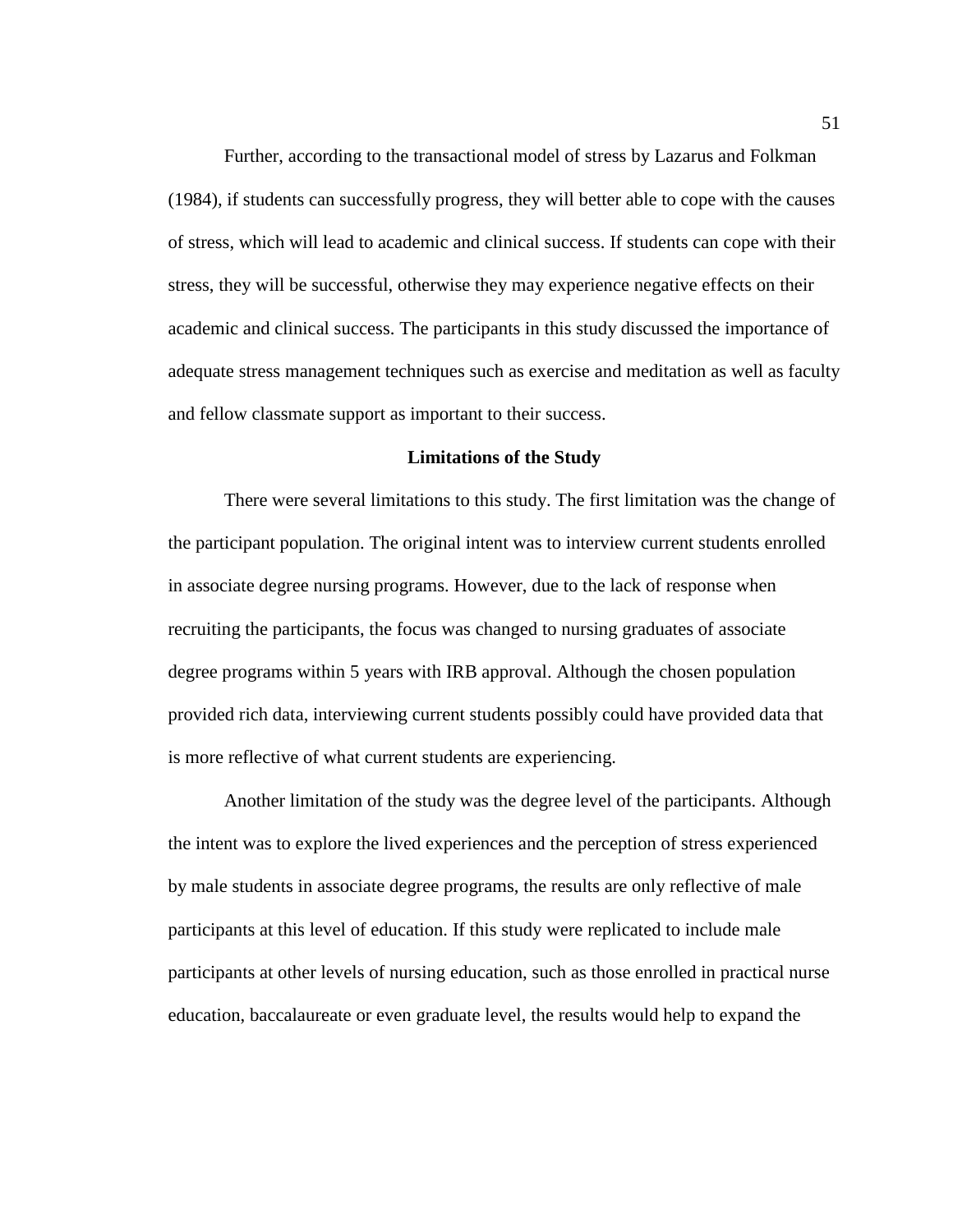knowledge regarding the perception of stress experienced by male students at all levels of nursing education.

Another limitation to the study was there was not enough exploration into the concept of role strain with male students. Male nursing students tend to face greater role strain in nursing due to societal stereotypes related to male nursing students in obstetrics (Tzeng, Chen, Tu & Tsai 2009). The results of my study revealed that males often feel stressed during their pediatric rotations if they do not have children. The participants did not state that the stereotype of male nurses was a source of stress for them. However, more questions could have been asked during the interviews to explore the perception of role strain and stress related to obstetric clinical rotations.

#### **Issues of Trustworthiness**

Qualitative research is not subject to concerns about internal and external validity because unlike quantitative research, they do not focus on cause and effect (Houser, 2015). Rigor and truth must be maintained. For this dissertation, I conformed to the dimensions of trustworthiness. For example, regarding credibility, which Houser (2015) defines as the results of a study representing the realities of the participants as much as possible, the interview questions will lead to results which will be accurate representations of the realities of my participants. The interview questions I developed for this study allowed the participants the opportunity to share their experiences of what they perceived as stressful. Credibility was maintained by personally conducting all eight of the semi-structured interviews with my participants. The questions I selected for my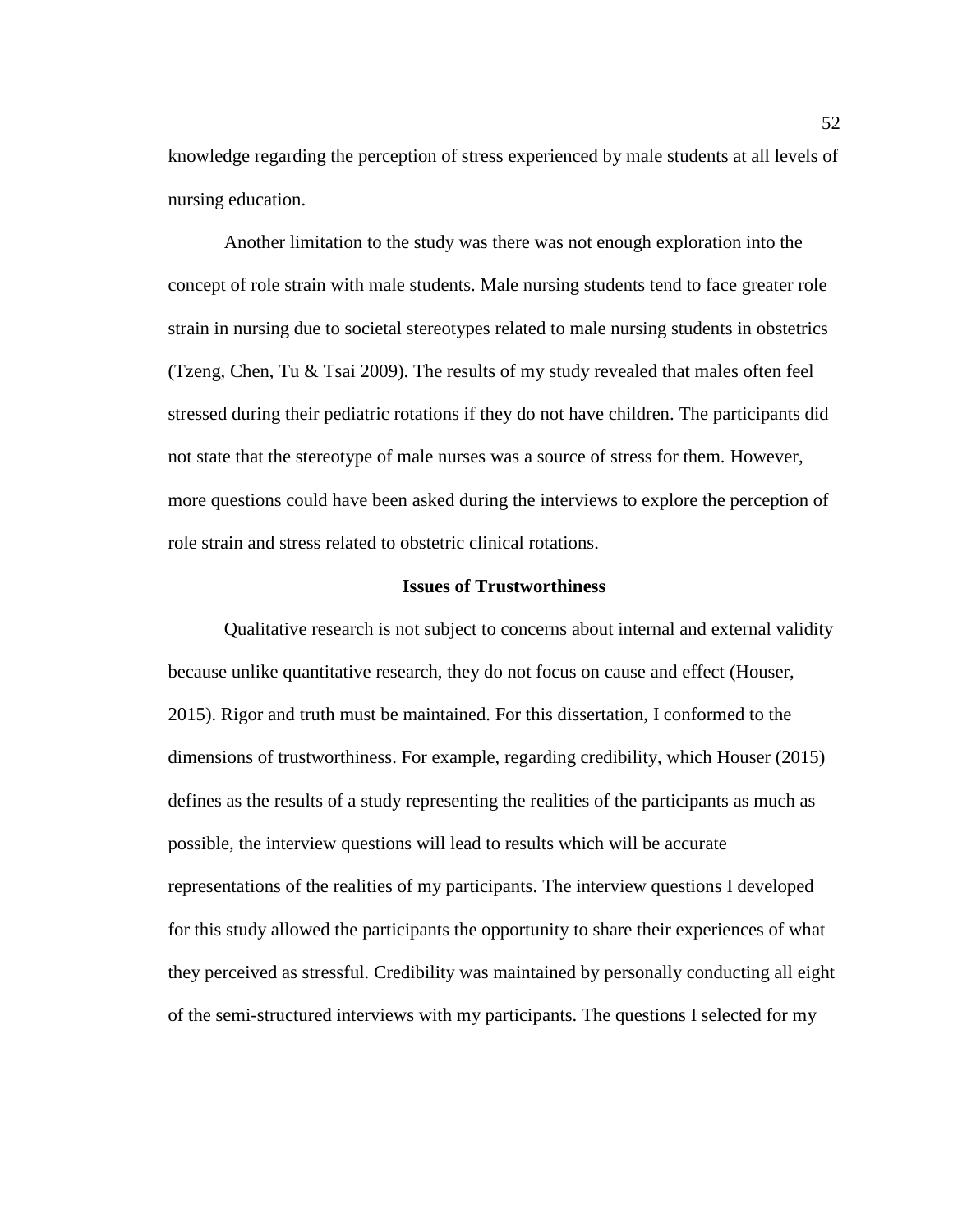interview guide allowed the participants the opportunity to share their lived experiences related to what they perceived as stressful.

Confirmability was maintained by being aware of my biases and trying to avoid them when conducting my interviews. For example, I did not offer any of my opinions regarding the questions or of their answers. I also did not share any of my own experiences of when I was a student and how I experienced stress. However, being a male registered nurse, while I did not discuss my own personal experiences, I could not help by reflect on my own perceptions of the stress I felt when I was a student. I feel this was a limitation to my study.

In addition, confirmability was maintained using journaling in the form of field notes taken during and after each interview session. This allowed me the opportunity to capture each participants' individual perception of their experience. In order to maintain the anonymity and confidentiality of the participants, the transcripts and my field notes are not included in this dissertation.

As stated in chapter three, regarding dependability and transferability, this study could be replicated in the future resulting in consistent findings. This will help to ensure dependability. This study could be transferred to situations with similar participants and settings. For example, it could involve working with current associate degree nursing students as originally planned, as well as with students in a baccalaureate nursing program.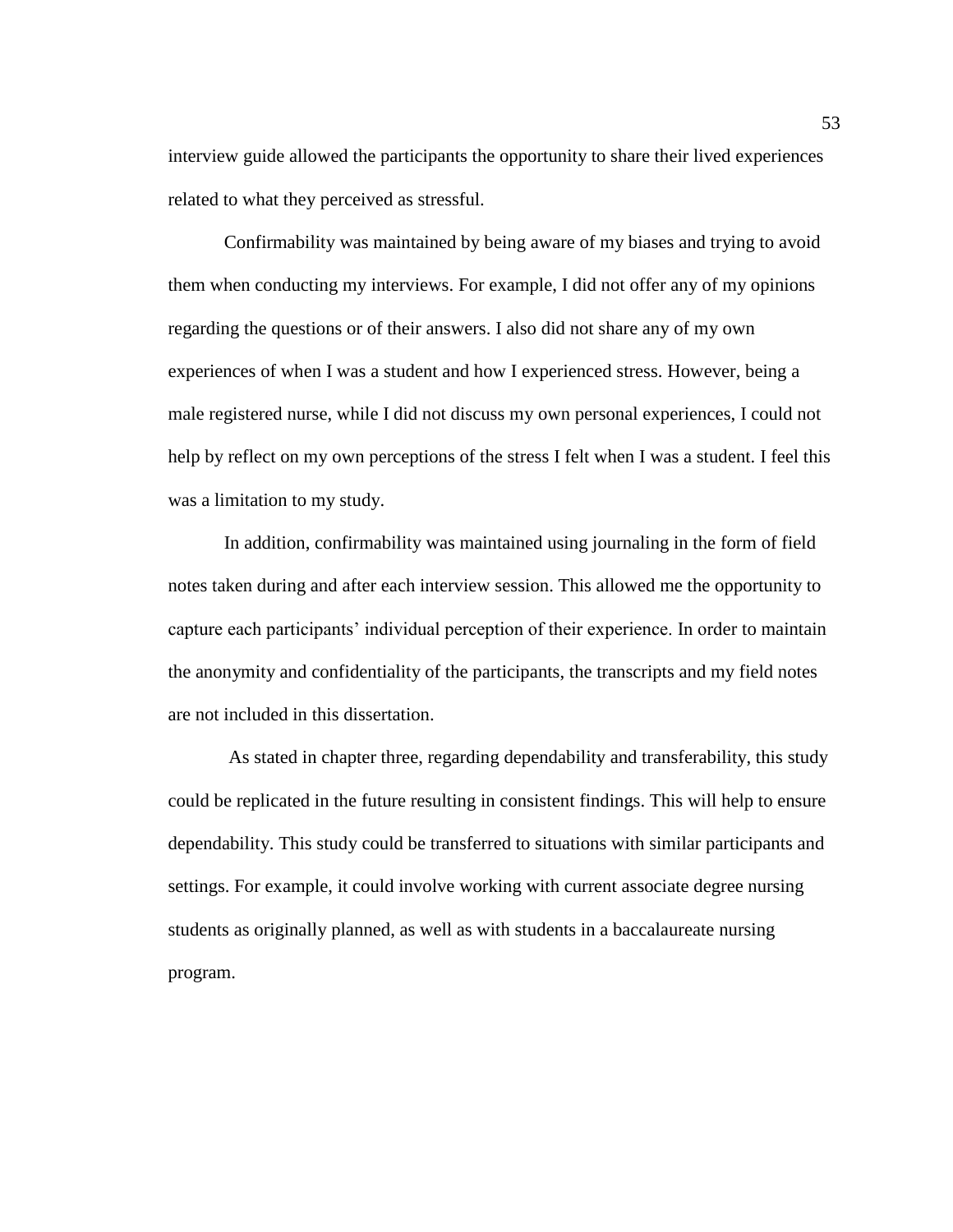## **Recommendations**

In order to effectively conduct future studies related to the phenomenon of interest for this dissertation, implications for future study include an awareness regarding the theoretical framework used for this study. Before researchers can conduct this type of study, it is important that they have a clear understanding of the methodology used. A strength of this study was the alignment of the theoretical framework which was Lazarus and Folkman's Transactional Model of Stress. As stated in chapter one, this model examines not only how a person perceives the significance of a stressor or stressors, but also examines their coping resources, as well as how he or she copes with the stressor/stressors. Depending on how well the student can adapt, and cope with their stressors, will determine how successful the student will be in the program of study.

The previous research which has been conducted and documented in the literature has focused on the perception of stress related to nursing students in general. The results of this study have contributed to knowledge base regarding stress as it is perceived by male students in nursing programs. Recommendations for future research include replicating this study to include male students enrolled in other types of nursing programs such as practical nursing, baccalaureate and entry level masters' degree programs. Future studies could include both qualitative as well as quantitative research. These studies would contribute to the knowledge related to the perception of stress by providing even more rich data obtained from male students at all levels of education. Quantitative studies could also be conducted to compare the similarities and differences between male and female students related to their perception of stress.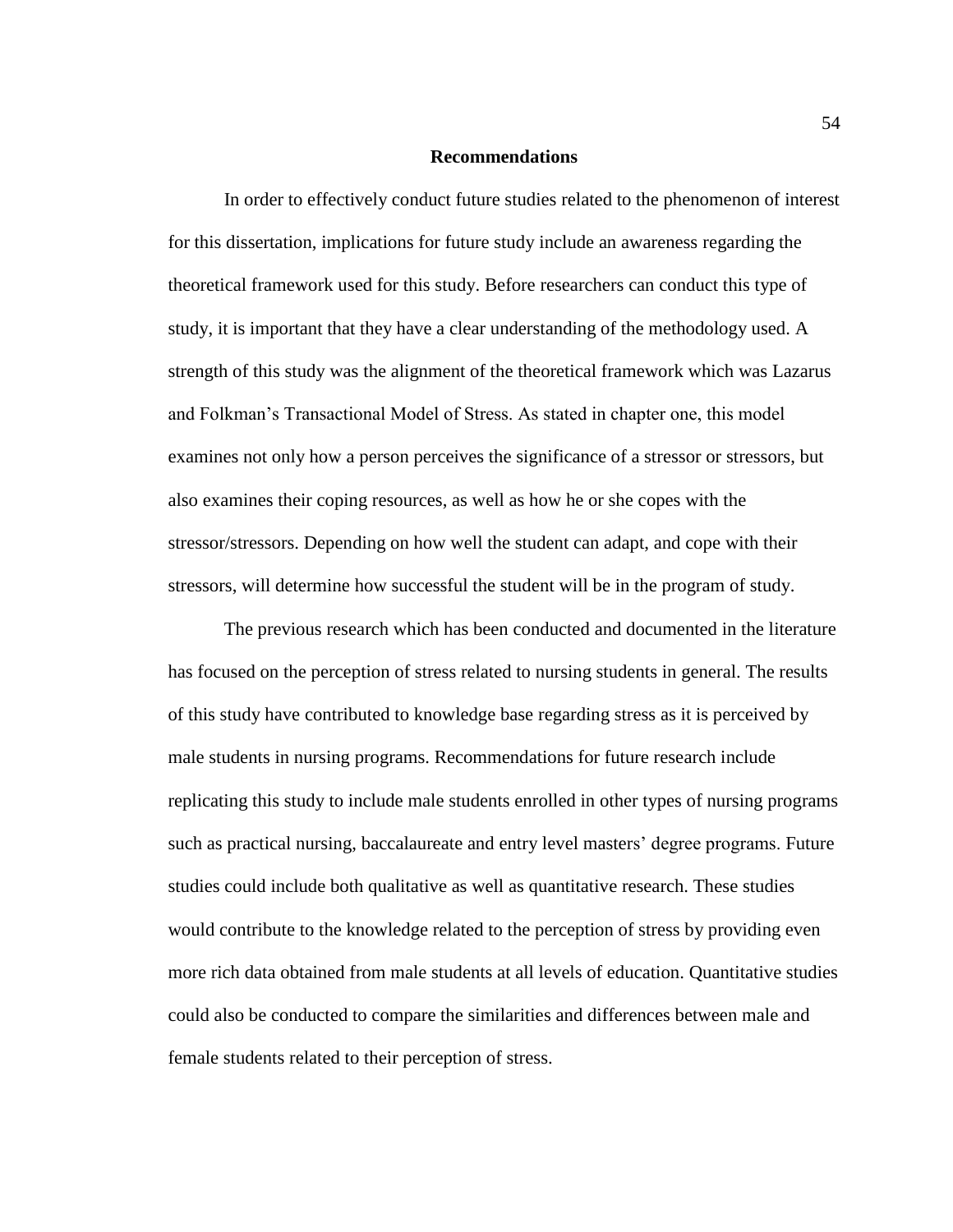Another recommendation for future study would be to explore the stereotypes of the male nurse and the perceived role strain on this gender related to being in a predominantly female focus of nursing care such as pediatrics or obstetrical nursing. As stated in chapter one, society tends to stereotype male nurses which places role strain on this gender while they are in such rotations as obstetrics or pediatric nursing (Tzeng, Chen, Tu and Tsai, (2009). While this concept of role strain was not discussed by my participants, perhaps a more in-depth exploration of role strain due to the stereotypes of male nurses as well as a larger participant pool, the concept of role strain related to stereotypes as a stressor could be explored.

A final recommendation would be for nurse educators and nursing education leaders, to share the knowledge obtained from this study and implement appropriate resources needed by the male students enrolled in their nursing programs. Educators and college counselors need to provide the extra help for male students struggling with complex content, offering additional support in specialty clinical areas such as pediatrics. They need to encourage these students to seek the advice when needed to assist them with coping strategies related to test taking anxiety or the stress of relationship loss, this is critical for student success. Faculty need to be aware of, and help students realize that loss of friend, relationship or family time is often a normal part of the college experience. Hale, Ricotta, Freed, Christopher Smith, and Haung (2019) discuss how Maslow's Hierarchy of Needs is applicable to students' success. In Maslow's hierarchy the basic need for love and belonging is considered an essential need (Hale et al, 2019). Students need to move through this level successfully. It is also important for the staff in student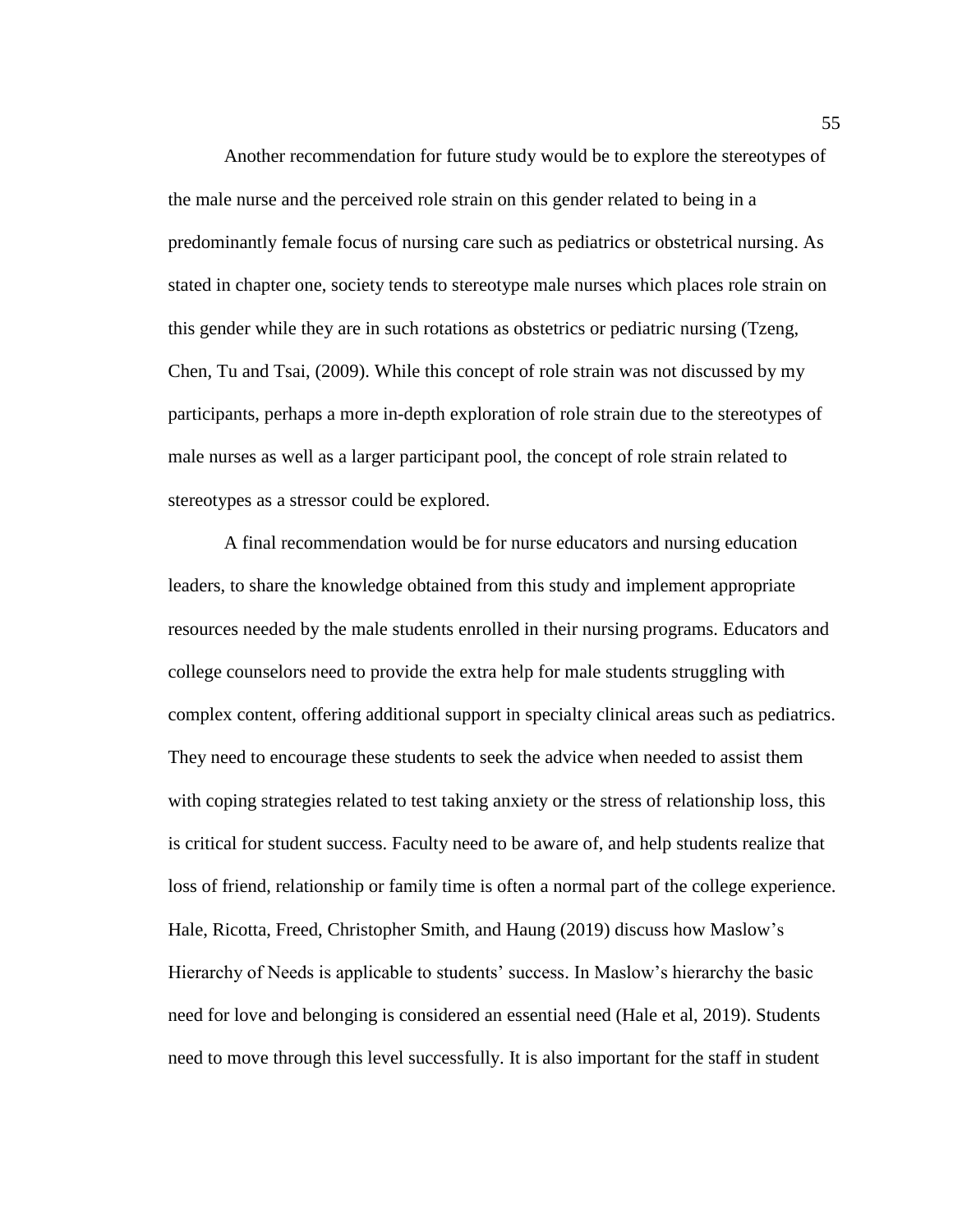services at colleges and universities to be aware of the result of studies such as this dissertation in order to provide appropriate interventions when needed.

In addition to nurse educators, it is also important for nursing leaders in clinical practice to be aware of the perception of stress experienced by male students, because some of these stressors may persist beyond graduation. For example, male nurses may be reluctant to work in specialty areas such as pediatrics or obstetrics due to either inexperience in these areas or continued role strain related to stereotypes. Future studies could also focus on the perception of stress perceived by male nurses in clinical practice. Nursing leaders in clinical practice need to be aware of the stressors specific to male staff members in order to implement appropriate resources to assist male nurses in the profession.

The results of these future studies would contribute to the knowledge for the profession regarding the perception of stress experienced by male students at all levels of nursing education as well as male nurses working in the discipline. This would help to better fill in the gap related to male student/nurse perception of stress.

#### **Implications for Positive Social Change**

As stated in the introduction in chapter one, Stress is a common phenomenon which everyone experiences at one time or another. Nursing students often experience stress related to several aspects of their academic and clinical coursework. If students cannot effectively manage their stress, this can lead to negative outcomes leading up to withdrawing or dismissal from their educational programs. It is critical for faculty members to be aware of the factors which lead to stress of all students. Nursing faculty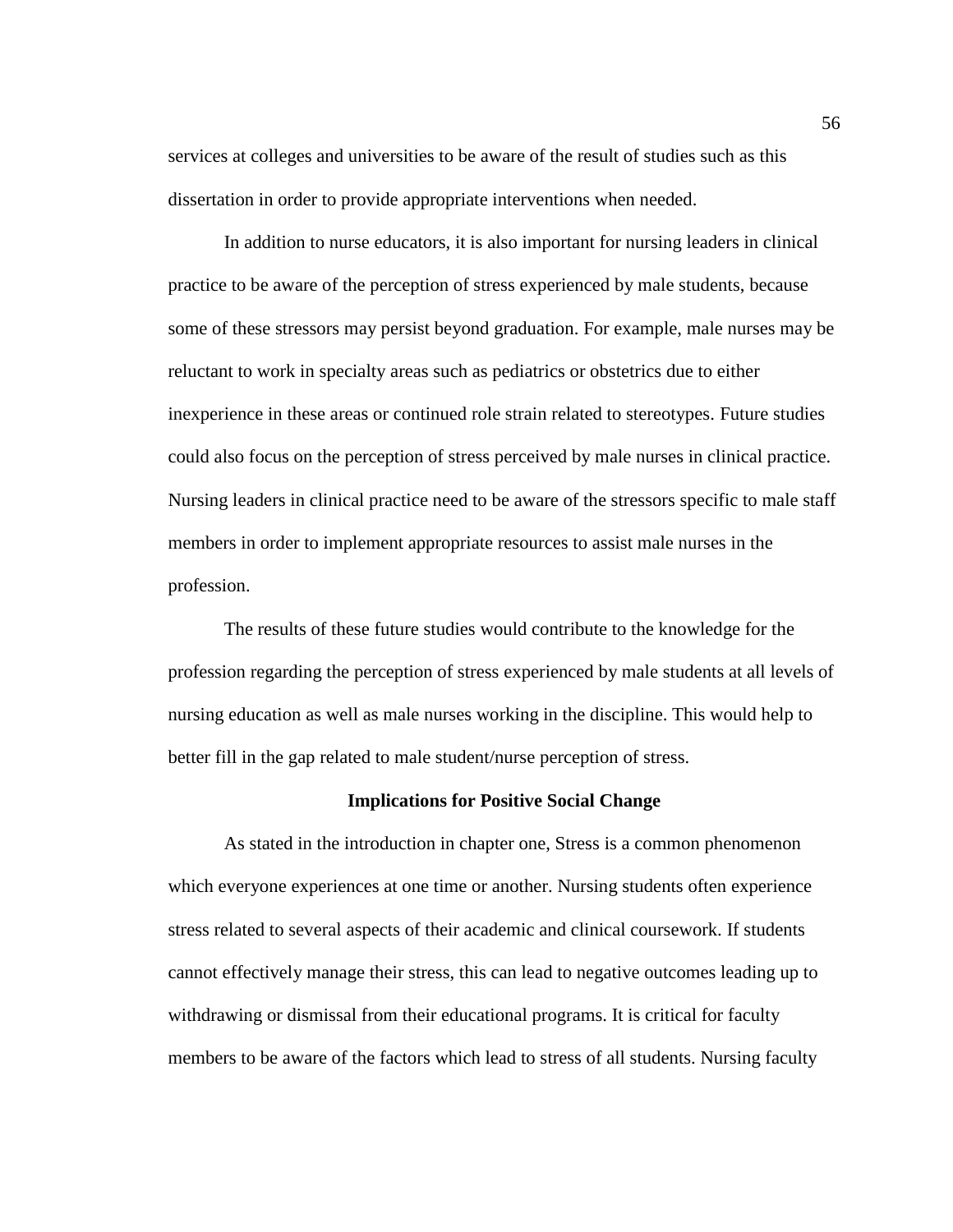need to help to improve student success and decrease attrition (Pruitt Walker, 2016). The findings of this study will also help to foster the mission of Walden University of creating positive social change. With a stronger understanding of how both genders perceive stress, faculty will be able to provide appropriate resources and guidance to both male and female students. This will help to create positive social change for the students by fostering student success and retention. Better stress management leads to student retention and success in the program. Assisting more students to complete their program of study and graduate will help them to have a more successful life thereby creating a positive social change for them and ultimately, their patients. Having more male nursing students successfully finishing their programs of study entering the profession not only brings more skilled and educated health care professionals to workforce in providing patient care, but also benefits the community. More males entering the profession will help to educate the community regarding the important contribution men make to the nursing profession. Being a primarily female dominated profession, male registered nurses can be seen as an asset to not only our health care organizations, but also the community. Male registered nurses can serve as role models for other men who might be considering pursuing nursing as a career. This will help to create positive social change for the nursing profession by increasing the representation of males entering the discipline of nursing.

#### **Conclusion**

There is a continuing need to bring new nurses into the profession. One of the potential barriers to this goal is the impact of stress related to nursing educational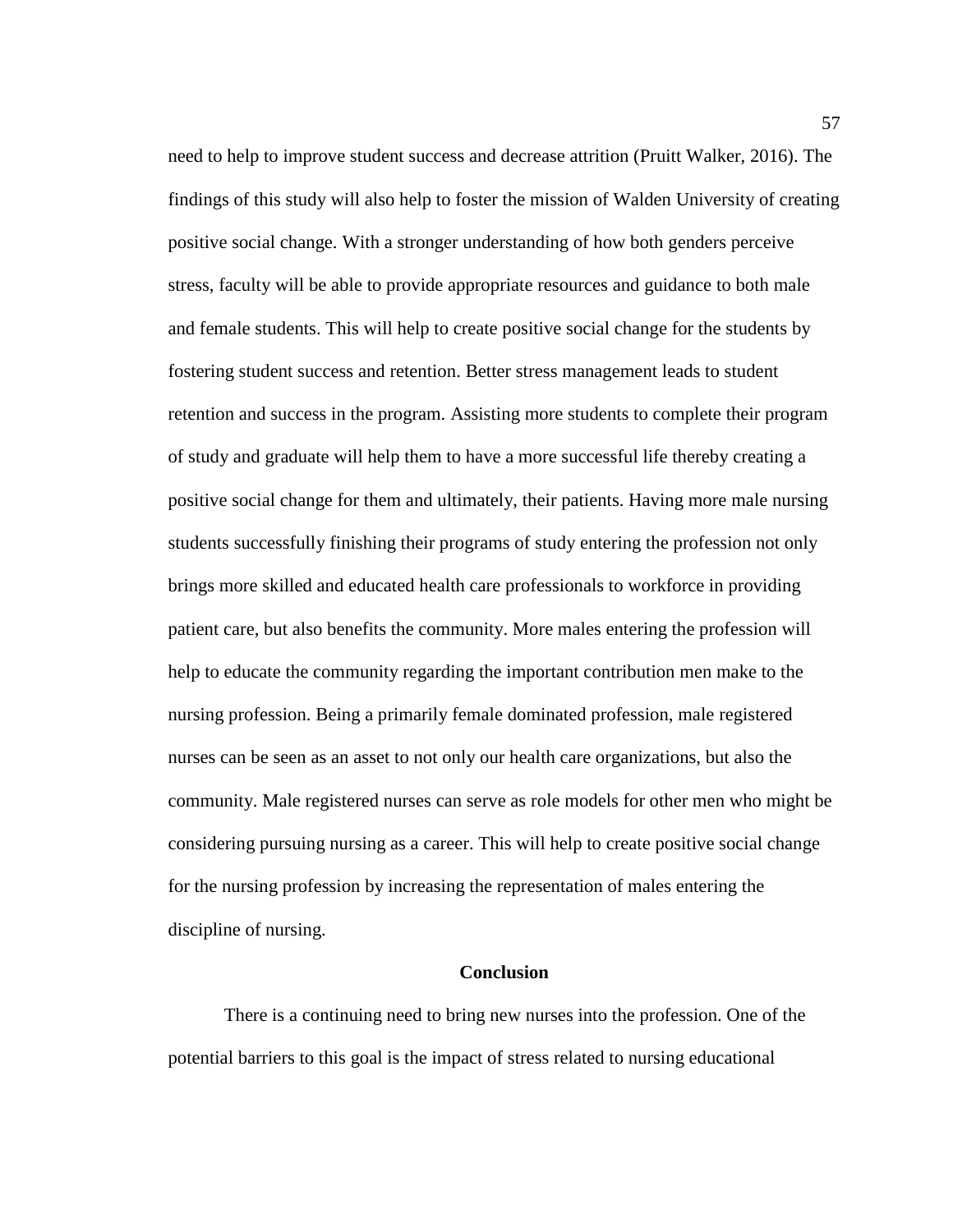programs which often leads to increasing attrition rates in nursing programs. While stress is a common phenomenon which impacts all students, it is important for nurse educators to have a clear understanding of the perception of stress that all nursing students experience. The goal of this dissertation research was to contribute to the knowledge base pertaining to how male students perceive stress. By having a clear understanding of the stressors which are common to males, educators will be better able provide the necessary resources to help ensure male students are successful in nursing school. As stated, this leads to positive social change by having highly qualified practitioners enter the profession of nursing. Finally, having more male nurses entering the profession helps to align agencies more consistently with their community of patients/clients.

Finally, in reflecting on what was what I have learned and how I am different from undertaking this study, I now have a much clearer understanding of what male students perceive as stressful events in their nursing education. This study has given me a better perspective on how important it is for faculty to be able to recognize the stressors effecting male students in order to assist with appropriate resources. For example, I am now more acutely aware that the loss of a relationship, or friend, or loss of being part of the family unit while in nursing school can be just as difficult for a male student. I also now have a better appreciation for the stressors related to male students in specialty clinical rotations such as pediatrics. As a nurse educator, I will use the knowledge obtained from this study and help to implement appropriate resources for my male students. This will help to promote successful outcomes for these students.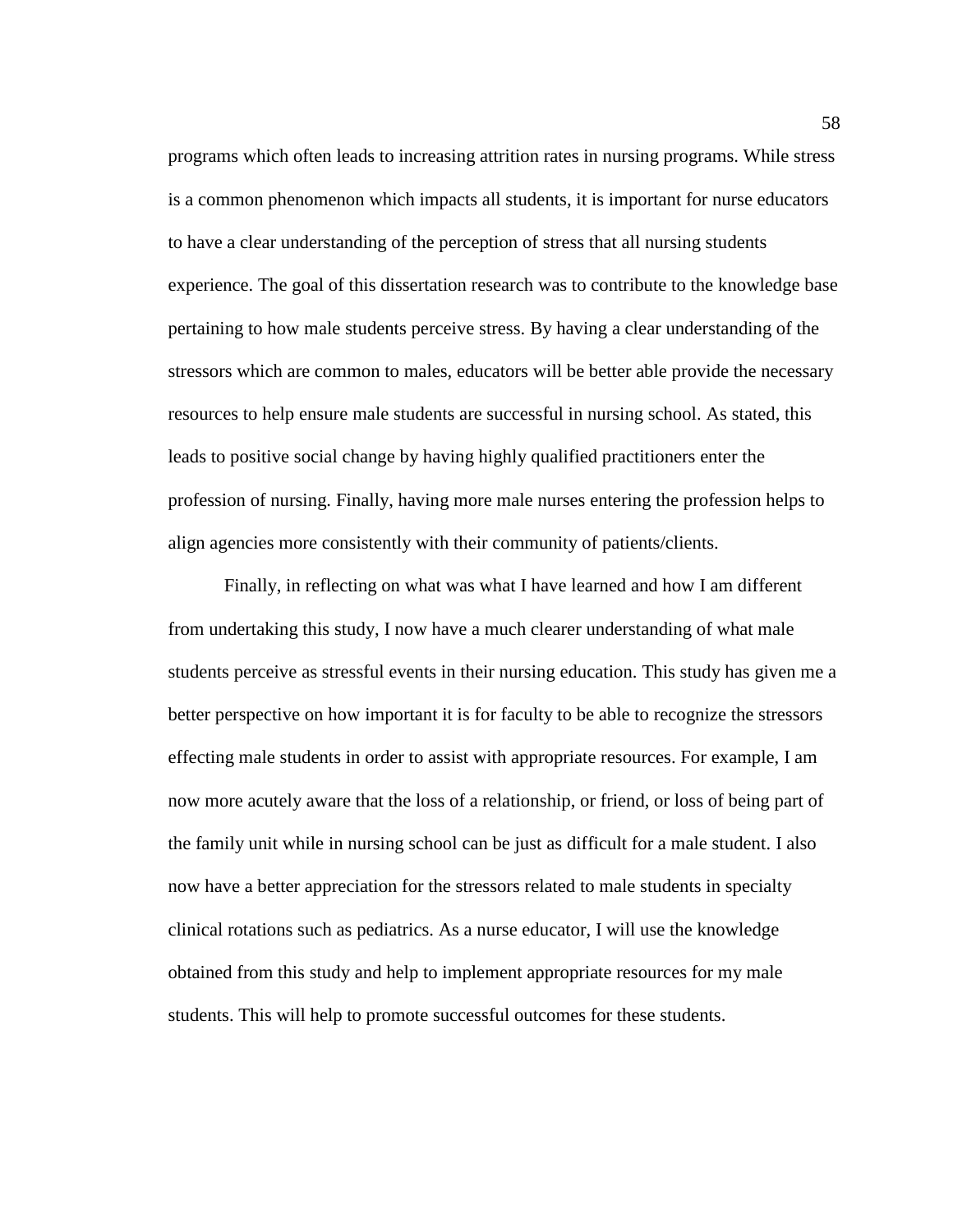#### References

- Abalos, E. E., Rivera, R. Y., Locsin, R. C., & Schoenhofer, S.O. (2016). Husserlian phenomenology and Colaizzi's method of data analysis: Exemplar in qualitative nursing inquiry using nursing as caring theory. *International Journal for Human Caring, 20*(1), 19-23. http://dx.doi.org.ezp.waldenulibrary.org/10.20467/1091- 5710-20.1.19
- Abushaikha, L., Mahadeen, A., Abdelkader, R., & Nabolsi, M. (2014). Academic challenges and positive aspects: Perceptions of male nursing students. *International Nursing Review*, *61*(2), 263-269. https://doi.org/10.1111/inr.12098
- Alsaqri, S. (2017). Stressors and coping strategies of the Saudi nursing students in the clinical training: A cross-sectional study. *Education Research International*, 1-8. http://doi.org/101155/207/4018470
- Alzayyat, A., & AL-Gamal, E. (2014) A review of the literature regarding stress among nursing students during their clinical education. *International Nursing Review, 61*, 406-415. http://doi:10.111/inr.12114
- Anthony, M., & Yastik, J. (2011). Nursing students' experiences with incivility in clinical education. *Journal of Nursing Education*, *15*(3), 140-144. http://doi:10.3928/01484834-20110131-04
- Bergin, M. (2011). NVivo 8 and consistency in data analysis: reflecting on the use of a qualitative data analysis program. *Nurse Researcher, 18*(3), 6-12. https://doi.org/10.7748/nr2011.04.18.3.6.c8457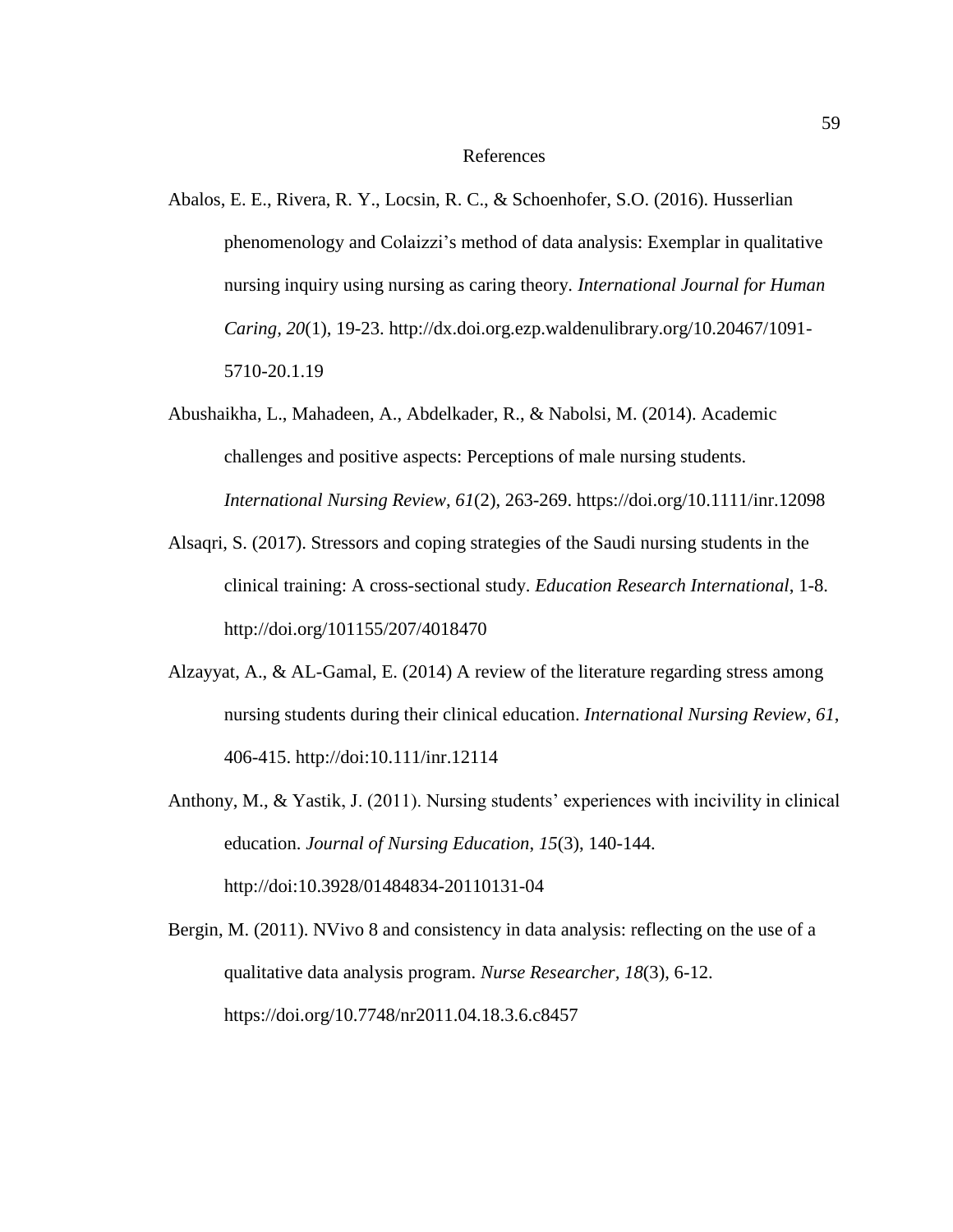- Boulton, M., & O'Connell, K. (2017). Nursing students' perceived faculty support, stress and substance misuse. *Journal of Nursing Education*, *56*(7), 404-411. http://doi:10.3928/01484834-20170619-04
- Bright, M. A., & O'Connor, D. P. (2007). Qualitative data analysis: Comparison between traditional and computerized text analysis. *The Osprey Journal of Ideas and Inquiry,* Paper 21. Retrieved from http://digitalcommons.unf.edu/ojii\_volumes/21
- Burnard, P., Binti, H. T., Rahim, H. A., Hayes, D., & Edwards, D. (2007). A descriptive study of Bruneian student nurses' perception of stress. *Nurse Education Today, 27*, 808-818. http://doi:10.1016/j.nedt.2006.11.002
- Freeburn, B., & Sinclair, M. (2009). Mental health nursing students' experience of stress: burdened by a heavy load. *Journal of Psychiatric Mental Health Nursing, 16*, 335-342. https://doi.org/10.1111/j.1365-2850.2008.01376.x
- Gannon Tagher, C., & Robinson, E. M. (2016). Critical aspects of stress in a high-stakes testing environment: A phenomenological approach. *Journal of Nursing Education, 55*(3), 160-163. http://doi:10.3928/01484834-20160216-07
- Gibbons, C., Dempster, M., & Moutray, M. (2009). Surveying nursing students on their source of stress: A validation study. *Nurse Education Today, 29*, 867-872. http://doi:10.101016/j.nedt.2009.04.008
- Goodnite, P. M. (2013). Stress: A concept analysis. *Nursing Forum, 49*(1), 71-74. https://doi.org/10.1111/nuf.12044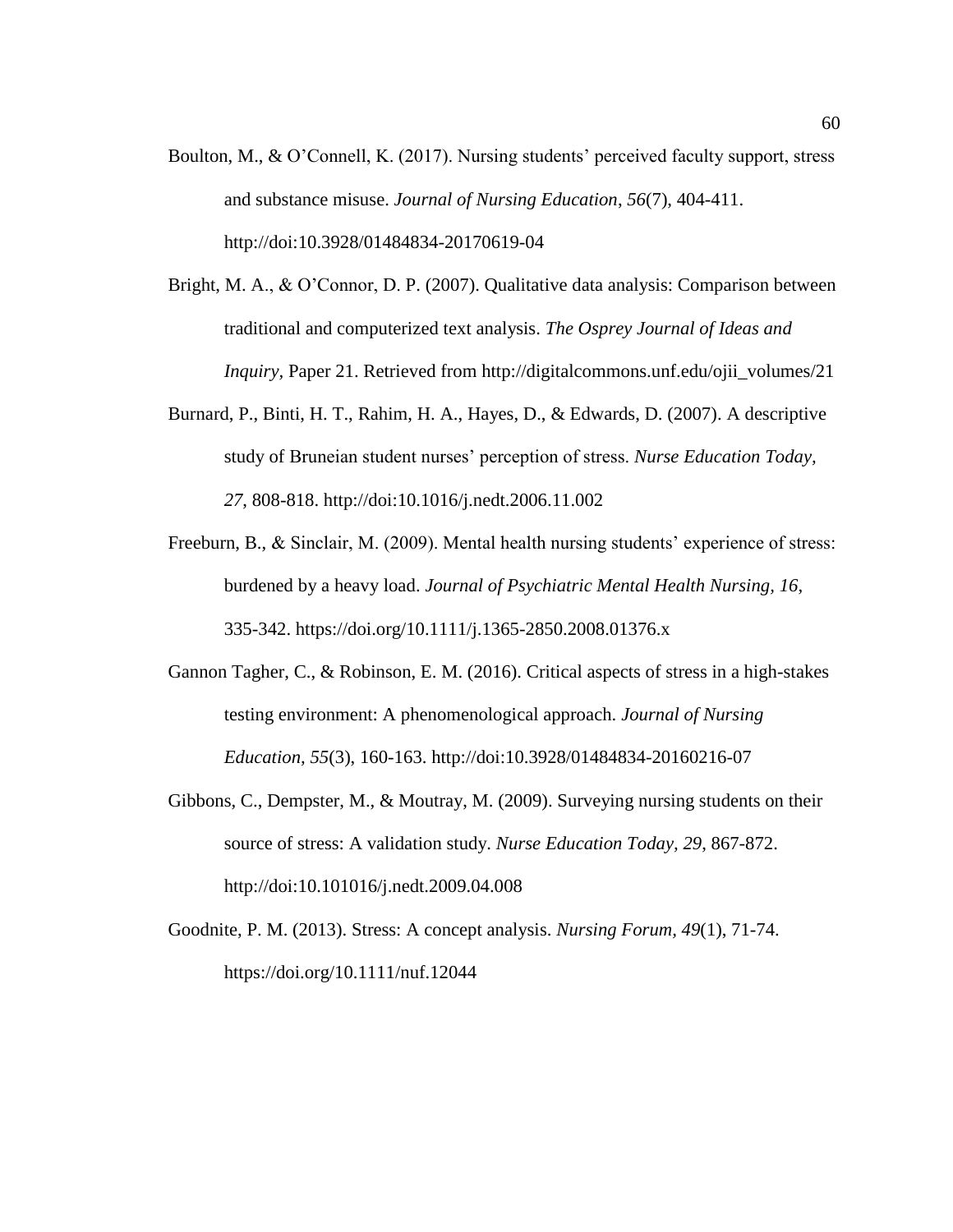Grove, S. K., Burns, N., & Gray, J. R. (2013). *The practice of nursing research appraisal, synthesis, and generation of evidence* (7th ed.). St. Louis, MO: Elsevier Saunders.

Hale, A. J., Ricotta, D. N., Freed, J., Smith, C. C., & Haung, G. C. (2019). Adapting Maslow's hierarchy of needs as a Framework for resident wellness. *Teaching and Learning in Medicine, 31*(1),109-118. https://doi.org/10.1080/10401334.2018.1456928

- Harris, R. C., Rosenberg, L., & Grace O'Rourke, M. E. (2014). Addressing the challenges of nursing student attrition. *Journal of Nursing Education, 53*(1), 31- 37. http://doi:10.3928/01484834-20131218-03
- Hodges, E. A., Johnson Rowsey, P., Fowler Gray, T., Kneipp, S. M., Woods Giscombe, C., Foster, B. B., . . . Kowlowitz, V. (2017). Bridging the gender divide: Facilitating the educational path for men in nursing. *Journal of Nursing Education, 56*(5), 295-298. http://doi:10.3928/01484834-20170421-08
- Houser, J. (2015). *Nursing research*: *Reading, using, and creating evidence* (3rd ed.). Burlington, MA: Jones & Bartlett Learning.
- Ierardi, J. A., Fitzgerald, D. A., & Holland, D. T. (2010). Exploring male students' educational experiences in an associate degree nursing program. *Journal of Nursing Education, 49*(4), 215-218. http:// doi:10.3928/01484834-20091217-04
- Junious, D. L., Malecha, A., Tart, K., & Young, A. (2010). Stress and perceived faculty support among foreign-born baccalaureate nursing students. *Journal of Nursing Education, 49*(5), 261-270. http://doi:10.3928/01484834-20100217-02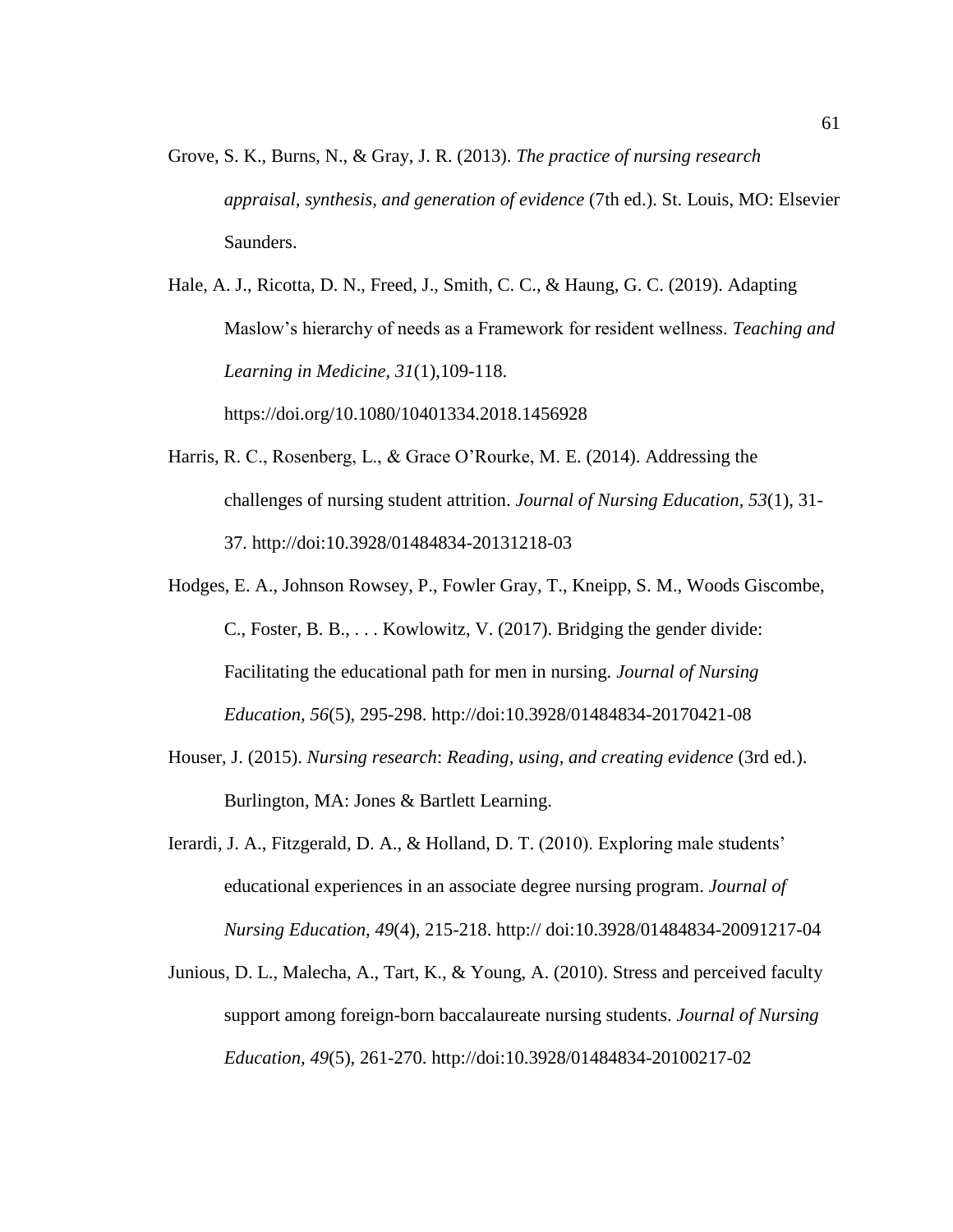- Lazarus, R. S., & Folkman, S. (1984). *Stress, appraisal, and coping*. New York, NY: Springer.
- McEwen, M., & Willis, E. M. (2014). *Theoretical basis for nursing* (4th ed.). Philadelphia, PA: Lippincott Williams & Wilkins.
- Michael, C. (2017). Effect of yoga nidra on stress among nursing students in selected colleges of nursing. *Asian Journal of Nursing Education and Research, 7*(3), 429- 440. http://doi:10.5958/2349-2996.2017.00085.4
- Mirzaei, T., Oskouie, F., & Rafii, F. (2012). Nursing students' time management, reducing stress and gaining satisfaction: A grounded theory study. *Nursing and Health Sciences, 14*, 46-51. http://doi:10.1111/j.1442-2018.2011.00661.x

*Merriam-Webster's collegiate dictionary*. (2005). Springfield, MA: Author.

- Moscaritolo, L. M. (2009). Interventional strategies to decrease nursing student anxiety in the clinical learning environment. *Journal of Nursing Education, 48*(1), 17-23. https://doi.org/10.3928/01484834-20090101-08
- Owenz, M., & Fowers, B. J. (2019). Perceived post-traumatic growth may not reflect actual positive change: A short-term prospective study of relationship dissolution. *Journal of Social and Personal Relationships, 36*(10), 3098-3116. http://doi:10.1177/0265407518811662
- Patton, M. Q. (2015). *Qualitative research & evaluation methods: Integrating theory and practice* (4th ed.). Thousand Oaks, CA: Sage.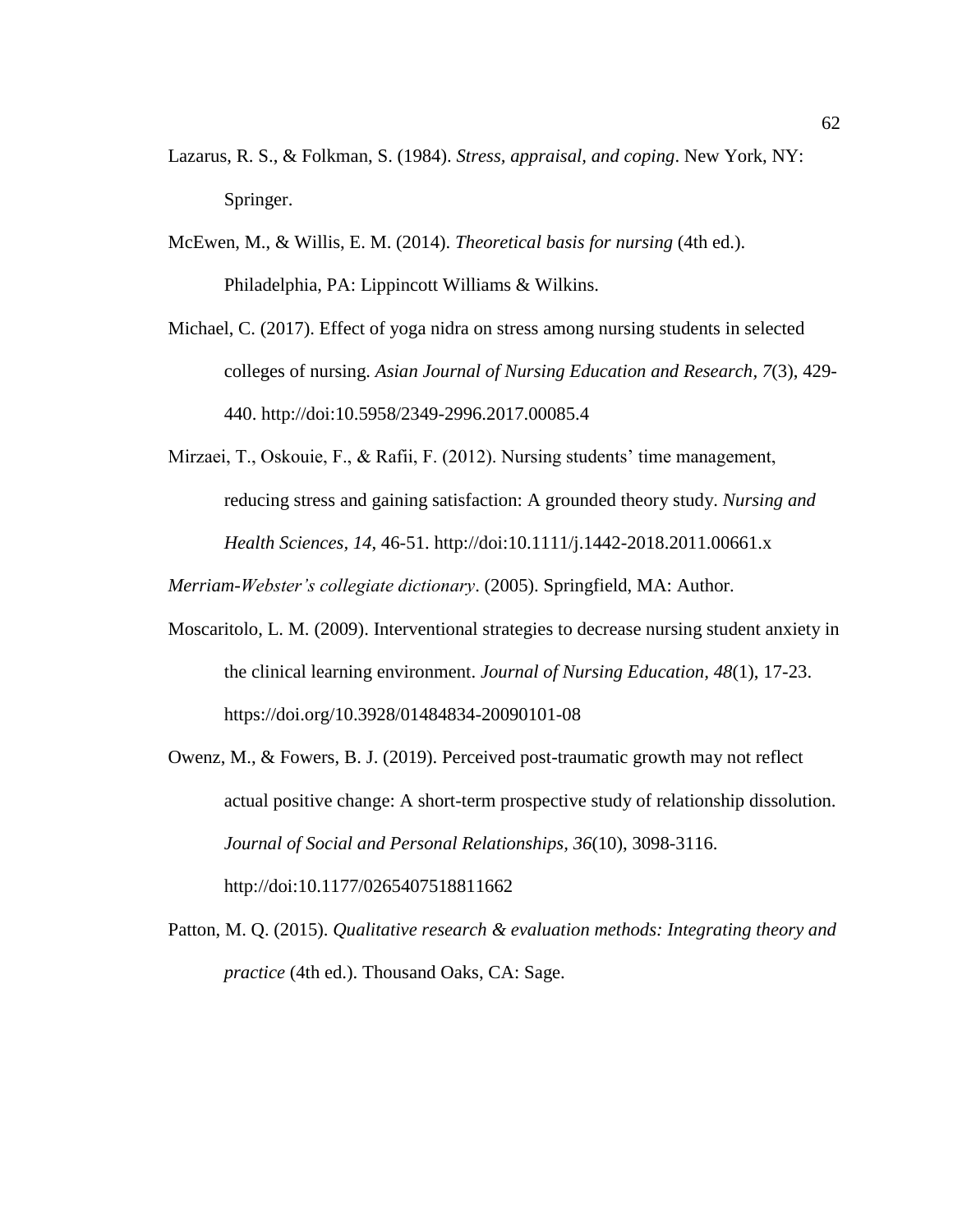- Pierceall, E. A., & Keim, M. C. (2007). Stress and coping strategies among community college students. *Community College Journal of Research and Practice, 31*, 703- 712. http://doi:10.1080/10668920600866579
- Patterson, B. J., & Morin, K. H. (2002). Perceptions of the maternal-child clinical rotation: The male student nurse experience. *Journal of Nursing Education, 41*(6), 266-272. https://doi.org/10.1097/01.nmc.0000357929.23174.b2
- Pruitt Walker, L. (2016). A bridge to success: A nursing student success strategies improvement course. *Journal of Nursing Education, 55*(8), 450-453. https://doi.org/10.3928/01484834-20160715-05
- Ravitch, S. M., & Carl, N. M. (2016). *Qualitative* r*esearch: Bridging the conceptual, theoretical, and methodological*. Los Angeles, CA: Sage.
- Reeve, K. L., Shumaker, C. J., Yearwood., E. L., Crowell, N. A., & Riley, J. B. (2013). Perceived stress and social support in undergraduate nursing students' educational experiences. *Nurse Education Today, 33*, 419-424. http://dx.doi.org/10.1016/j.nedt.2012.11.009
- Reiners, G. M. (2012). Understanding the differences between Husserl's (descriptive) and Heidegger's (Interpretive) phenomenological research. *Journal of Nursing & Care, 1*(5), 1-3. http://doi.org/10.4172/2167-1168.1000119
- Shindi, M. B., & Hiremath, P. (2014). Stressors, level of stress and coping mechanism adopted by undergraduate nursing students. *International Journal of Nursing Education, 6*(2), 231-236. http://doi:10.5958/0974-9357.2014.00640.0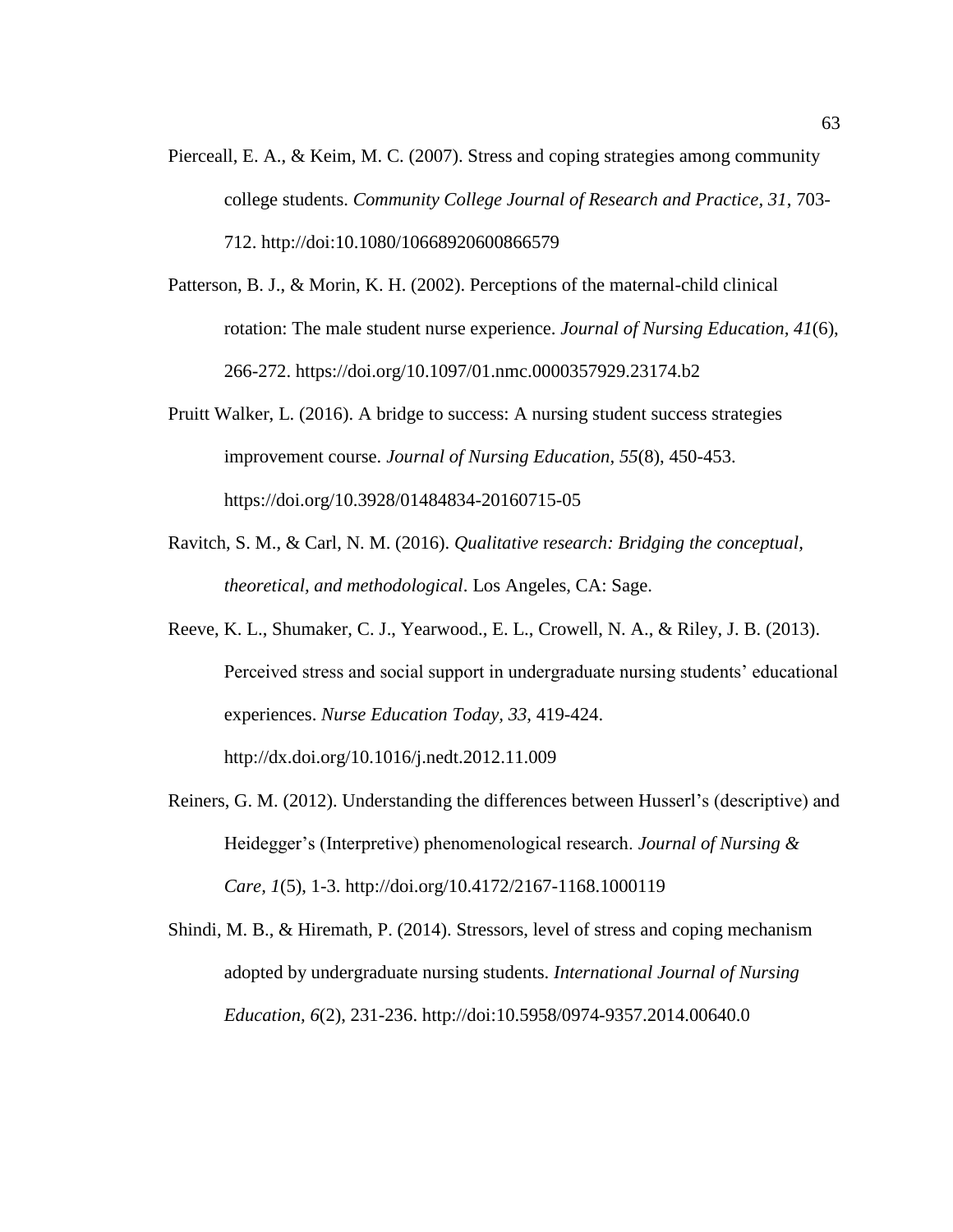- Shudifat, R., & Al-Husban, R. Y. (2014). Perceived sources of stress among first-year nursing students in Jordan. *Journal of Psychosocial Nursing, 53*(6), 37-43. https://doi.org/10.3928/02793695-20150522-01
- Singh, N., & Koli, C. (2015). Stress reactions and coping strategies among nursing students in Deli. *Asian Journal of Nursing Education and Research, 5*(2), 274- 278. http://doi:10.5958/2349-2996.2015.00054.3
- Suresh, P., Matthews, & Coyne, I. (2012). Stress and stressors in the clinical environment: A comparative study of fourth-year student nurses and newly qualified nurses in Ireland. *Journal of Clinical Nursing*, *22*, 770-779. http://doi1111/j.1365-2702.2012.04145.x
- Tharania, A., Husainb, Y., & Warwick, I. (2017). Learning environment and emotional well-being: a qualitative study of undergraduate nursing students. *Nurse Education Today*, *59*, 82-87. http://dx.doi.org/10.1016/j.nedt.2017.09.008
- Timmins, F., Corroon, A, M., Byrne, G., & Mooney, B. (2011). The challenge of contemporary nurse education programs. Perceived stressors of nursing students: Mental health and related lifestyle issues. *Journal of Psychiatric Mental Health Nursing*, *18*, 755-766. http://doi: 10.1111/j.1365-2850.2011. 01780.x
- Tzeng, Y.L., Chen, J.Z., Hsiu-Chin, T., & Tsai, T.W. (2009). Role strain of different gender nursing students in obstetrics practice: A comparative study. Journal of Nursing Research, 17(1), 1-9. https://doi.org/10.1097/jnr.0b013e3181999b85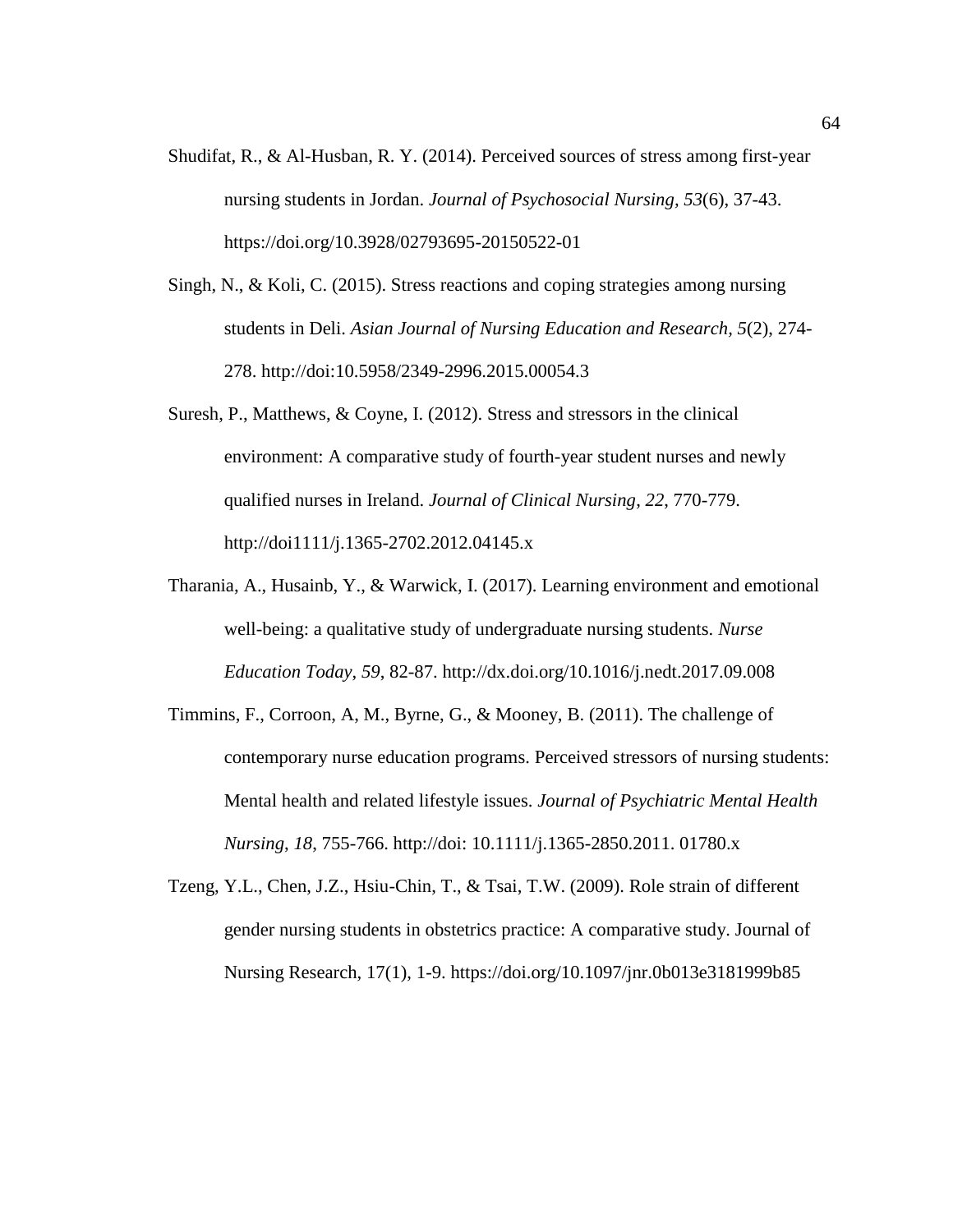- U.S. Census Bureau. (2013). *Male nurses becoming more commonplace, census bureau reports.* Retrieved from: http://www.census.gov/newsroom/pressrelease/2013/cb13-32.html
- Walker L.O. & Avant K.C. (2011). *Strategies for Theory Construction in Nursing*, (5th ed.). Pearson Education, New Jersey.
- Wallace, L., Bourke, M.P., Tormoehlen, L.J., & Poe-Greskamp, V. (2015). Perceptions of clinical stress in baccalaureate nursing students. *International Journal of Nursing* Scholarship, *12*(1), 1-8. http://doi:10.1515/jnes-2014-0056
- Weitzel, M.L., & McCahon, C.P. (2008). Stressors and supports for baccalaureate nursing students completing an accelerated program. *Journal of Professional Nursing*, *24*(2), 85-89. http:// doi: 10.1016/j.profnurs.2007.06.017
- Wolf, L., Warner Stidham, A., & Ross, R. (2015). Predictors of stress and coping strategies of US accelerated vs. generic baccalaureate nursing students: An embedded mixed methods study. *Nurse Education Today*, *35*, 201-205. http:// dx.doi.org/10.1016/j.nedt.2014.07.005
- Yates, J., & Leggett, T. (2016). Qualitative research: An introduction. *Radiologic Technology*, *88*(2), 225-230. Retrieved from: http://www.radiologictechnology.org/content/88/2/225.extract

Zhang, Y., Cherniak, M., & Hallett, K. (2017). Relationship issues among college nursing students: Associations with stress, coping, sleep, and mental disorders. *Teaching and Learning in Nursing*, *12*, 246-252. http://dx.doi.org/10.1016/j.telin.2017.06.005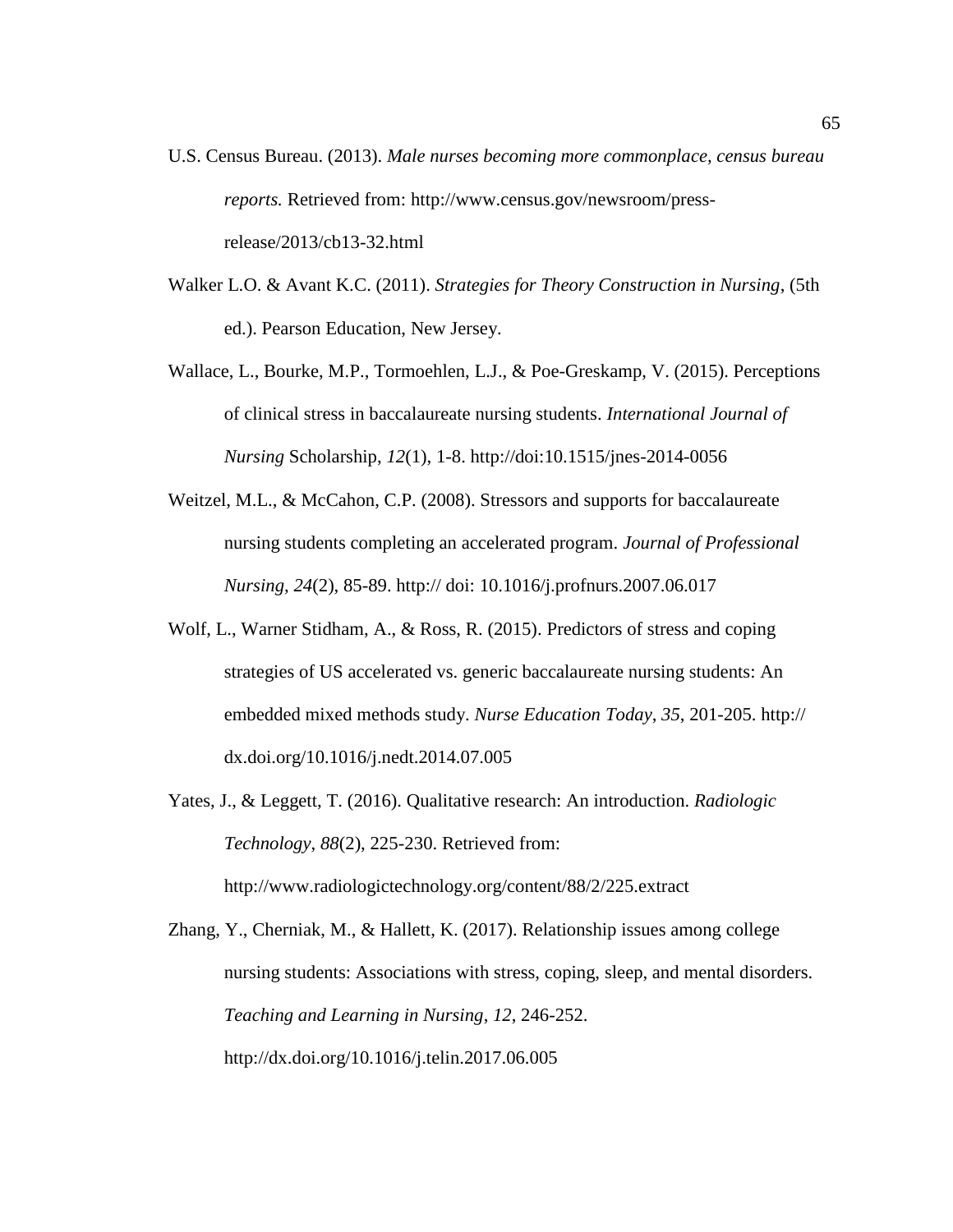Zieber, M.P, & Williams, B. (2015). The experience of nursing students who make mistakes in clinical. *International Journal of Nursing Education Scholarship*, *12*(1), 65-73. http://doi10.1515/ijnes-2014-0070